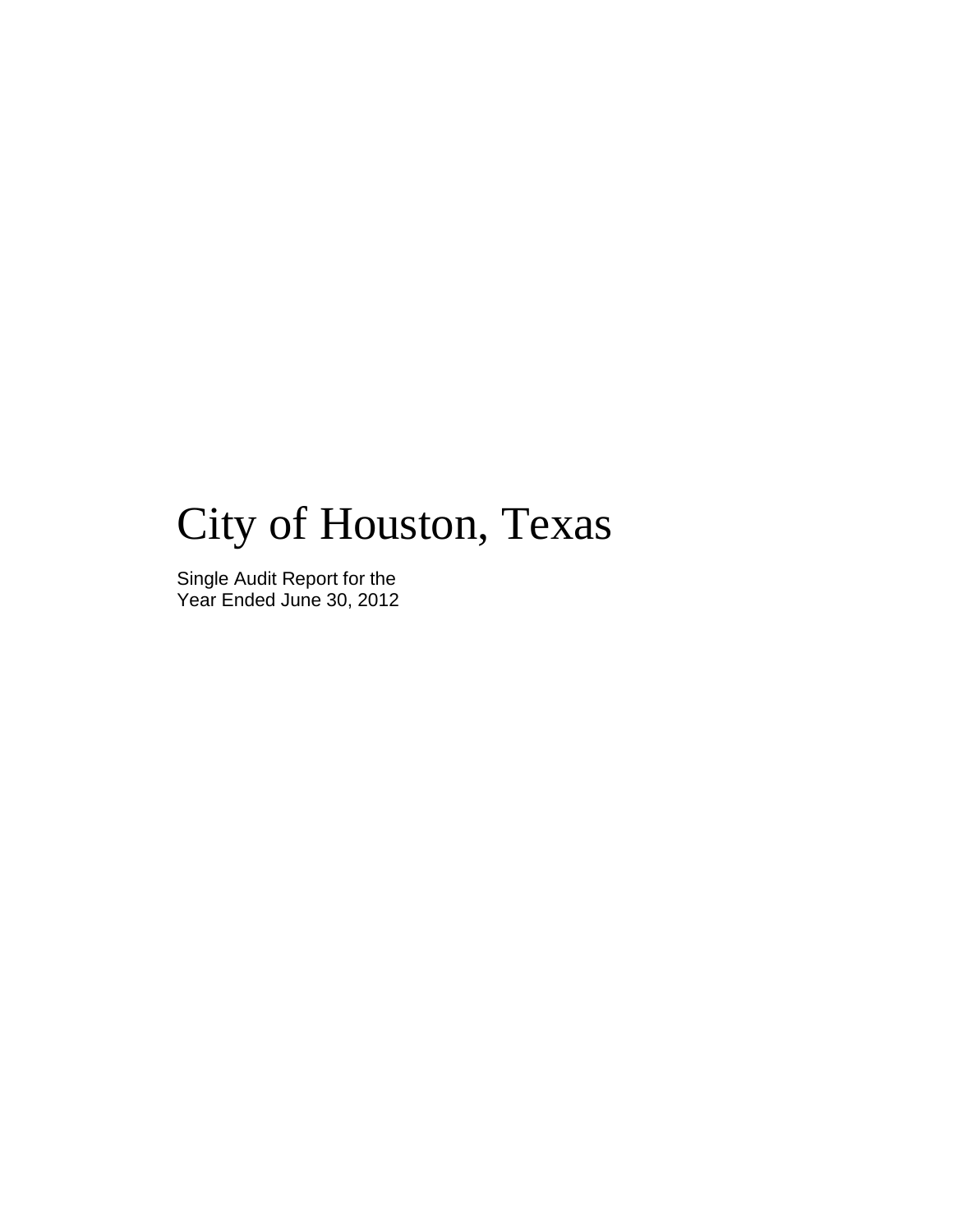# **TABLE OF CONTENTS**

|                                                                                                                                                                                                       | Page      |
|-------------------------------------------------------------------------------------------------------------------------------------------------------------------------------------------------------|-----------|
| INDEPENDENT AUDITORS' REPORT ON INTERNAL CONTROL OVER FINANCIAL<br>REPORTING AND ON COMPLIANCE AND OTHER MATTERS BASED ON AN AUDIT<br>OF FINANCIAL STATEMENTS PERFORMED IN ACCORDANCE WITH GOVERNMENT |           |
| AUDITING STANDARDS                                                                                                                                                                                    | $1 - 2$   |
| INDEPENDENT AUDITORS' REPORT ON COMPLIANCE WITH REQUIREMENTS THAT COULD<br>HAVE A DIRECT AND MATERIAL EFFECT ON EACH MAJOR PROGRAM AND ON INTERNAL                                                    |           |
| CONTROL OVER COMPLIANCE IN ACCORDANCE WITH OMB CIRCULAR A-133                                                                                                                                         | $3 - 5$   |
| SCHEDULE OF EXPENDITURES OF FEDERAL AND STATE AWARDS FOR THE<br>YEAR ENDED JUNE 30, 2012                                                                                                              | $6 - 22$  |
| NOTES TO THE SCHEDULE OF EXPENDITURES OF FEDERAL AND STATE AWARDS<br>AS OF AND FOR THE YEAR ENDED JUNE 30, 2012                                                                                       | $23 - 29$ |
| SCHEDULE OF FINDINGS AND QUESTIONED COSTS AS OF AND FOR THE YEAR<br><b>ENDED JUNE 30, 2012</b>                                                                                                        | 30–45     |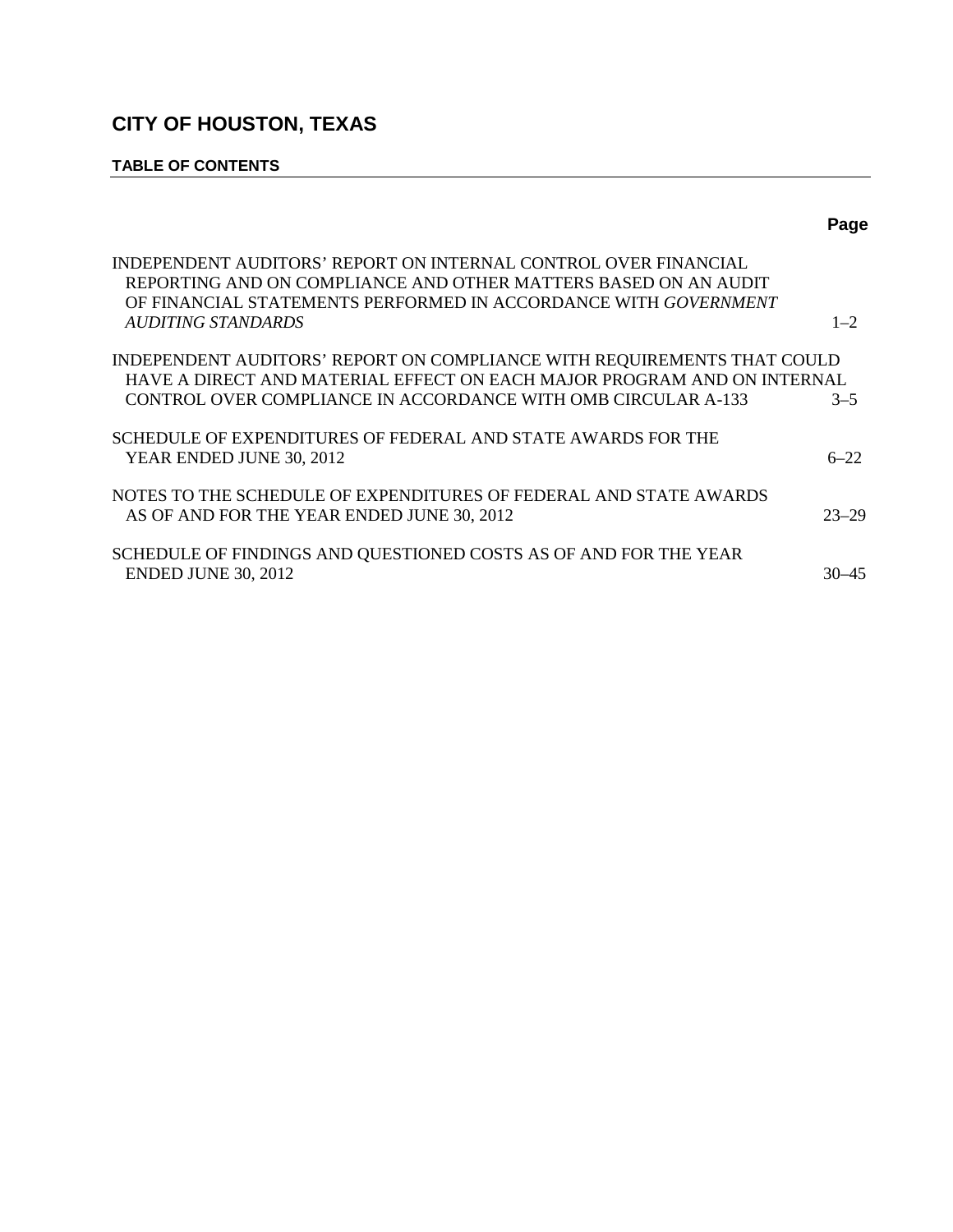# Deloitte.

**Deloitte & Touche LLP** Suite 4500 1111 Bagby Street Houston, TX 77002-4196 USA Tel: +1 713 982 2000 Fax: +1 713 982 2001

<www.deloitte.com>

# **INDEPENDENT AUDITORS' REPORT ON INTERNAL CONTROL OVER FINANCIAL REPORTING AND ON COMPLIANCE AND OTHER MATTERS BASED ON AN AUDIT OF FINANCIAL STATEMENTS PERFORMED IN ACCORDANCE WITH** *GOVERNMENT AUDITING STANDARDS*

To the Honorable Mayor, Members of City Council and City Controller of the City of Houston, Texas

We have audited the financial statements of the governmental activities, the business-type activities, the aggregate discretely presented component units, each major fund, and the aggregate remaining fund information of the City of Houston, Texas (the "City"), as of and for the year ended June 30, 2012, which collectively comprise the City's basic financial statements and have issued our report thereon dated December 18, 2012. Our report includes a reference to other auditors. We conducted our audit in accordance with auditing standards generally accepted in the United States of America and the standards applicable to financial audits contained in *Government Auditing Standards*, issued by the Comptroller General of the United States, and the State of Texas *Uniform Grant Management Standards* ("UGMS"). Other auditors audited the financial statements of the Firefighter's Relief and Retirement Pension Trust Fund, the Municipal Employees' Pension Trust Fund, and the Police Officers' Pension Trust Fund, blended component units of the City, which, in aggregate, represent 100% percent of the assets of the pension trust funds, within the fiduciary funds. We did not audit the financial statements of any governmental discretely presented component units (except for the Houston Area Library Automated Network and Lamar Terrace Public Improvement District, which represent 0.5% and 1.2%, respectively, of the assets and revenues of the governmental discretely presented component units) or any businesstype discretely presented component units (except for Houston First Corporation, which represents 72.0% and 70.65%, respectively, of the assets and revenues of the business-type discretely presented component units), rather such financial statements were audited by other auditors, as described in our report on the City's financial statements. This report does not include the results of the other auditors' testing of internal control over financial reporting or compliance and other matters that are reported on separately by those auditors.

# **Internal Control Over Financial Reporting**

Management of the City is responsible for establishing and maintaining effective internal control over financial reporting. In planning and performing our audit, we considered the City's internal control over financial reporting as a basis for designing our auditing procedures for the purpose of expressing our opinion on the financial statements, but not for the purpose of expressing an opinion on the effectiveness of the City's internal control over financial reporting. Accordingly, we do not express an opinion on the effectiveness of the City's internal control over financial reporting.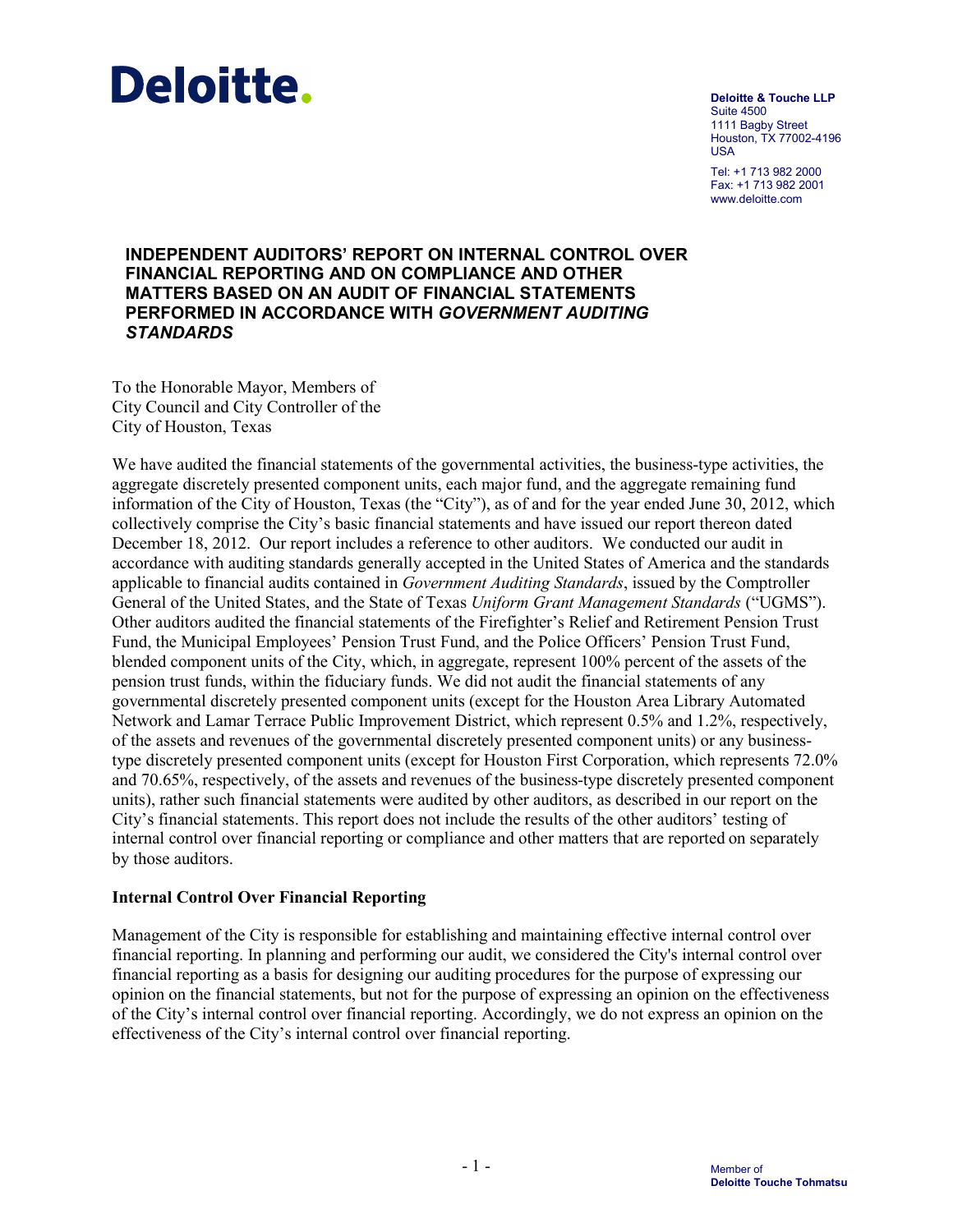A *deficiency in internal control* exists when the design or operation of a control does not allow management or employees, in the normal course of performing their assigned functions, to prevent, or detect and correct misstatements on a timely basis. A *material weakness* is a deficiency, or a combination of deficiencies, in internal control such that there is a reasonable possibility that a material misstatement of the entity's financial statements will not be prevented, or detected and corrected on a timely basis.

Our consideration of internal control over financial reporting was for the limited purpose described in the first paragraph of this section and was not designed to identify all deficiencies in internal control over financial reporting that might be deficiencies, significant deficiencies or material weaknesses. We did not identify any deficiencies in internal controls over financial reporting that we considered to be material weaknesses as defined previously. However, we identified a certain deficiency in internal control over financial reporting, described in the accompanying schedule of findings and questioned costs that we consider to be a significant deficiency in internal control over financial reporting, and is listed as finding 2012-1. A *significant deficiency* is a deficiency or a combination of deficiencies in internal control that is less severe than a material weakness, yet important enough to merit attention by those charged with governance.

# **Compliance and Other Matters**

As part of obtaining reasonable assurance about whether the City's financial statements are free of material misstatement, we performed tests of its compliance with certain provisions of laws, regulations, contracts, and grant agreements, noncompliance with which could have a direct and material effect on the determination of financial statement amounts. However, providing an opinion on compliance with those provisions was not an objective of our audit, and accordingly, we do not express such an opinion. The results of our tests disclosed no instances of noncompliance or other matters that are required to be reported under *Government Auditing Standards*.

We noted certain matters that we reported to management of the City in a separate letter dated December 18, 2012.

The City's response to the findings identified in our audit are described in the accompanying schedule of findings and questioned costs. We did not audit the City's response and, accordingly, we express no opinion on it.

This report is intended solely for the information and use of management, the Mayor, Members of City Council, the City Controller, others within the City, federal and state awarding agencies, and pass-through entities and is not intended to be and should not be used by anyone other than these specified parties.

Aloutte's Truck LLP

December 18, 2012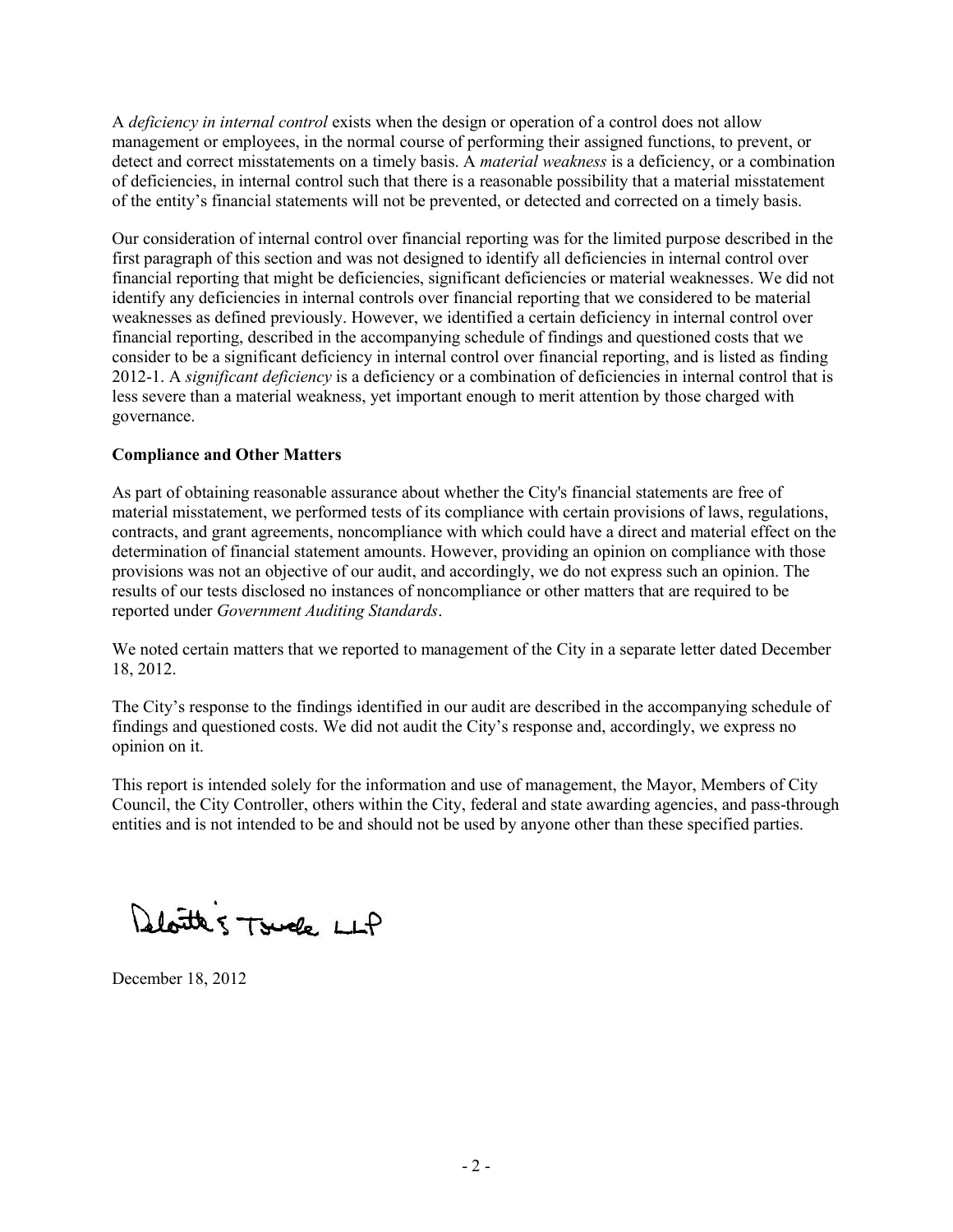

**Deloitte & Touche LLP** Suite 4500 1111 Bagby Street Houston, TX 77002-4196 USA

Tel: +1 713 982 2000 Fax: +1 713 982 2001 <www.deloitte.com>

# **INDEPENDENT AUDITORS' REPORT ON COMPLIANCE WITH REQUIREMENTS THAT COULD HAVE A DIRECT AND MATERIAL EFFECT ON EACH MAJOR PROGRAM AND ON INTERNAL CONTROL OVER COMPLIANCE IN ACCORDANCE WITH OMB CIRCULAR A-133**

To the Honorable Mayor, Members of City Council and City Controller of the City of Houston, Texas

# **Compliance**

We have audited the City of Houston's (the "City") compliance with the types of compliance requirements described in the *OMB Circular A-133 Compliance Supplement* ("OMB Circular A-133"), and the State of Texas *Uniform Grant Management Standards* ("UGMS") that could have a direct and material effect on each of the City's major federal and state programs for the year ended June 30, 2012. The City's major federal and state programs are identified in the summary of auditor's results section of the accompanying schedule of findings and questioned costs. Compliance with the requirements of laws, regulations, contracts, and grants applicable to each of its major federal or state programs is the responsibility of the City's management. Our responsibility is to express an opinion on the City's compliance based on our audit.

We conducted our audit of compliance in accordance with auditing standards generally accepted in the United States of America; the standards applicable to financial audits contained in *Government Auditing Standards*, issued by the Comptroller General of the United States; OMB Circular A-133, *Audits of States, Local Governments, and Non-Profit Organizations* and UGMS. Those standards, OMB Circular A-133, and UGMS require that we plan and perform the audit to obtain reasonable assurance about whether noncompliance with the types of compliance requirements referred to above that could have a direct and material effect on a major federal or state program occurred. An audit includes examining, on a test basis, evidence about the City's compliance with those requirements and performing such other procedures as we considered necessary in the circumstances. We believe that our audit provides a reasonable basis for our opinion. Our audit does not provide a legal determination of the City's compliance with those requirements.

In our opinion, the City complied, in all material respects, with the compliance requirements referred to above that could have a direct and material effect on each of its major federal and state programs for the year ended June 30, 2012. However, the results of our auditing procedures disclosed instances of noncompliance with those requirements, which are required to be reported in accordance with OMB Circular A-133 and UGMS and which are described in the accompanying schedule of findings and questioned costs as items 2012-2, 2012-3, 2012-4, and 2012-5.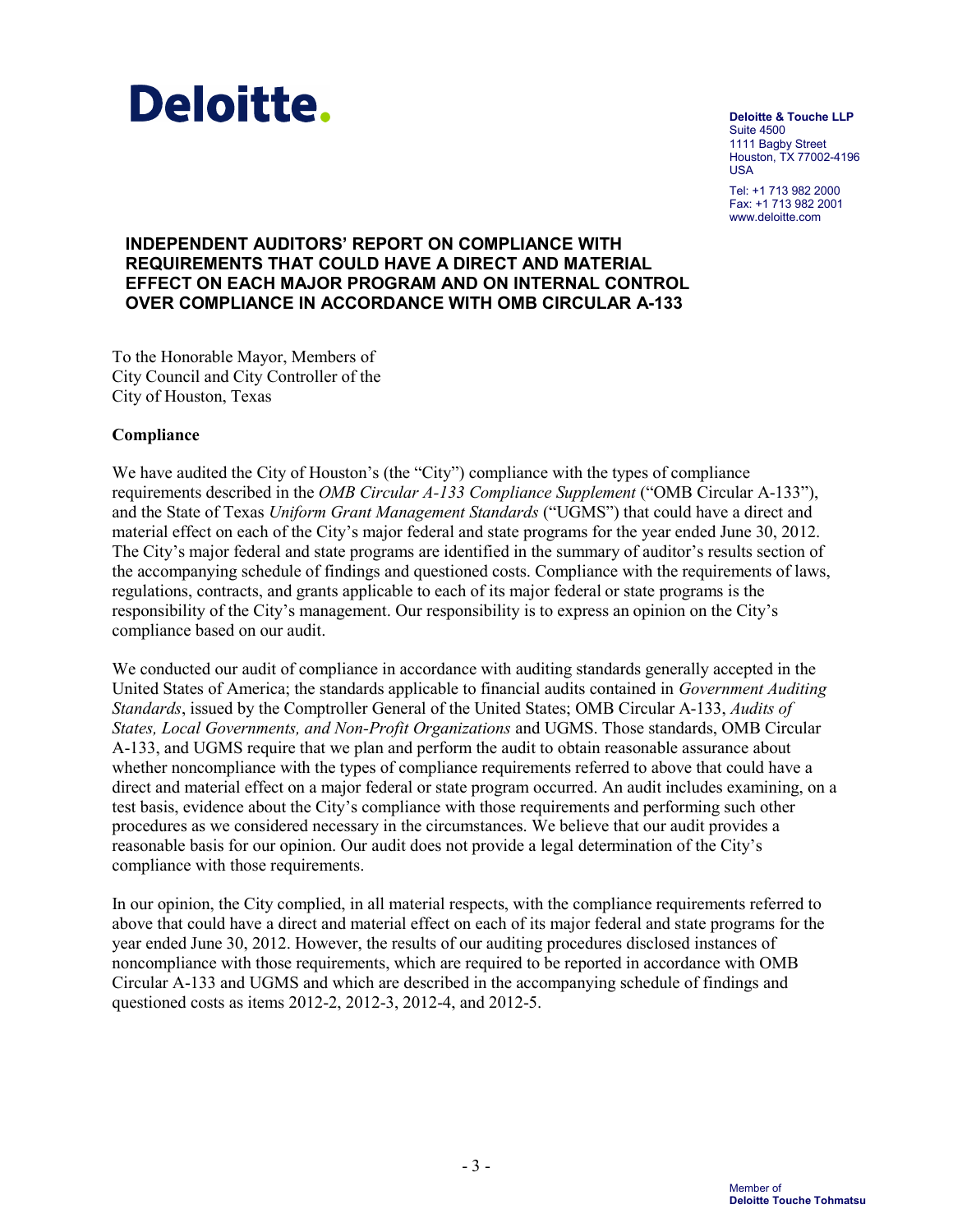# **Internal Control Over Compliance**

Management of the City is responsible for establishing and maintaining effective internal control over compliance with the requirements of laws, regulations, contracts, and grants applicable to federal and state programs. In planning and performing our audit, we considered the City's internal control over compliance with the requirements that could have a direct and material effect on a major federal or state program to determine the auditing procedures for the purpose of expressing our opinion on compliance and to test and report on internal control over compliance in accordance with OMB Circular A-133 and UGMS, but not for the purpose of expressing an opinion on the effectiveness of internal control over compliance. Accordingly, we do not express an opinion on the effectiveness of the City's internal control over compliance.

A *deficiency in internal control over compliance* exists when the design or operation of a control over compliance does not allow management or employees, in the normal course of performing their assigned functions, to prevent, or detect and correct, noncompliance with a type of compliance requirement of a federal or state program on a timely basis. A *material weakness in internal control over compliance* is a deficiency, or combination of deficiencies, in internal control over compliance, such that there is a reasonable possibility that material noncompliance with a type of compliance requirement of a federal or state program will not be prevented, or detected and corrected, on a timely basis.

Our consideration of internal control over compliance was for the limited purpose described in the first paragraph of this section and was not designed to identify all deficiencies in internal control over compliance that might be deficiencies, significant deficiencies, or material weaknesses. We did not identify any deficiencies in internal control over compliance that we consider to be material weaknesses, as defined above. However, we identified certain deficiencies in internal control over compliance that we consider to be significant deficiencies as described in the accompanying schedule of findings and questioned costs as items 2012-2, 2012-3, 2012-4, and 2012-5. A *significant deficiency in internal control over compliance* is a deficiency, or a combination of deficiencies, in internal control over compliance with a type of compliance requirement of a federal or state program that is less severe than a material weakness in internal control over compliance, yet important enough to merit attention by those charged with governance.

The City's response to the findings identified in our audit are described in the accompanying schedule of findings and questioned costs. We did not audit City's responses and, accordingly, we express no opinion on the responses.

# **Schedule of Expenditures of Federal and State Awards**

We have audited the financial statements of the City as of and for the year ended June 30, 2012, and have issued our report thereon dated December 18, 2012, which contained an unqualified opinion on those financial statements. Our audit was conducted for the purpose of forming an opinion on the financial statements as a whole. The accompanying schedule of expenditures of federal and state awards is presented for purposes of additional analysis as required by OMB Circular A-133 and UGMS and is not a required part of the financial statements. Such information is the responsibility of management and was derived from and relates directly to the underlying accounting and other records used to prepare the financial statements. The information has been subjected to the auditing procedures applied in the audit of the financial statements and certain additional procedures, including comparing and reconciling such information directly to the underlying accounting and other records used to prepare the financial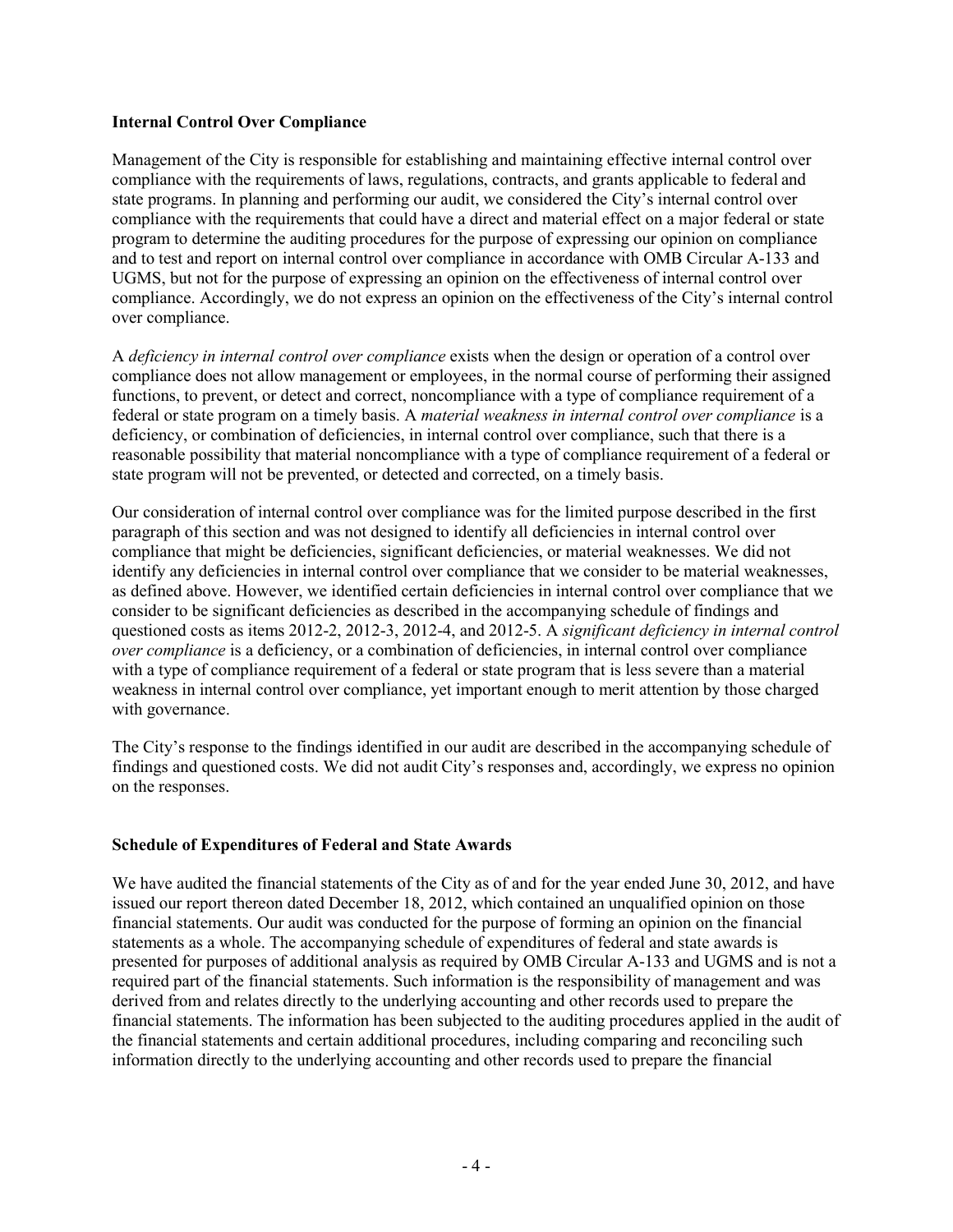statements or to the financial statements themselves, and other additional procedures in accordance with auditing standards generally accepted in the United States of America. In our opinion, the schedule of expenditure of federal and state awards is fairly stated in all material respects in relation to the financial statements as a whole.

This report is intended solely for the information and use of management, the Mayor, Members of City Council, the City Controller, others within the City, federal and state awarding agencies, and pass-through entities and is not intended to be and should not be used by anyone other than these specified parties.

Deloitte's Touch LLP

December 18, 2012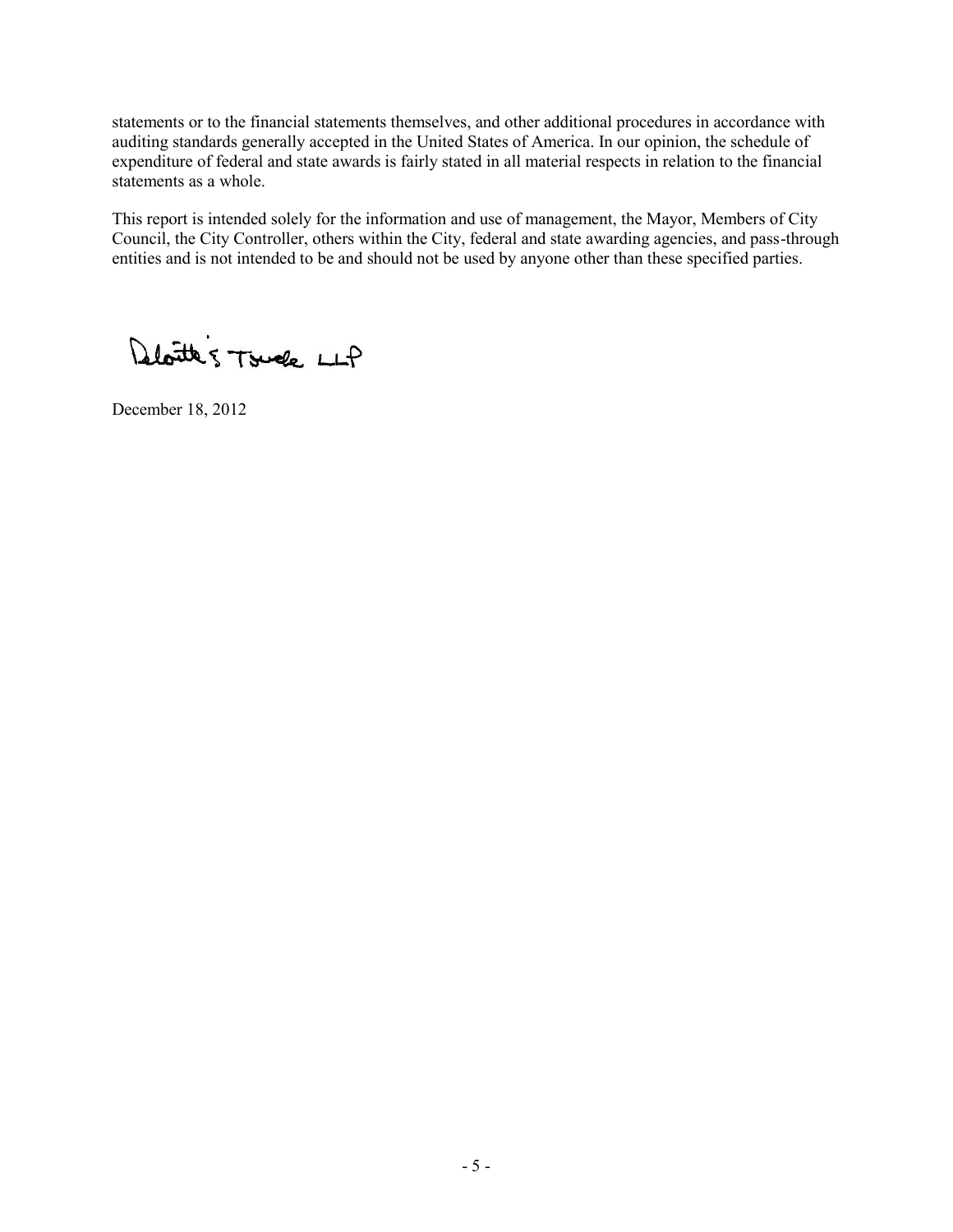#### **SCHEDULE OF EXPENDITURES OF FEDERAL AND STATE AWARDS FOR THE YEAR ENDED JUNE 30, 2012**

| <b>Program Title</b>                                                                                    | Federal<br><b>CFDA</b><br><b>Number</b> | Grant<br>Award<br><b>Number</b> |    | <b>Expenditures</b> |
|---------------------------------------------------------------------------------------------------------|-----------------------------------------|---------------------------------|----|---------------------|
| <b>Office of National Drug Control Policy</b>                                                           |                                         |                                 |    |                     |
| <b>Direct Awards</b>                                                                                    |                                         |                                 |    |                     |
| Meth Initiative Group                                                                                   | 07.G09HN0001A                           | G09HN0001A                      | \$ | (3,455)             |
| Meth Initiative Group                                                                                   | 07.G10HN0001A                           | G10HN0001A                      |    | 6,435               |
| Major Drug Squads                                                                                       | 07.G09HN0001A                           | G09HN0001A                      |    | 648                 |
| Major Drug Squads                                                                                       | 07.G10HN0001A                           | G10HN0001A                      |    | 112.196             |
| Houston Intl Support                                                                                    | 07.G09HN0001A                           | G09HN0001A                      |    | (33,034)            |
| Houston Intl Support                                                                                    | 07.G10HN0001A                           | G10HN0001A                      |    | 21,420              |
| Truck, Air, Rail, Port                                                                                  | 07.G09HN0001A                           | G09HN0001A                      |    | (207, 598)          |
| Truck, Air, Rail, Port                                                                                  | 07.G10HN0001A                           | G10HN0001A                      |    | 302,756             |
| Narcotics Operations                                                                                    | 07.G09HN0001A                           | G09HN0001A                      |    | 12,376              |
| Narcotics Operations                                                                                    | 07.G10HN0001A                           | G10HN0001A                      |    | 39,005              |
| Houston Money Launder                                                                                   | 07.G09HN0001A                           | G09HN0001A                      |    | 162,169             |
| Houston Money Launder                                                                                   | 07.G10HN0001A                           | G10HN0001A                      |    | (34, 924)           |
| Gang & Nontrad Squad                                                                                    | 07.G09HN0001A                           | G09HN0001A                      |    | 99,732              |
| Gang & Nontrad Squad                                                                                    | 07.G10HN0001A                           | G10HN0001A                      |    | 185,817             |
| <b>Target NARC Enforce</b>                                                                              | 07.G09HN0001A                           | G09HN0001A                      |    | 393,780             |
| <b>Target NARC Enforce</b>                                                                              | 07.G10HN0001A                           | G10HN0001A                      |    | (58, 436)           |
| <b>Total Office of National Drug Control Policy</b>                                                     |                                         |                                 |    | 998,887             |
| <b>Executive Office of the President</b>                                                                |                                         |                                 |    |                     |
| <b>Direct Awards</b>                                                                                    |                                         |                                 |    |                     |
| High Intensity Drug Trafficking Areas Program                                                           |                                         |                                 |    |                     |
| High Intensity Drug Trafficking Areas Program                                                           | 95.001                                  | G11HN0001A                      |    | 8,212               |
| High Intensity Drug Trafficking Areas Program                                                           | 95.001                                  | G11HN0001A                      |    | 43,266              |
| High Intensity Drug Trafficking Areas Program                                                           | 95.001                                  | G11HN0001A                      |    | 94,935              |
| High Intensity Drug Trafficking Areas Program                                                           | 95.001                                  | G11HN0001A                      |    | 552,311             |
| High Intensity Drug Trafficking Areas Program                                                           | 95.001                                  | G11HN0001A                      |    | 143,432             |
| High Intensity Drug Trafficking Areas Program                                                           | 95.001                                  | G11HN0001A                      |    | 67,136              |
| High Intensity Drug Trafficking Areas Program                                                           | 95.001                                  | G11HN0001A                      |    | 154,945             |
| High Intensity Drug Trafficking Areas Program                                                           | 95.001                                  | G11HN0001A                      |    | 327,682             |
| <b>Total High Intensity Drug Trafficking Areas Program</b>                                              |                                         |                                 |    | 1,391,919           |
| <b>Total Executive Office of the President</b>                                                          |                                         |                                 | \$ | 1,391,919           |
| U.S. Department of Agriculture Food and Nutrition Service                                               |                                         |                                 |    |                     |
| <b>Pass-Through Awards</b>                                                                              |                                         |                                 |    |                     |
| <b>Baylor College of Medicine</b>                                                                       |                                         |                                 |    |                     |
| Grants for Agricultural Research_Competitive Research Grants<br><b>Total Baylor College of Medicine</b> | 10.206                                  | 2008-55215-18875                | S  | 71,920<br>71,920    |
| Texas Department of State Health Service                                                                |                                         |                                 |    |                     |
| Special Supplemental Nutrition Program for Women, Infants, and                                          |                                         |                                 |    |                     |
| Children                                                                                                | 10.557                                  | 2007-020879-001                 |    | (1)                 |
| Special Supplemental Nutrition Program for Women, Infants, and                                          |                                         |                                 |    |                     |
| Children                                                                                                | 10.557                                  | 2010-033575-001                 |    | 1,872               |
| Special Supplemental Nutrition Program for Women, Infants, and                                          |                                         |                                 |    |                     |
| Children                                                                                                | 10.557                                  | 2011-037179                     |    | 3,114,359           |
|                                                                                                         |                                         |                                 |    |                     |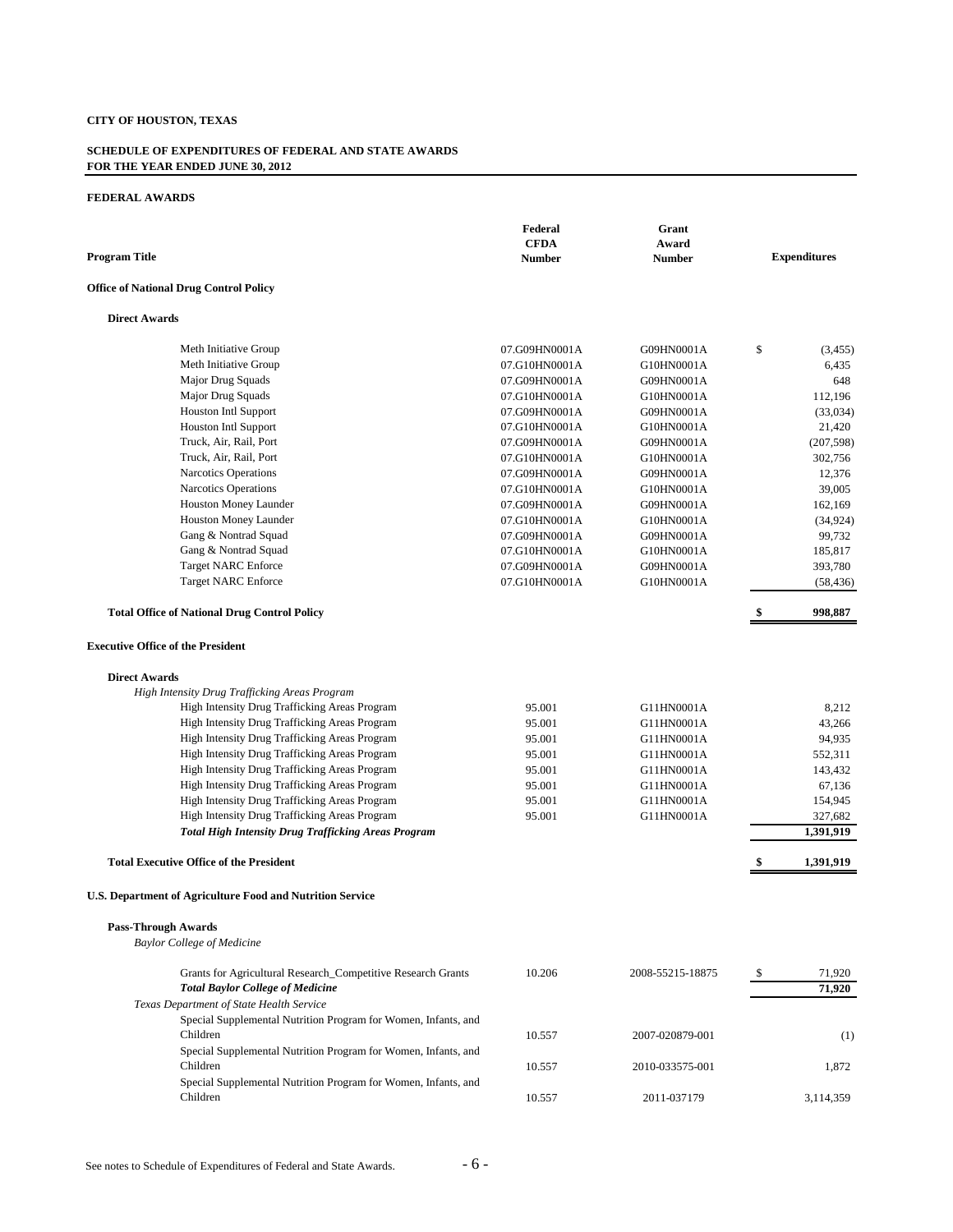#### **SCHEDULE OF EXPENDITURES OF FEDERAL AND STATE AWARDS FOR THE YEAR ENDED JUNE 30, 2012**

| <b>Program Title</b>                                                       | Federal<br><b>CFDA</b><br>Number | Grant<br>Award<br>Number | <b>Expenditures</b> |
|----------------------------------------------------------------------------|----------------------------------|--------------------------|---------------------|
| Special Supplemental Nutrition Program for Women, Infants, and             |                                  |                          |                     |
| Children                                                                   | 10.557                           | 2012-039983              | 8,293,925           |
| <b>Total Texas Department of State Health Service</b>                      |                                  |                          | 11,410,155          |
| Texas Department of Agriculture Food and Nutrition Service                 |                                  |                          |                     |
| Summer Food Service Program for Children                                   | 10.559                           | 11TX1011007              | 1,547,878           |
| Summer Food Service Program for Children                                   | 10.559                           | CE-01525                 | 1,051,467           |
| <b>Total Texas Department of Agriculture Food and Nutrition</b><br>Service |                                  |                          | 2,599,345           |
|                                                                            |                                  |                          |                     |
| Total U.S. Department of Agriculture Food and Nutrition Service            |                                  |                          | \$<br>14,081,420    |
| U.S. Department of Housing & Urban Development                             |                                  |                          |                     |
| <b>Direct Awards</b>                                                       |                                  |                          |                     |
| Office of Community Planning & Development                                 |                                  |                          |                     |
| Community Development Block Grants/Entitlement Grants                      | 14.218                           | B05MC480018              | \$<br>50,563        |
| <b>Community Development Block Grants/Entitlement Grants</b>               | 14.218                           | B06MC480018              | 25,143              |
| Community Development Block Grants/Entitlement Grants                      | 14.218                           | B07MC480018              | 27,826              |
| Community Development Block Grants/Entitlement Grants                      | 14.218                           | B08MC480018              | (215,963)           |
| Community Development Block Grants/Entitlement Grants                      | 14.218                           | B09MC480018              | 1,833,292           |
| Community Development Block Grants/Entitlement Grants                      | 14.218                           | B10MC480018              | 4,693,430           |
| Community Development Block Grants/Entitlement Grants                      | 14.218                           | B11MC480018              | 18,367,562          |
| Community Development Block Grants/Entitlement Grants                      | 14.218                           | B04MC480018              | 1,291,059           |
| Community Development Block Grants/Entitlement Grants                      | 14.218                           | B03MC480018              | 311,583             |
| Community Development Block Grants/Entitlement Grants                      | 14.218                           | B00MC480018              | 6,236               |
| Community Development Block Grants/Entitlement Grants                      | 14.218                           | B99MC480018              | 8,792               |
| Community Development Block Grants/Entitlement Grants                      | 14.218                           | B98MC480018              | 144,783             |
| Community Development Block Grants/Entitlement Grants                      | 14.218                           | B97MC480018              | 6,143               |
| Community Development Block Grants/Entitlement Grants                      | 14.218                           | B96MC480018              | 15,949              |
| Community Development Block Grants/Entitlement Grants                      | 14.218                           | B94MC480018              | 482                 |
| Community Development Block Grants/Entitlement Grants                      | 14.218                           | B93MC480018              | 65,008              |
| Community Development Block Grants/Entitlement Grants                      | 14.218                           | B-11-MN-48-0400          | 6,404               |
| Community Development Block Grants/Entitlement Grants                      | 14.218                           | B-08-MN-48-0400          | 3,367,401           |
| Community Development Block Grants/Entitlement Grants                      | 14.218                           | B-08-MN-48-0400          | (2, 476)            |
| <b>Total Community Development Block Grant</b>                             |                                  |                          | 30,003,217          |
|                                                                            |                                  |                          |                     |
| <b>Emergency Solutions Grant Program</b>                                   | 14.231                           | S10MC480002              | 139,130             |
| <b>Emergency Solutions Grant Program</b>                                   | 14.231                           | E11MC480002              | 1,236,863           |
| <b>Total Emergency Solutions Grant Program</b>                             |                                  |                          | 1,375,993           |
| Home Investment Partnerships Program                                       | 14.239                           | M00MC480206              | 12.500              |
| Home Investment Partnerships Program                                       | 14.239                           | M99MC480206              | 126,157             |
| Home Investment Partnerships Program                                       | 14.239                           | M98MC480206              | 1,031,961           |
| Home Investment Partnerships Program                                       | 14.239                           | M97MC480206              | 763                 |
| Home Investment Partnerships Program                                       | 14.239                           | M96MC480206              | 260,977             |
| Home Investment Partnerships Program                                       | 14.239                           | M95MC480206              | 288,976             |
| Home Investment Partnerships Program                                       | 14.239                           | M02MC480206              | 493,110             |
| Home Investment Partnerships Program                                       | 14.239                           | M01MC480206              | 1,414,114           |
| Home Investment Partnerships Program                                       | 14.239                           | M93MC480206              |                     |
| Home Investment Partnerships Program                                       | 14.239                           | M03MC480206              | 50,940              |
| Home Investment Partnerships Program                                       | 14.239                           | M06MC480206              | 71,250              |
| Home Investment Partnerships Program                                       | 14.239                           | M08MC480206              | 102,500             |
| Home Investment Partnerships Program                                       | 14.239                           | M09MC480206              | 350,252             |
| Home Investment Partnerships Program                                       | 14.239                           | M10MC480206              | 5,287,219           |
| Home Investment Partnerships Program                                       | 14.239                           | M11MC480206              | 594,845             |
|                                                                            |                                  |                          |                     |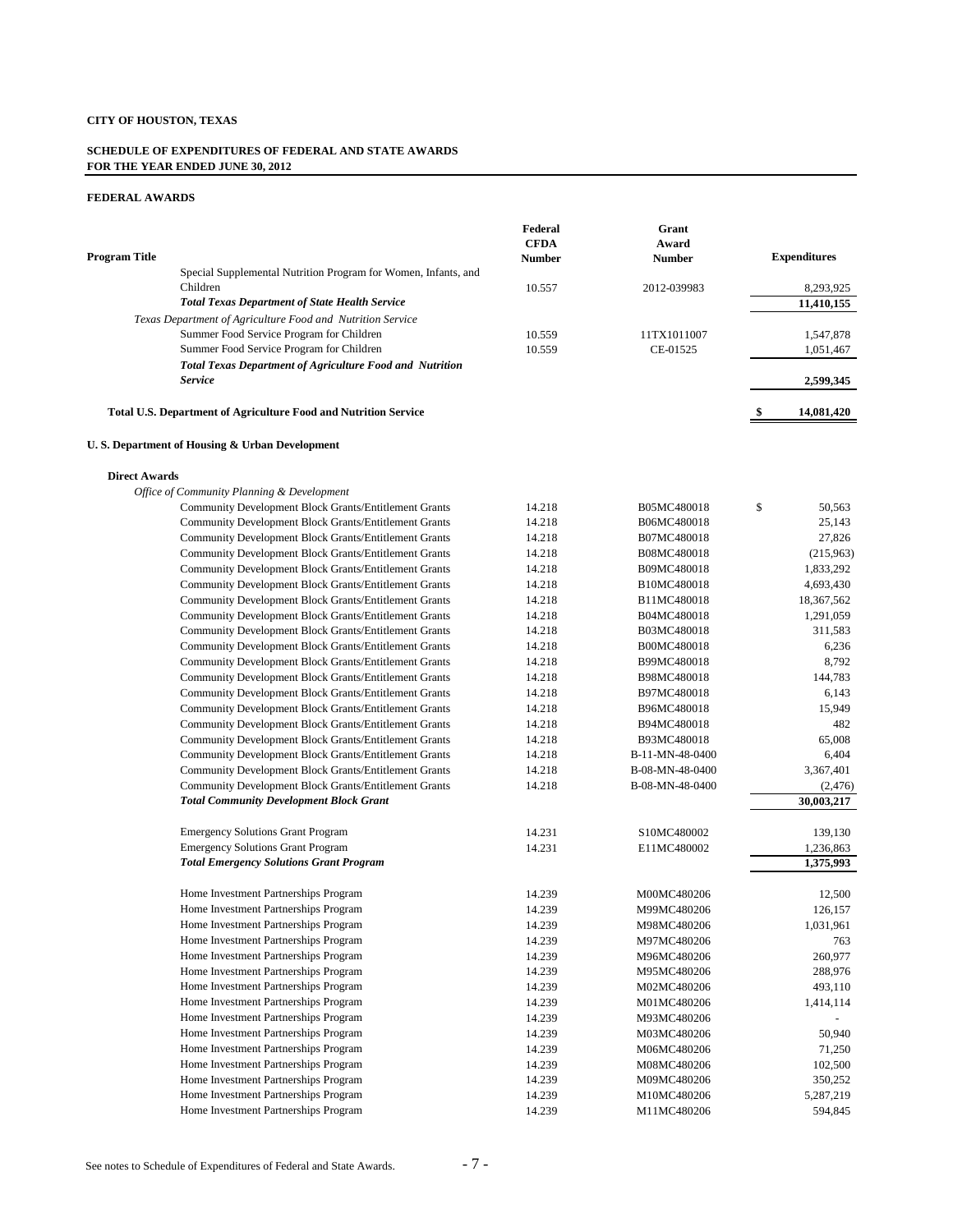#### **SCHEDULE OF EXPENDITURES OF FEDERAL AND STATE AWARDS FOR THE YEAR ENDED JUNE 30, 2012**

|                            |                                                                                            | Federal     | Grant               |                          |
|----------------------------|--------------------------------------------------------------------------------------------|-------------|---------------------|--------------------------|
|                            |                                                                                            | <b>CFDA</b> | Award               |                          |
| Program Title              |                                                                                            | Number      | <b>Number</b>       | <b>Expenditures</b>      |
|                            | Home Investment Partnerships Program                                                       | 14.239      | M04MC480206         | 384,009                  |
|                            | Home Investment Partnerships Program                                                       | 14.239      | M05MC480206         | 178,192                  |
|                            | <b>Total HOME Investment Partnerships Program</b>                                          |             |                     | 10,647,765               |
|                            | Housing Opportunities for Persons with AIDS                                                | 14.241      | TX21H05-F003        | 1,074,383                |
|                            | Housing Opportunities for Persons with AIDS                                                | 14.241      | TX21H02-F003        | 120,100                  |
|                            | Housing Opportunities for Persons with AIDS                                                | 14.241      | TX21H06-F003        | (59, 794)                |
|                            | Housing Opportunities for Persons with AIDS                                                | 14.241      | TX21H07-F003        | 49,635                   |
|                            | Housing Opportunities for Persons with AIDS                                                | 14.241      | <b>TX-H08-F004</b>  | 386,606                  |
|                            | Housing Opportunities for Persons with AIDS                                                | 14.241      | TX-H09-F003         | 916,909                  |
|                            | Housing Opportunities for Persons with AIDS                                                | 14.241      | TX-H10-F003         | 3,651,548                |
|                            | Housing Opportunities for Persons with AIDS                                                | 14.241      | TX-H11-F003         | 2,053,429                |
|                            |                                                                                            |             |                     |                          |
|                            | <b>Total Housing Opportunities for Persons with AIDS</b>                                   |             |                     | 8,192,816                |
|                            | CDBG/Brownfield Economic Development Initiative                                            |             |                     |                          |
|                            | Community Development Block Grants/Brownfields Economic                                    |             |                     |                          |
|                            | Development Initiative                                                                     | 14.246      | E95EZ480006         | 20,473                   |
|                            | Community Development Block Grants/Brownfields Economic                                    |             |                     |                          |
|                            | Development Initiative                                                                     | 14.246      | B-04-SP-TX-0766     | (149, 115)               |
|                            | Community Development Block Grants/Brownfields Economic                                    |             |                     |                          |
|                            | Development Initiative                                                                     | 14.246      | B00SPTX0377         | $\overline{\phantom{a}}$ |
|                            | <b>Total CDBG/Brownfield Economic Development Initiative</b>                               |             |                     | (128, 642)               |
|                            | Lead-Based Paint Hazard Control in Privately-Owned Housing                                 |             |                     |                          |
|                            | Lead-Based Paint Hazard Control in Privately-Owned Housing                                 | 14.900      | TXLHB0378-07        | (2,201)                  |
|                            | Lead-Based Paint Hazard Control in Privately-Owned Housing                                 | 14.900      | TXLHB0459-09        | 1,150,606                |
|                            | Total Lead-Based Paint Hazard Control in Privately Owned                                   |             |                     |                          |
|                            | <b>Housing</b>                                                                             |             |                     | 1,148,405                |
|                            | Lead Hazard Reduction Demonstration Grant Program                                          |             |                     |                          |
|                            | Lead Hazard Reduction Demonstration Grant Program                                          | 14.905      | <b>TXLHD0031-04</b> | 152                      |
|                            | Lead Hazard Reduction Demonstration Grant Program                                          | 14.905      | <b>TXLHDO175-07</b> | (911)                    |
|                            | Lead Hazard Reduction Demonstration Grant Program                                          | 14.905      | <b>TXLHD0202-09</b> | 910,450                  |
|                            | Lead Hazard Reduction Demonstration Grant Program                                          | 14.905      | TXLHD0231-11        | 5,693                    |
|                            | <b>Total Lead Hazard Reduction Demonstration Grant Program</b>                             |             |                     | 915,384                  |
|                            |                                                                                            |             |                     |                          |
|                            | <b>Total Direct Awards</b>                                                                 |             |                     | \$<br>52,154,938         |
| <b>Pass-Through Awards</b> |                                                                                            |             |                     |                          |
|                            | Texas Department Of Housing & Community Affair                                             |             |                     |                          |
|                            | Community Development Block Grants/State Programs and Non-                                 |             |                     |                          |
|                            | Entitlement Grants in Hawaii                                                               | 14.228      | 77090000117         | \$<br>(30, 487)          |
|                            | Community Development Block Grants/State Programs and Non-                                 |             |                     |                          |
|                            | Entitlement Grants in Hawaii                                                               | 14.228      | B-06-DG-48-0002     | (45)                     |
|                            | <b>Total Texas Department of Housing and Community Affair</b>                              |             |                     | (30, 532)                |
|                            |                                                                                            |             |                     |                          |
|                            | Texas General Land Office                                                                  |             |                     |                          |
|                            | Community Development Block Grants/State Programs and Non-                                 |             |                     |                          |
|                            | Entitlement Grants in Hawaii                                                               | 14.228      | 70090001            | 22, 263, 761             |
|                            | Community Development Block Grants/State Programs and Non-<br>Entitlement Grants in Hawaii |             |                     |                          |
|                            |                                                                                            | 14.228      | DRS010070           | 6,875,975                |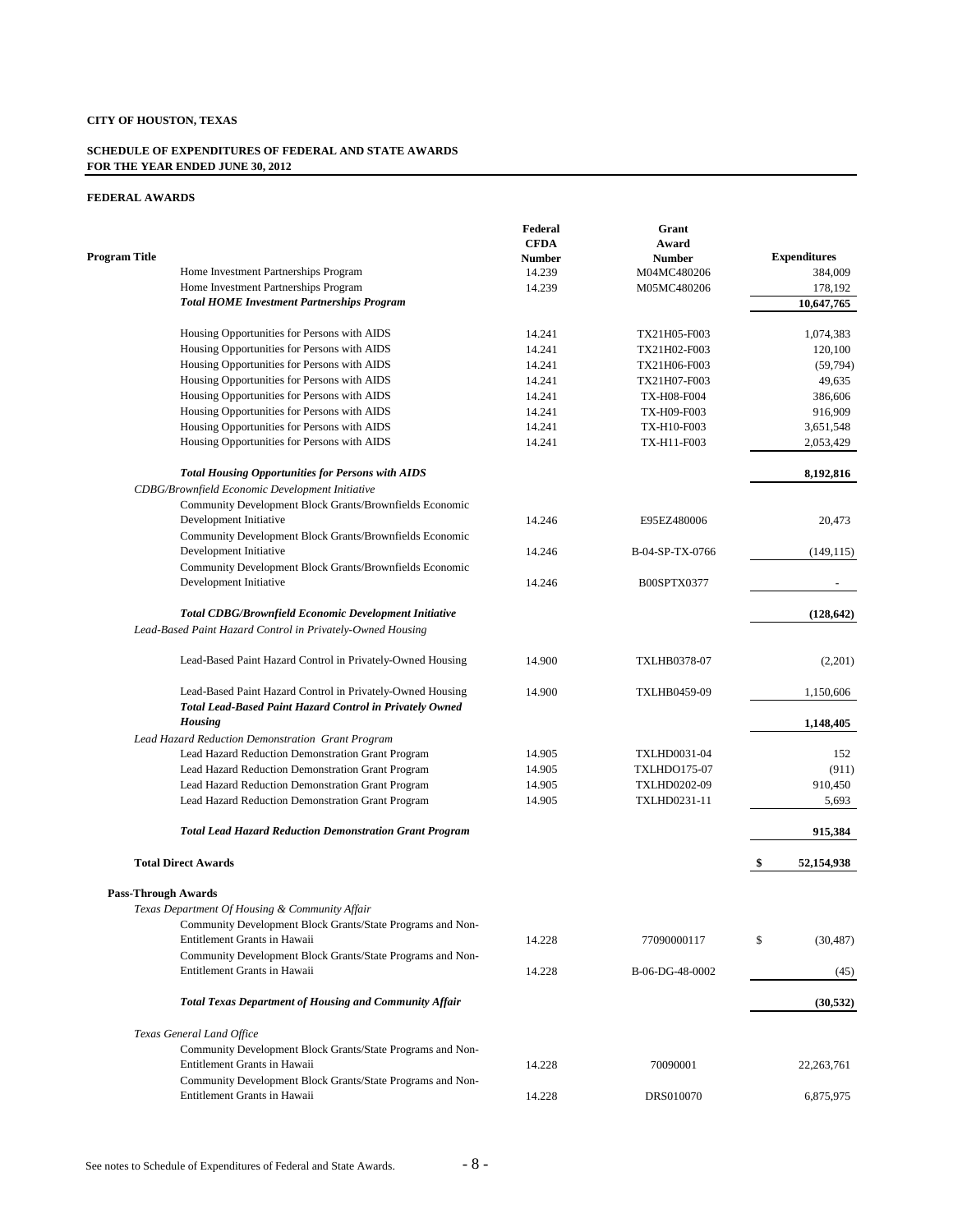#### **SCHEDULE OF EXPENDITURES OF FEDERAL AND STATE AWARDS FOR THE YEAR ENDED JUNE 30, 2012**

| Program Title                          |                                                                                                                  | Federal<br><b>CFDA</b><br>Number | Grant<br>Award<br><b>Number</b>    |     | <b>Expenditures</b> |
|----------------------------------------|------------------------------------------------------------------------------------------------------------------|----------------------------------|------------------------------------|-----|---------------------|
|                                        | Community Development Block Grants/State Programs and Non-<br>Entitlement Grants in Hawaii                       | 14.228                           | DRS010070                          |     | 629,511             |
|                                        | <b>Total Texas General Land Office</b>                                                                           |                                  |                                    |     | 29,769,247          |
|                                        | <b>Total Pass-Through Awards</b>                                                                                 |                                  |                                    | \$, | 29,738,715          |
|                                        | Total U.S. Department of Housing & Urban Development                                                             |                                  |                                    |     | 81,893,653          |
| <b>U.S. Department of the Interior</b> |                                                                                                                  |                                  |                                    |     |                     |
| <b>Direct Awards</b>                   |                                                                                                                  |                                  |                                    |     |                     |
|                                        | U.S. Department of the Interior                                                                                  |                                  |                                    |     |                     |
|                                        | <b>Save America's Treasures</b>                                                                                  | 15.929                           | 48-09-ML-0947                      | S   | 300,000             |
|                                        | <b>Total U.S. Department of the Interior</b>                                                                     |                                  |                                    |     | 300,000             |
| <b>U.S. Department of Justice</b>      |                                                                                                                  |                                  |                                    |     |                     |
| <b>Direct Awards</b>                   |                                                                                                                  |                                  |                                    |     |                     |
|                                        | <b>Shared Forfeiture Property</b>                                                                                | 16.000                           |                                    | \$  | 1,879,889           |
|                                        | National Institute of Justice                                                                                    |                                  |                                    |     |                     |
|                                        | National Institute of Justice Research, Evaluation, and                                                          |                                  |                                    |     |                     |
|                                        | Development Project Grants                                                                                       | 16.560                           | 2008-DN-BX-K205                    |     | 70,113              |
|                                        | National Institute of Justice Research, Evaluation, and                                                          |                                  |                                    |     |                     |
|                                        | Development Project Grants                                                                                       | 16.560                           | 2011-DN-BX-0002                    |     | 271,171             |
|                                        | <b>DNA Backlog Reduction Program</b>                                                                             | 16.741                           | 2009-DN-BX-K130                    |     | 190,053             |
|                                        | <b>DNA Backlog Reduction Program</b>                                                                             | 16.741                           | 2010-DN-BX-K112                    |     | 594,154             |
|                                        | <b>Total National Institute of Justice</b>                                                                       |                                  |                                    |     | 1,125,491           |
|                                        | Crime Laboratory Improvement Combined Offender                                                                   |                                  |                                    |     |                     |
|                                        | Edward Byrne Memorial State and Local Law Enforcement                                                            |                                  |                                    |     |                     |
|                                        | <b>Assistance Discretionary Grants Program</b>                                                                   | 16.580                           | 2008-DD-BX-0471                    |     | 100,147             |
|                                        |                                                                                                                  |                                  |                                    |     |                     |
|                                        | Edward Byrne Memorial State and Local Law Enforcement                                                            |                                  |                                    |     |                     |
|                                        | <b>Assistance Discretionary Grants Program</b>                                                                   | 16.580                           | 2007-DD-BX-0593                    |     | 27                  |
|                                        | <b>Total Crime Laboratory Improvement Combined Offender</b>                                                      |                                  |                                    |     | 100,174             |
|                                        | Executive Office for Weed & Seed                                                                                 |                                  |                                    |     |                     |
|                                        | <b>Community Capacity Development Office</b>                                                                     | 16.595                           | 2010-WS-QX-0020                    |     | 58,503              |
|                                        | Office of Community Oriented Policing Services                                                                   |                                  |                                    |     |                     |
|                                        | Public Safety Partnership and Community Policing Grants                                                          | 16.710                           | 2011CKWXK009                       |     | 67,726              |
|                                        | Public Safety Partnership and Community Policing Grants                                                          | 16.710                           | 2005CKWX0224                       |     | 131,483             |
|                                        | Public Safety Partnership and Community Policing Grants                                                          | 16.710                           | 2010ULWX0026                       |     | 1,018,616           |
|                                        | Public Safety Partnership and Community Policing Grants                                                          | 16.710                           | 2003INWX00003                      |     | 268                 |
|                                        | Public Safety Partnership and Community Policing Grants                                                          | 16.710                           | 2007CKWX0054                       |     | 1,912               |
|                                        | <b>Total Office of Community Oriented Policing Services</b>                                                      |                                  |                                    |     | 1,220,005           |
|                                        | <b>Bureau of Justice Assistance</b>                                                                              |                                  |                                    |     |                     |
|                                        | Bulletproof Vest Partnership Program<br><b>Bulletproof Vest Partnership Program</b>                              | 16.607                           | 2009-BO-BX-09049840                |     | 52,185              |
|                                        |                                                                                                                  | 16.607<br>16.738                 | 2010-BO-BX-10053454                |     | 316,865             |
|                                        | Edward Byrne Memorial Justice Assistance Grant Program                                                           |                                  | 2005-DJ-BX-0119<br>2006-DJ-BX-0286 |     | 47<br>39,383        |
|                                        | Edward Byrne Memorial Justice Assistance Grant Program<br>Edward Byrne Memorial Justice Assistance Grant Program | 16.738<br>16.738                 | 2007-DJ-BX-1269                    |     | 20                  |
|                                        | Edward Byrne Memorial Justice Assistance Grant Program                                                           | 16.738                           | 2009-DJ-BX-1284                    |     | 92,186              |
|                                        | Edward Byrne Memorial Justice Assistance Grant Program                                                           | 16.738                           | 2009-DJ-BX-1284                    |     | 714,072             |
|                                        |                                                                                                                  |                                  |                                    |     |                     |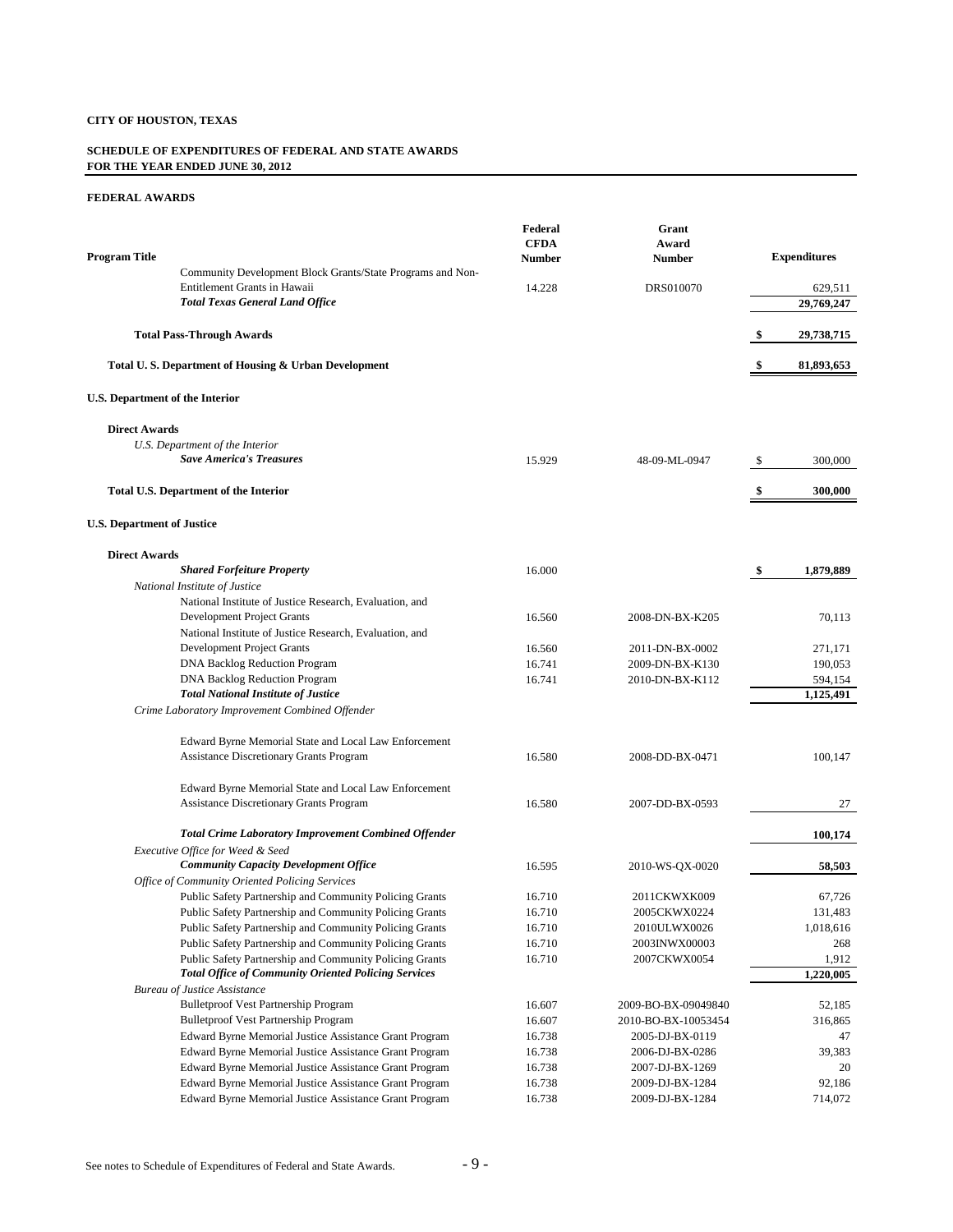#### **SCHEDULE OF EXPENDITURES OF FEDERAL AND STATE AWARDS FOR THE YEAR ENDED JUNE 30, 2012**

#### **FEDERAL AWARDS**

|                            |                                                                                                         | Federal       | Grant              |                     |
|----------------------------|---------------------------------------------------------------------------------------------------------|---------------|--------------------|---------------------|
|                            |                                                                                                         | <b>CFDA</b>   | Award              |                     |
| <b>Program Title</b>       |                                                                                                         | <b>Number</b> | <b>Number</b>      | <b>Expenditures</b> |
|                            | Economic High-Tech and Cyber Crime Prevention                                                           | 16.752        | 2010-MU-BX-0013    | 29,974              |
|                            | Economic High-Tech and Cyber Crime Prevention<br><b>Congressionally Recommended Awards</b>              | 16.752        | 2011-DB-BX-0123    | 177,924             |
|                            | Congressionally Recommended Awards                                                                      | 16.753        | 2010-DD-BX-0529    | 144,729             |
|                            | <b>Total Bureau of Justice Assistance</b>                                                               | 16.753        | 2010-DD-BX-0593    | 63,376<br>1,630,761 |
|                            |                                                                                                         |               |                    |                     |
|                            | <b>Total Direct Awards</b>                                                                              |               |                    | \$<br>6,014,823     |
| <b>Pass-Through Awards</b> |                                                                                                         |               |                    |                     |
|                            | State of Texas - Governor's Office Criminal Justice Division                                            |               |                    |                     |
|                            | Juvenile Accountability Block Grants                                                                    | 16.523        | JB-10-J20-13322-13 | \$<br>145,073       |
|                            | Juvenile Accountability Block Grants                                                                    | 16.523        | JB-09-J20-13322-12 | 42,435              |
|                            | Crime Victim Assistance                                                                                 | 16.575        | VA-10-V30-13592-11 | 3,033               |
|                            | Crime Victim Assistance                                                                                 | 16.575        | VA-11-V30-13592-12 | 33,251              |
|                            | Edward Byrne Memorial Justice Assistance Grant Program                                                  | 16.738        | 24772-01           | 21,122              |
|                            | Edward Byrne Memorial Justice Assistance Grant Program                                                  | 16.738        | DH-06-A10-18445-01 | (155)               |
|                            | Edward Byrne Memorial Justice Assistance Grant Program                                                  | 16.738        | DJ-09-J20-23283-01 | 26,881              |
|                            | Paul Coverdell Forensic Sciences Improvement Grant Program                                              | 16.742        | 17319-08           | 59,218              |
|                            | Total State of Texas - Governor's Office Criminal Justice<br><b>Division</b>                            |               |                    | 330,858             |
|                            | Sam Houston State University                                                                            |               |                    |                     |
|                            | Project Safe Neighborhoods                                                                              | 16.609        | 321-20-B128        | (321)               |
|                            | Project Safe Neighborhoods                                                                              | 16.609        | 321-20-S038        | (3)                 |
|                            | Project Safe Neighborhoods                                                                              | 16.609        | 321-20-B125        | 37                  |
|                            | Project Safe Neighborhoods                                                                              | 16.609        | 321-20-C03F        | 8,688               |
|                            | Project Safe Neighborhoods                                                                              | 16.609        | 321-20-B145        | 6,552               |
|                            | Project Safe Neighborhoods                                                                              | 16.609        | 321-20-C52K        | 5,375               |
|                            | Project Safe Neighborhoods                                                                              | 16.609        | 321-20-B147        | (5)                 |
|                            | Project Safe Neighborhoods                                                                              | 16.609        | 321-20-C52E        | 3,862               |
|                            | Project Safe Neighborhoods                                                                              | 16.609        | 321-20-B126        | (493)               |
|                            | Project Safe Neighborhoods                                                                              | 16.609        | 321-20-C52F        | 19,860              |
|                            | Paul Coverdell Forensic Sciences Improvement Grant Program<br><b>Total Sam Houston State University</b> | 16.742        | 321-20-B146        | 31<br>43,583        |
|                            | Texas Alcoholic Beverage Commission                                                                     |               |                    |                     |
|                            | Enforcing Underage Drinking Laws Program                                                                | 16.727        | 80912              | 2,387               |
|                            | Enforcing Underage Drinking Laws Program                                                                | 16.727        | 80017              | 13,342              |
|                            | <b>Total Texas Alcoholic Beverage Commission</b>                                                        |               |                    | 15,729              |
|                            | <b>Total Pass-Through Awards</b>                                                                        |               |                    | \$<br>390.170       |
|                            | <b>Total U.S. Department of Justice</b>                                                                 |               |                    | 6,404,993           |
|                            | <b>U.S. Department of Transportation</b>                                                                |               |                    |                     |
| <b>Direct Awards</b>       |                                                                                                         |               |                    |                     |
|                            | <b>Federal Aviation Administration</b>                                                                  |               |                    |                     |
|                            | Airport Improvement Program                                                                             | 20.106        | 3-48-0111-92       | \$<br>4,709,524     |
|                            | Airport Improvement Program                                                                             | 20.106        | 3-48-0111-087-2010 | 3,003,190           |
|                            | Airport Improvement Program                                                                             | 20.106        | 3-48-0111-093      | 6,517,491           |
|                            | Airport Improvement Program                                                                             | 20.106        | 3-48-0111-088-2010 | 12,862              |
|                            | Airport Improvement Program                                                                             | 20.106        | 3-48-0110-094      | 2,983,570           |
|                            | Airport Improvement Program                                                                             | 20.106        | 3-48-0111-081      | 1,004,337           |
|                            | Airport Improvement Program                                                                             | 20.106        | 3-48-0110-037      | 21,053              |
|                            | Airport Improvement Program                                                                             | 20.106        | 3-48-0111-082      | 7,672               |

Airport Improvement Program

Airport Improvement Program 20.106 3-48-0111-082 7,672<br>Airport Improvement Program 20.106 3-48-0111-091-2011 996,084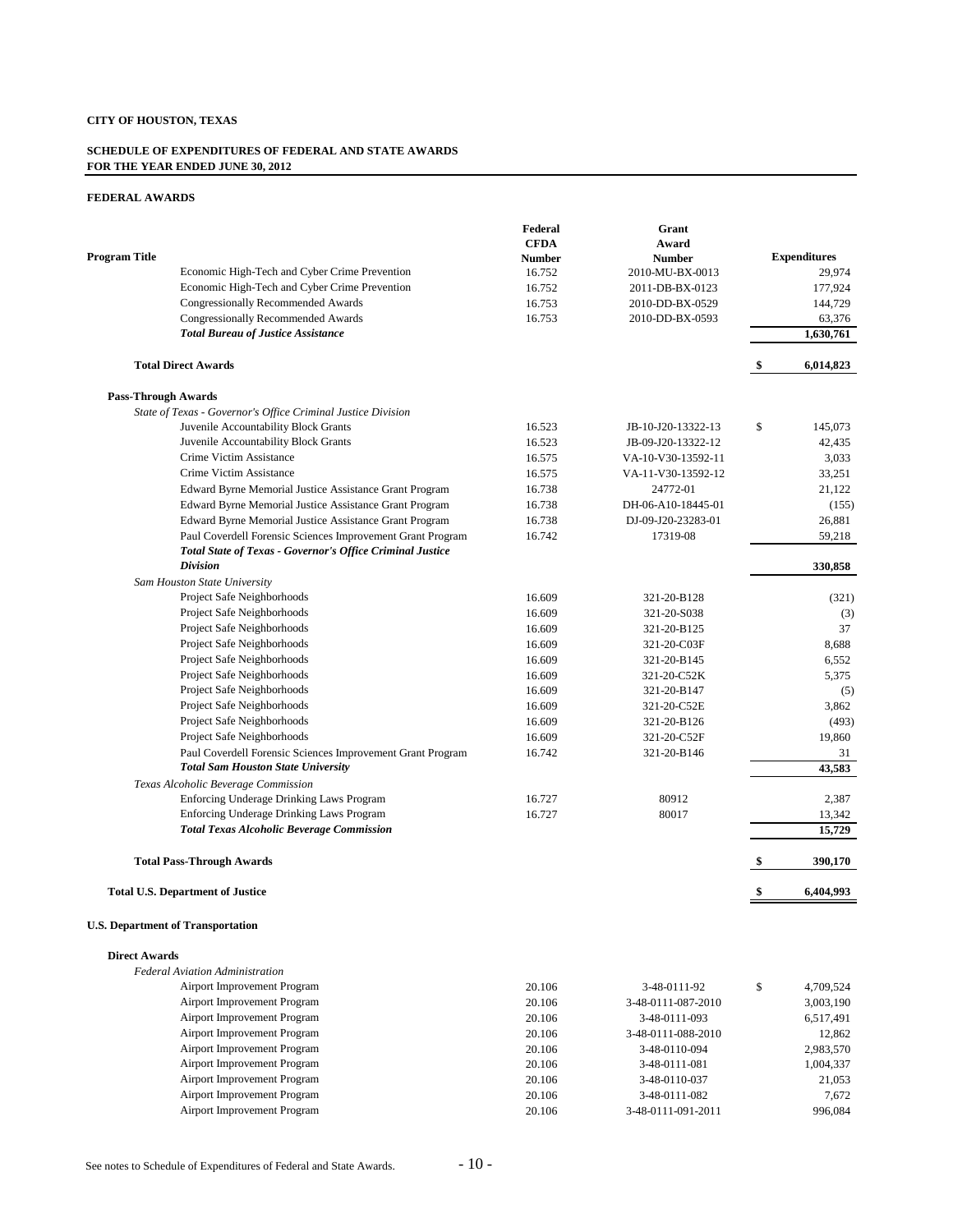#### **SCHEDULE OF EXPENDITURES OF FEDERAL AND STATE AWARDS FOR THE YEAR ENDED JUNE 30, 2012**

#### **FEDERAL AWARDS**

|                                                                                  | Federal     | Grant                     |                     |
|----------------------------------------------------------------------------------|-------------|---------------------------|---------------------|
|                                                                                  | <b>CFDA</b> | Award                     |                     |
| <b>Program Title</b>                                                             | Number      | <b>Number</b>             | <b>Expenditures</b> |
| Airport Improvement Program<br><b>Total Federal Aviation Administration</b>      | 20.106      | 3-48-0110-035             | 71,846              |
|                                                                                  |             |                           | 19,327,629          |
| Federal Highway Administration<br>Highway Planning and Construction              |             |                           |                     |
| Highway Planning and Construction                                                | 20.205      | 06TX001                   | 436,241             |
|                                                                                  | 20.205      | TCSP2001(001)             | 6,397               |
| Highway Planning and Construction                                                | 20.205      | <b>TCSE010-Q680</b>       | 54,011              |
| Highway Planning and Construction<br><b>Total Federal Highway Administration</b> | 20.205      | TCSP-TX096(001)-55BO      | 13,358              |
|                                                                                  |             |                           | 510,007             |
| <b>Federal Motor Carrier Safety Administration</b>                               |             |                           |                     |
| <b>National Motor Carrier Safety</b>                                             | 20.218      | MH10486000000             | 172,815             |
| <b>Total Direct Awards</b>                                                       |             |                           | \$<br>20,010,451    |
| <b>Pass-Through Awards</b>                                                       |             |                           |                     |
| State of Texas - Department of Transportation                                    |             |                           |                     |
| Highway Planning and Construction                                                | 20.205      | CSJ-0912-72-220           | \$<br>152,976       |
| Highway Planning and Construction                                                | 20.205      | CSJ-0912-72-197           | 1,209,326           |
| Highway Planning and Construction                                                | 20.205      | CSJ-0912-70-078           | 128,310             |
| <b>Highway Planning and Construction</b>                                         | 20.205      | CSJ-0912-72-067           | 8,463               |
| Highway Planning and Construction                                                | 20.205      | CSJ0912-70-020            | 39,966              |
| Highway Planning and Construction                                                | 20.205      | CSJ-0912-70-038           | 91,508              |
| Highway Planning and Construction                                                | 20.205      | CSJ-0912-71-634           | 1,079,143           |
| Highway Planning and Construction                                                | 20.205      | CSJ-0912-72-220           | 1,439               |
| State and Community Highway Safety                                               | 20.600      | 070701A1AM                | 42                  |
| State and Community Highway Safety                                               | 20.600      | 588EGF6057                | 42                  |
| State and Community Highway Safety                                               | 20.600      | STEP 2009 CMV             | 47,020              |
| State and Community Highway Safety                                               | 20.600      | FC74433                   | 183,511             |
| State and Community Highway Safety                                               | 20.600      | 070701A1AM                | (5)                 |
|                                                                                  |             | 2009-HoustonP-S-MYG-yr1-  |                     |
| State and Community Highway Safety                                               | 20.600      | 0108                      | 38,933              |
| State and Community Highway Safety                                               | 20.600      | FC74433                   | 205,938             |
| State and Community Highway Safety                                               | 20.600      | 070701B1AA                | (2)                 |
| State and Community Highway Safety                                               | 20.600      | STEP 2009 CMV             | 62,395              |
| State and Community Highway Safety                                               | 20.600      | FC74432                   | 248,820             |
|                                                                                  |             | 2009-HoustonP-S-MYG-yr1-  |                     |
| State and Community Highway Safety                                               | 20.600      | 0108                      | 25,254              |
| State and Community Highway Safety                                               | 20.600      | FC74433                   | 105,171             |
| State and Community Highway Safety                                               | 20.600      | 070701A1AM                | (24)                |
| State and Community Highway Safety                                               | 20.600      | STEP 2009 CMV             | 124,656             |
| State and Community Highway Safety                                               | 20.600      | FC74433                   | 243,343             |
| Alcohol Impaired Driving Countermeasures Incentive Grants                        | 20.601      | <b>STEP IDM</b>           | 32                  |
| Alcohol Impaired Driving Countermeasures Incentive Grants                        | 20.601      | 070202B1BE                | 52                  |
| Alcohol Impaired Driving Countermeasures Incentive Grants                        | 20.601      | <b>STEP IDM</b>           | 121,187             |
| Alcohol Impaired Driving Countermeasures Incentive Grants                        | 20.601      | 2012-HOUPD-IDM-00010      | 72,702              |
| Occupant Protection Incentive Grants                                             | 20.602      | 2SC-6-1263                | 24                  |
| Occupant Protection Incentive Grants                                             | 20.602      | 2011-HoustonPD-CIOT-00028 | 4,005               |
| <b>Occupant Protection Incentive Grants</b>                                      | 20.602      | 2012-HoustonPD-CIOT-00028 |                     |
| <b>Total State of Texas - Department of Transportation</b>                       |             |                           | 48,731<br>4,242,958 |
|                                                                                  |             |                           |                     |
| <b>Total Pass-Through Awards</b>                                                 |             |                           | 4,242,958           |
| <b>Total U.S. Department of Transportation</b>                                   |             |                           | 24,253,409          |

#### **U.S. Department of Treasury**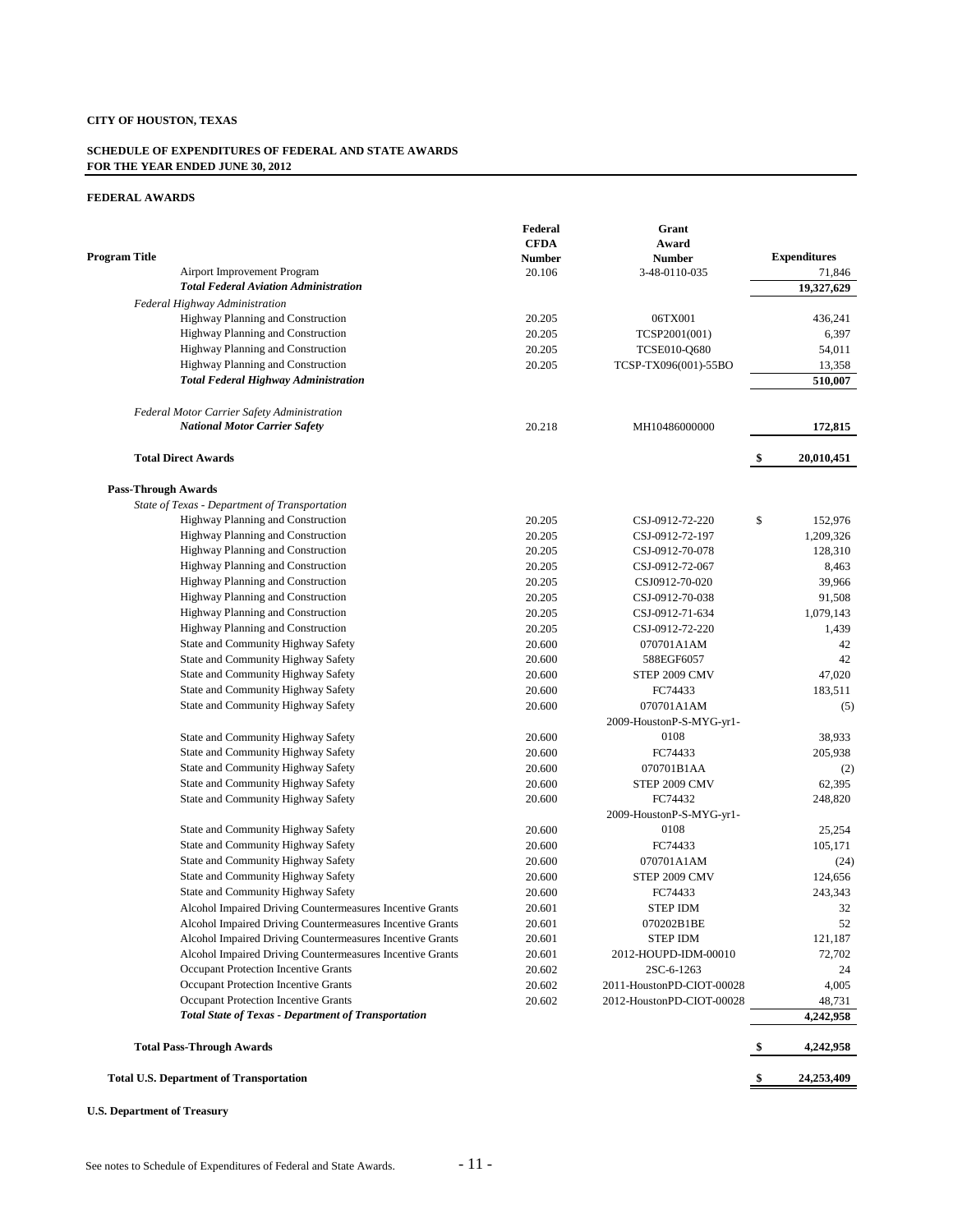#### **SCHEDULE OF EXPENDITURES OF FEDERAL AND STATE AWARDS FOR THE YEAR ENDED JUNE 30, 2012**

| <b>Program Title</b>                                            | Federal<br><b>CFDA</b><br><b>Number</b> | Grant<br>Award<br><b>Number</b> | <b>Expenditures</b> |
|-----------------------------------------------------------------|-----------------------------------------|---------------------------------|---------------------|
| <b>Direct Awards</b>                                            |                                         |                                 |                     |
| <b>Shared Forfeiture Property - Treasury</b>                    | 21.000                                  |                                 | \$<br>717,391       |
| <b>Total U.S. Department of Treasury</b>                        |                                         |                                 | \$<br>717,391       |
| <b>National Aeronautics and Space Administration</b>            |                                         |                                 |                     |
| <b>Pass-Through Awards</b>                                      |                                         |                                 |                     |
| University Corporation for Atmospheric Research                 |                                         |                                 |                     |
| <b>Science</b>                                                  | 43.001                                  | Z <sub>11</sub> -87947          | \$<br>67,957        |
| <b>Total National Aeronautics and Space Administration</b>      |                                         |                                 | \$<br>67,957        |
| U.S. Institute of Museum and Library Services                   |                                         |                                 |                     |
| <b>Pass-Through Awards</b>                                      |                                         |                                 |                     |
| Texas State Library and Archive Commission                      |                                         |                                 |                     |
| <b>Grants to States</b>                                         | 45.310                                  | 476-11030                       | \$<br>2,045         |
| <b>Grants</b> to States                                         | 45.310                                  | 476-12006                       | 44,700              |
| <b>Grants</b> to States                                         | 45.310                                  | 470-11032                       | 199,515             |
| <b>Grants</b> to States                                         | 45.310                                  | 470-12001                       | 303,282             |
| <b>Grants</b> to States                                         | 45.310                                  | 771-11040                       | 38,684              |
| <b>Grants</b> to States                                         | 45.310                                  | 771-12007                       | 69,883              |
| <b>Grants</b> to States                                         | 45.310                                  | 723-11001                       | 3,356               |
| <b>Grants</b> to States                                         | 45.310                                  | 479-12004                       | 57,191              |
| <b>Total Texas State Library and Archive Commission</b>         |                                         |                                 | \$<br>718,656       |
| <b>Total U.S. Institute of Museum and Library Services</b>      |                                         |                                 | 718,656             |
| <b>U.S. Environmental Protection Agency</b>                     |                                         |                                 |                     |
| <b>Direct Awards</b>                                            |                                         |                                 |                     |
| Climate Showcase                                                |                                         |                                 |                     |
| <b>Climate Showcase Communities Grant Program</b>               | 66.041                                  | AF83453001-0                    | \$<br>163,752       |
| Office of Chemical Safety and Pollution Prevention              |                                         |                                 |                     |
| Research, Development, Monitoring, Public Education,            |                                         |                                 |                     |
| <b>Training, Demonstrations, and Studies</b>                    | 66.716                                  | X8-00F30801                     | 2,206               |
| Office of Solid Waste and Emergency Response                    |                                         |                                 |                     |
| Brownfields Assessment and Cleanup Cooperative Agreements       | 66.818                                  | BF-96682001-01                  | 6,998               |
| Brownfields Assessment and Cleanup Cooperative Agreements       | 66.818                                  | BF-96681901-01                  | 51,046              |
| <b>Total Office of Solid Waste and Emergency Response</b>       |                                         |                                 | 58,044              |
| <b>Total Direct Awards</b>                                      |                                         |                                 | \$<br>224,002       |
| <b>Pass-Through Awards</b>                                      |                                         |                                 |                     |
| Texas Commission on Environmental Quality                       |                                         |                                 |                     |
| Air Pollution Control Program Support                           | 66.001                                  | 582-10-86413                    | \$<br>108,311       |
| Surveys, Studies, Research, Investigations, Demonstrations, and |                                         |                                 |                     |
| Special Purpose Activities Relating to the Clean Air Act        | 66.034                                  | 582-11-86422                    | 73,317              |
| Nonpoint Source Implementation Grants                           | 66.460                                  | 582-10-90464                    | 53,053              |
| Nonpoint Source Implementation Grants                           | 66.460                                  | 582-9-77097                     | 9,646               |
| Performance Partnership Grants                                  | 66.605                                  | 582-12-10016                    | 328,643             |
| <b>Total Texas Commission on Environmental Quality</b>          |                                         |                                 | 572,970             |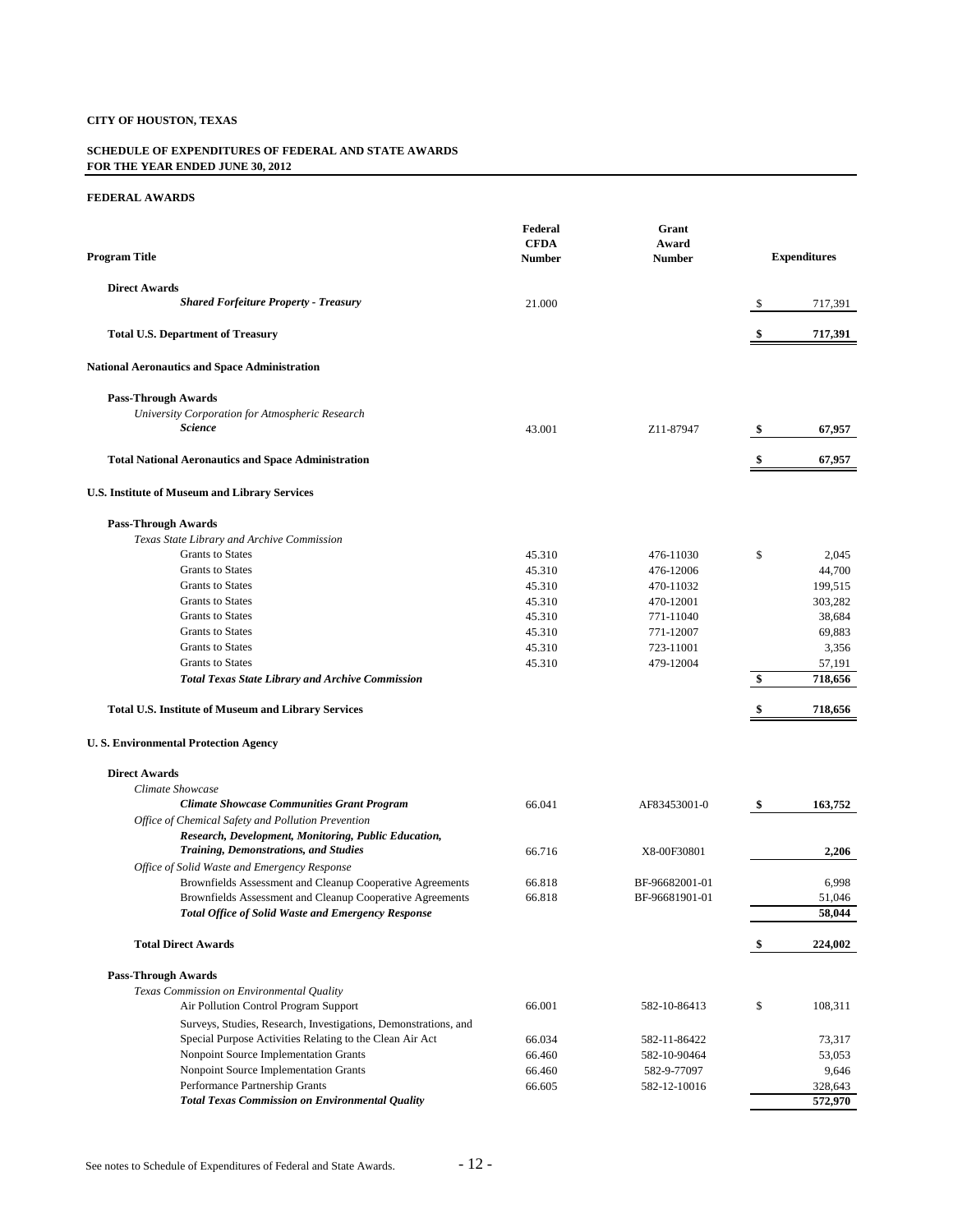#### **SCHEDULE OF EXPENDITURES OF FEDERAL AND STATE AWARDS FOR THE YEAR ENDED JUNE 30, 2012**

| <b>Program Title</b>                                                                         | Federal<br><b>CFDA</b> | Grant<br>Award      | <b>Expenditures</b> |
|----------------------------------------------------------------------------------------------|------------------------|---------------------|---------------------|
| Texas Water Development Board                                                                | <b>Number</b>          | <b>Number</b>       |                     |
| Capitalization Grants for Clean Water State Revolving Funds                                  | 66.458                 | L <sub>110062</sub> | 276,931             |
| Capitalization Grants for Clean Water State Revolving Funds                                  | 66.458                 | L100067             | 8,940,821           |
| <b>Total Texas Water Development Board</b>                                                   |                        |                     | 9,217,752           |
| <b>Total Pass-Through Awards</b>                                                             |                        |                     | \$<br>9,790,722     |
|                                                                                              |                        |                     |                     |
| <b>Total U.S. Environmental Protection Agency</b>                                            |                        |                     | \$<br>10,014,724    |
| <b>U.S. Department of Energy</b>                                                             |                        |                     |                     |
| <b>Direct Awards</b>                                                                         |                        |                     |                     |
| <b>Energy Efficiency and Renewable Energy Information</b>                                    |                        |                     |                     |
| Dissemination, Outreach, Training and Technical                                              |                        |                     |                     |
| Analysis/Assistance.                                                                         | 81.117                 | DE-FC36-08GO18100   | \$<br>28,768        |
| <b>Total U.S. Department of Energy</b>                                                       |                        |                     | 28,768              |
|                                                                                              |                        |                     |                     |
| U.S. Department of Health and Human Services                                                 |                        |                     |                     |
| <b>Direct Awards</b>                                                                         |                        |                     |                     |
| Centers for Disease Control & Prevention                                                     |                        |                     |                     |
| Project Grants and Cooperative Agreements for Tuberculosis                                   |                        |                     |                     |
| <b>Control Programs</b>                                                                      | 93.116                 | CCU600445-26        | \$<br>(900)         |
| Project Grants and Cooperative Agreements for Tuberculosis                                   |                        |                     |                     |
| <b>Control Programs</b>                                                                      | 93.116                 | PS600445-27         | 254                 |
| Project Grants and Cooperative Agreements for Tuberculosis<br><b>Control Programs</b>        | 93.116                 | PS600445-28         | (970)               |
| Project Grants and Cooperative Agreements for Tuberculosis<br><b>Control Programs</b>        | 93.116                 | PS600445-29         | 896                 |
| Project Grants and Cooperative Agreements for Tuberculosis                                   |                        |                     |                     |
| <b>Control Programs</b>                                                                      | 93.116                 | PS600445-30         | 1,083,083           |
| Project Grants and Cooperative Agreements for Tuberculosis                                   |                        |                     |                     |
| <b>Control Programs</b>                                                                      | 93.116                 | PS600445-31         | 999,104             |
| Injury Prevention and Control Research and State and Community                               |                        |                     |                     |
| <b>Based Programs</b>                                                                        | 93.136                 | CE002063-01         | 117,148             |
| Immunization Cooperative Agreements                                                          | 93.268                 | CCH622532-04        | 226                 |
| <b>Immunization Cooperative Agreements</b>                                                   | 93.268                 | IP622532-06         | (263)               |
| <b>Immunization Cooperative Agreements</b>                                                   | 93.268                 | IP622532-07         | (165)               |
| <b>Immunization Cooperative Agreements</b>                                                   | 93.268                 | IP622532-08         | 14,837              |
| <b>Immunization Cooperative Agreements</b>                                                   | 93.268                 | IP622532-09         | 1,650,921           |
| <b>Immunization Cooperative Agreements</b>                                                   | 93.268                 | IP622532-10         | 1,054,955           |
| <b>Immunization Cooperative Agreements</b>                                                   | 93.268                 | CCH622532A          | 2,387,385           |
| Adult Viral Hepatitis Prevention and Control                                                 | 93.270                 | 5U51PS000904-04     | 30,083              |
| Adult Viral Hepatitis Prevention and Control                                                 | 93.270                 | 5U51PS000904-05     | 48,019              |
| Centers for Disease Control and Prevention Investigations and<br><b>Technical Assistance</b> | 93.283                 | CI623672-05S3       | 480,603             |
| Centers for Disease Control and Prevention_Investigations and                                |                        |                     |                     |
| <b>Technical Assistance</b>                                                                  | 93.283                 | CK000226-01         | 217,730             |
| Strengthening Public Health Infrastructure for Improved Health                               |                        |                     |                     |
| Outcomes                                                                                     | 93.507                 | CD001272-01         | 41,686              |
| Strengthening Public Health Infrastructure for Improved Health                               |                        |                     |                     |
| Outcomes                                                                                     | 93.507                 | CD001272-02         | 210,086             |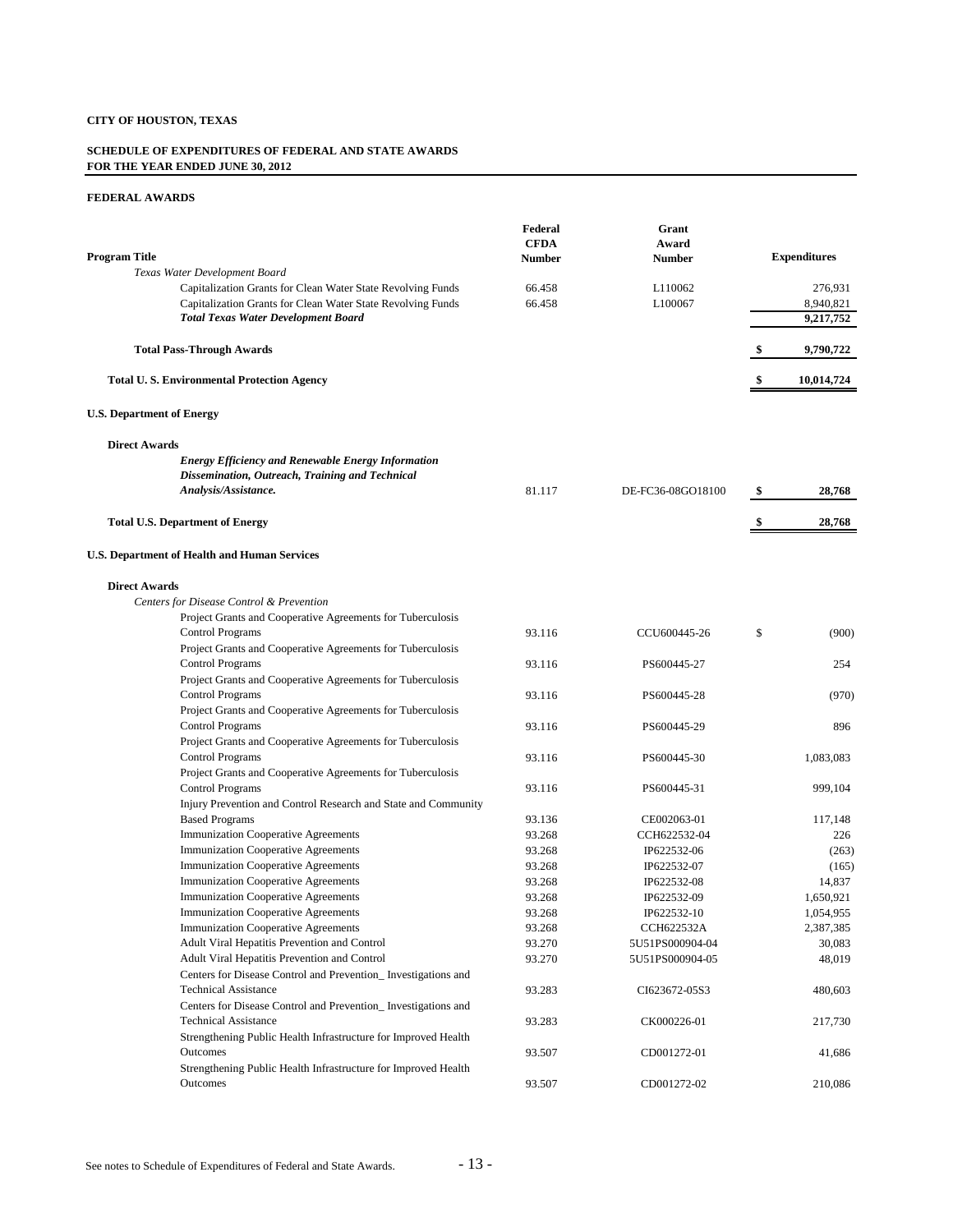#### **SCHEDULE OF EXPENDITURES OF FEDERAL AND STATE AWARDS FOR THE YEAR ENDED JUNE 30, 2012**

| <b>Program Title</b> |                                                                                                                                                                                                 | Federal<br><b>CFDA</b><br><b>Number</b> | Grant<br>Award<br><b>Number</b> | <b>Expenditures</b> |
|----------------------|-------------------------------------------------------------------------------------------------------------------------------------------------------------------------------------------------|-----------------------------------------|---------------------------------|---------------------|
|                      | The Affordable Care Act: Building Epidemiology, Laboratory, and<br>Health Information Systems Capacity in the Epidemiology and<br>Laboratory Capacity for Infectious Disease (ELC) and Emerging |                                         |                                 |                     |
|                      | Infections Program (EIP) Cooperative Agreements                                                                                                                                                 | 93.521                                  | CI000918-01                     | 34,796              |
|                      | The Affordable Care Act: Building Epidemiology, Laboratory, and<br>Health Information Systems Capacity in the Epidemiology and<br>Laboratory Capacity for Infectious Disease (ELC) and Emerging |                                         |                                 |                     |
|                      | Infections Program (EIP) Cooperative Agreements                                                                                                                                                 | 93.521                                  | CI000918-02                     | 588,672             |
|                      | The Affordable Care Act: Human Immunodeficiency Virus (HIV)<br>Prevention and Public Health Fund Activities                                                                                     | 93.523                                  | PS003278-01                     | 655,456             |
|                      |                                                                                                                                                                                                 |                                         |                                 |                     |
|                      | The Affordable Care Act: Human Immunodeficiency Virus (HIV)<br>Prevention and Public Health Fund Activities                                                                                     | 93.523                                  | PS003626-01                     | 472,768             |
|                      | PPHF 2012: Community Transformation Grants and National                                                                                                                                         |                                         |                                 |                     |
|                      | Dissemination and Support for Community Transformation Grants-                                                                                                                                  |                                         |                                 |                     |
|                      | financed solely by 2012 Prevention and Public Health Funds                                                                                                                                      | 93.531                                  | DP003528-01                     | 136,323             |
|                      | PPHF 2012: Prevention and Public Health Fund (Affordable Care                                                                                                                                   |                                         |                                 |                     |
|                      | Act) - Capacity Building Assistance to Strengthen Public Health                                                                                                                                 |                                         |                                 |                     |
|                      | Immunization Infrastructure and Performance financed in part by                                                                                                                                 |                                         |                                 |                     |
|                      | 2012 Prevention and Public Health Funds                                                                                                                                                         | 93.539                                  | IP000549-01                     | 19,809              |
|                      | HIV Prevention Activities_Health Department Based                                                                                                                                               | 93.940                                  | CCU023512-04                    | 402                 |
|                      | HIV Prevention Activities_Health Department Based                                                                                                                                               | 93.940                                  | PS023512                        | (2,523)             |
|                      | HIV Prevention Activities_Health Department Based                                                                                                                                               | 93.940                                  | PS023512-06                     | 2,471               |
|                      | HIV Prevention Activities_Health Department Based                                                                                                                                               | 93.940                                  | PS023512-07                     | 3,149,017           |
|                      | HIV Prevention Activities_Health Department Based                                                                                                                                               | 93.940                                  | PS003672-01                     | 2,846,440           |
|                      | HIV Prevention Activities_Health Department Based                                                                                                                                               | 93.940                                  | PS003255-01                     | 246,696             |
|                      | HIV Prevention Activities_Health Department Based                                                                                                                                               | 93.940                                  | PS003255-02                     | 183,916             |
|                      | HIV Demonstration, Research, Public and Professional Education                                                                                                                                  |                                         |                                 |                     |
|                      | Projects                                                                                                                                                                                        | 93.941                                  | PS001552-02                     | 58,966              |
|                      | HIV Demonstration, Research, Public and Professional Education                                                                                                                                  |                                         |                                 |                     |
|                      | Projects                                                                                                                                                                                        | 93.941                                  | PS001552-03                     | 119,020             |
|                      | HIV Demonstration, Research, Public and Professional Education                                                                                                                                  |                                         |                                 |                     |
|                      | Projects                                                                                                                                                                                        | 93.941                                  | PS001447-03                     | 31,020              |
|                      | Epidemiologic Research Studies of Acquired Immunodeficiency                                                                                                                                     |                                         |                                 |                     |
|                      | Syndrome (AIDS) and Human Immunodeficiency Virus (HIV)                                                                                                                                          |                                         |                                 |                     |
|                      | Infection in Selected Population Groups                                                                                                                                                         | 93.943                                  | PS003212-01                     | 492,244             |
|                      | Epidemiologic Research Studies of Acquired Immunodeficiency                                                                                                                                     |                                         |                                 |                     |
|                      | Syndrome (AIDS) and Human Immunodeficiency Virus (HIV)                                                                                                                                          |                                         |                                 |                     |
|                      | Infection in Selected Population Groups                                                                                                                                                         | 93.943                                  | PS003212-02                     | 436,019             |
|                      | Human Immunodeficiency Virus (HIV)/Acquired                                                                                                                                                     |                                         |                                 |                     |
|                      | Immunodeficiency Virus Syndrome (AIDS)Surveillance                                                                                                                                              | 93.944                                  | CCU623559-03                    | 2,321               |
|                      | Human Immunodeficiency Virus (HIV)/Acquired                                                                                                                                                     |                                         |                                 |                     |
|                      | Immunodeficiency Virus Syndrome (AIDS)Surveillance                                                                                                                                              | 93.944                                  | PS001020-02                     | 507                 |
|                      | Human Immunodeficiency Virus (HIV)/Acquired                                                                                                                                                     |                                         |                                 |                     |
|                      | Immunodeficiency Virus Syndrome (AIDS)Surveillance                                                                                                                                              | 93.944                                  | PS001020-03                     | (12,795)            |
|                      | Human Immunodeficiency Virus (HIV)/Acquired                                                                                                                                                     |                                         |                                 |                     |
|                      | Immunodeficiency Virus Syndrome (AIDS)Surveillance                                                                                                                                              | 93.944                                  | PS001020-04                     | 852,232             |
|                      | Human Immunodeficiency Virus (HIV)/Acquired                                                                                                                                                     |                                         |                                 |                     |
|                      | Immunodeficiency Virus Syndrome (AIDS)Surveillance                                                                                                                                              | 93.944                                  | PS001020-05                     | 647,150             |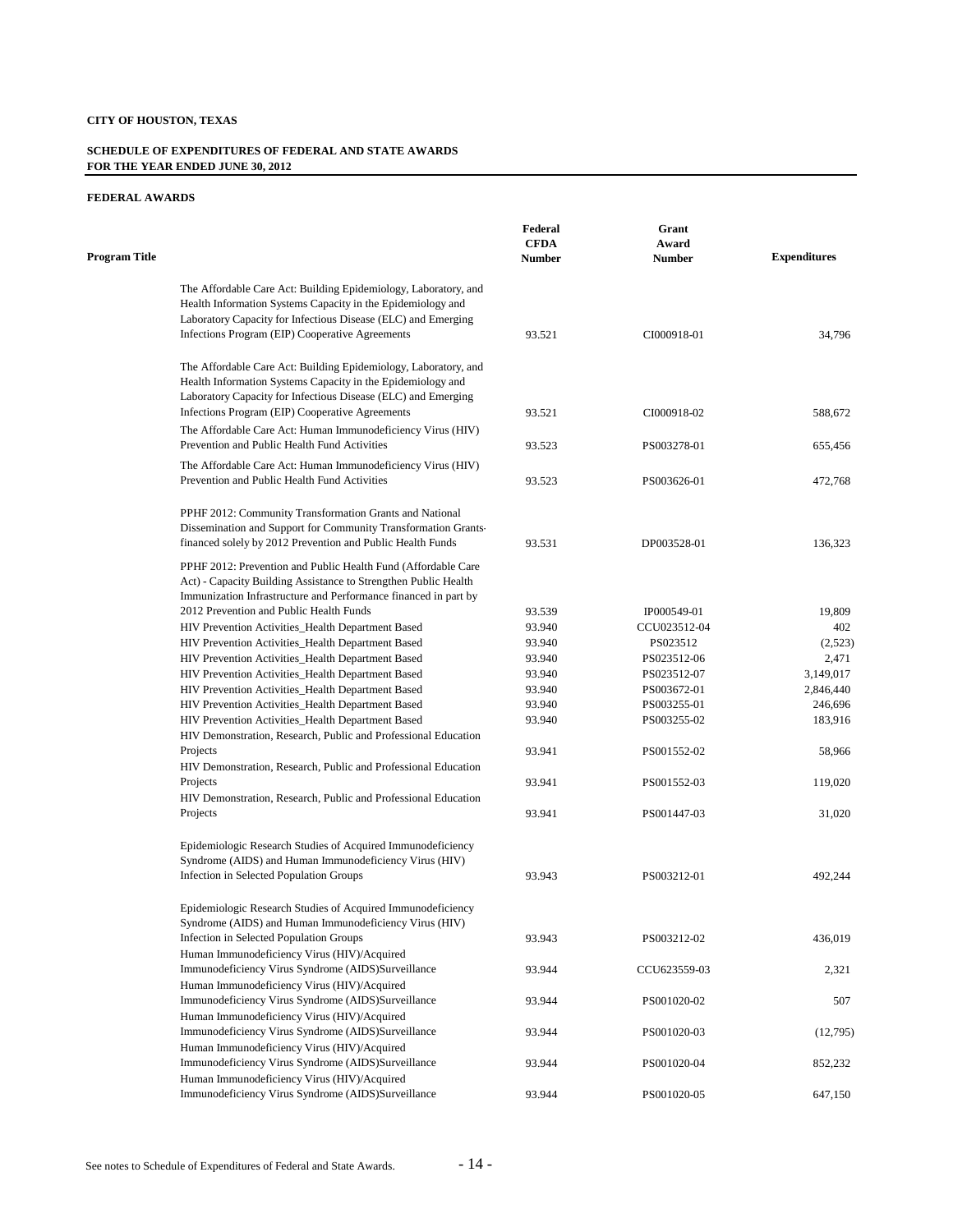#### **SCHEDULE OF EXPENDITURES OF FEDERAL AND STATE AWARDS FOR THE YEAR ENDED JUNE 30, 2012**

|                                                                   | Federal     | Grant            |                     |
|-------------------------------------------------------------------|-------------|------------------|---------------------|
|                                                                   | <b>CFDA</b> | Award            |                     |
| <b>Program Title</b>                                              | Number      | Number           | <b>Expenditures</b> |
| Human Immunodeficiency Virus (HIV)/Acquired                       |             |                  |                     |
| Immunodeficiency Virus Syndrome (AIDS)Surveillance                | 93.944      | U62/CCU624424-03 | (2,148)             |
| Human Immunodeficiency Virus (HIV)/Acquired                       |             |                  |                     |
| Immunodeficiency Virus Syndrome (AIDS)Surveillance                | 93.944      | CCU624424-04     | 1,715               |
| Human Immunodeficiency Virus (HIV)/Acquired                       |             |                  |                     |
| Immunodeficiency Virus Syndrome (AIDS)Surveillance                | 93.944      | PS001611-01      | 313                 |
| Human Immunodeficiency Virus (HIV)/Acquired                       |             |                  |                     |
| Immunodeficiency Virus Syndrome (AIDS)Surveillance                | 93.944      | PS001611-02      | (12,691)            |
| Human Immunodeficiency Virus (HIV)/Acquired                       |             |                  |                     |
| Immunodeficiency Virus Syndrome (AIDS)Surveillance                | 93.944      | PS001611-03      | 468,524             |
| Human Immunodeficiency Virus (HIV)/Acquired                       |             |                  |                     |
| Immunodeficiency Virus Syndrome (AIDS)Surveillance                | 93.944      | PS001611-04      | 3,439               |
| <b>Total Centers for Disease Control &amp; Prevention</b>         |             |                  | 19,754,797          |
| National Institute of Health                                      |             |                  |                     |
| Cancer Cause and Prevention Research                              | 93.393      | CA137802-01A1    | 1,988               |
| Cancer Cause and Prevention Research                              | 93.393      | CA137802-02      | 50,814              |
| <b>Total National Institute of Health</b>                         |             |                  | 52,802              |
|                                                                   |             |                  |                     |
|                                                                   |             |                  |                     |
| <b>Total Direct Awards</b>                                        |             |                  | \$<br>19,807,599    |
|                                                                   |             |                  |                     |
| <b>Pass-Through Awards</b>                                        |             |                  |                     |
| Texas Department of Aging & Disability Services                   |             |                  |                     |
| Special Programs for the Aging_Title VII, Chapter 3_Programs      |             |                  |                     |
| for Prevention of Elder Abuse, Neglect, and Exploitation          | 93.041      | 2012-EAP-13      | \$<br>42,788        |
| Special Programs for the Aging_Title VII, Chapter 2_Long Term     |             |                  |                     |
| Care Ombudsman Services for Older Individuals                     | 93.042      | 2012-OAG-13      | 94,899              |
| Special Programs for the Aging_Title III, Part Disease Prevention |             |                  |                     |
| and Health Promotion Services                                     | 93.043      | 2011-3D-13       | 39,821              |
| Special Programs for the Aging_Title III, Part Disease Prevention |             |                  |                     |
| and Health Promotion Services                                     | 93.043      | 2012-3D-13       | 55,488              |
| Special Programs for the Aging_Title III, Part B_Grants for       |             |                  |                     |
| Supportive Services and Senior Centers                            | 93.044      | 2011-3B-13       | 495,691             |
| Special Programs for the Aging_Title III, Part B_Grants for       |             |                  |                     |
| Supportive Services and Senior Centers                            | 93.044      |                  |                     |
|                                                                   |             | 2012-3B-13       | 1,132,261           |
| Special Programs for the Aging_Title III, Part B_Grants for       |             |                  |                     |
| Supportive Services and Senior Centers                            | 93.044      | 2011-ADM-13      | 187,597             |
| Special Programs for the Aging_Title III, Part B_Grants for       |             |                  |                     |
| Supportive Services and Senior Centers                            | 93.044      | 2012-ADM-13      | 631,308             |
| Special Programs for the Aging_Title III, Part B_Grants for       |             |                  |                     |
| Supportive Services and Senior Centers                            | 93.044      | 2010-ADRC-13     | (175)               |
| Special Programs for the Aging_Title III, Part C_Nutrition        |             |                  |                     |
| Services                                                          | 93.045      | 2011-3C1-13      | 554,492             |
| Special Programs for the Aging_Title III, Part C_Nutrition        |             |                  |                     |
| Services                                                          | 93.045      | 2012-3C1-13      | 1,333,999           |
| Special Programs for the Aging_Title III, Part C_Nutrition        |             |                  |                     |
| Services                                                          | 93.045      | 2011-3C2-13      | 782,885             |
| Special Programs for the Aging_Title III, Part C_Nutrition        |             |                  |                     |
| Services                                                          | 93.045      | 2012-3C2-13      | 1,748,315           |
| Special Programs for the Aging_Title IV_and Title                 |             |                  |                     |
| <b>II_Discretionary Projects</b>                                  | 93.048      | 2011-ADRCDP-13   | 17,364              |
| Special Programs for the Aging_Title IV_and Title                 |             |                  |                     |
| <b>II</b> Discretionary Projects                                  | 93.048      | 2012-ADRCDP-13   | 5,411               |
| National Family Caregiver Support, Title III, Part E              | 93.052      | 2011-3E-13       | 116,064             |
| National Family Caregiver Support, Title III, Part E              | 93.052      | 2012-3E-13       | 490,154             |
|                                                                   |             |                  |                     |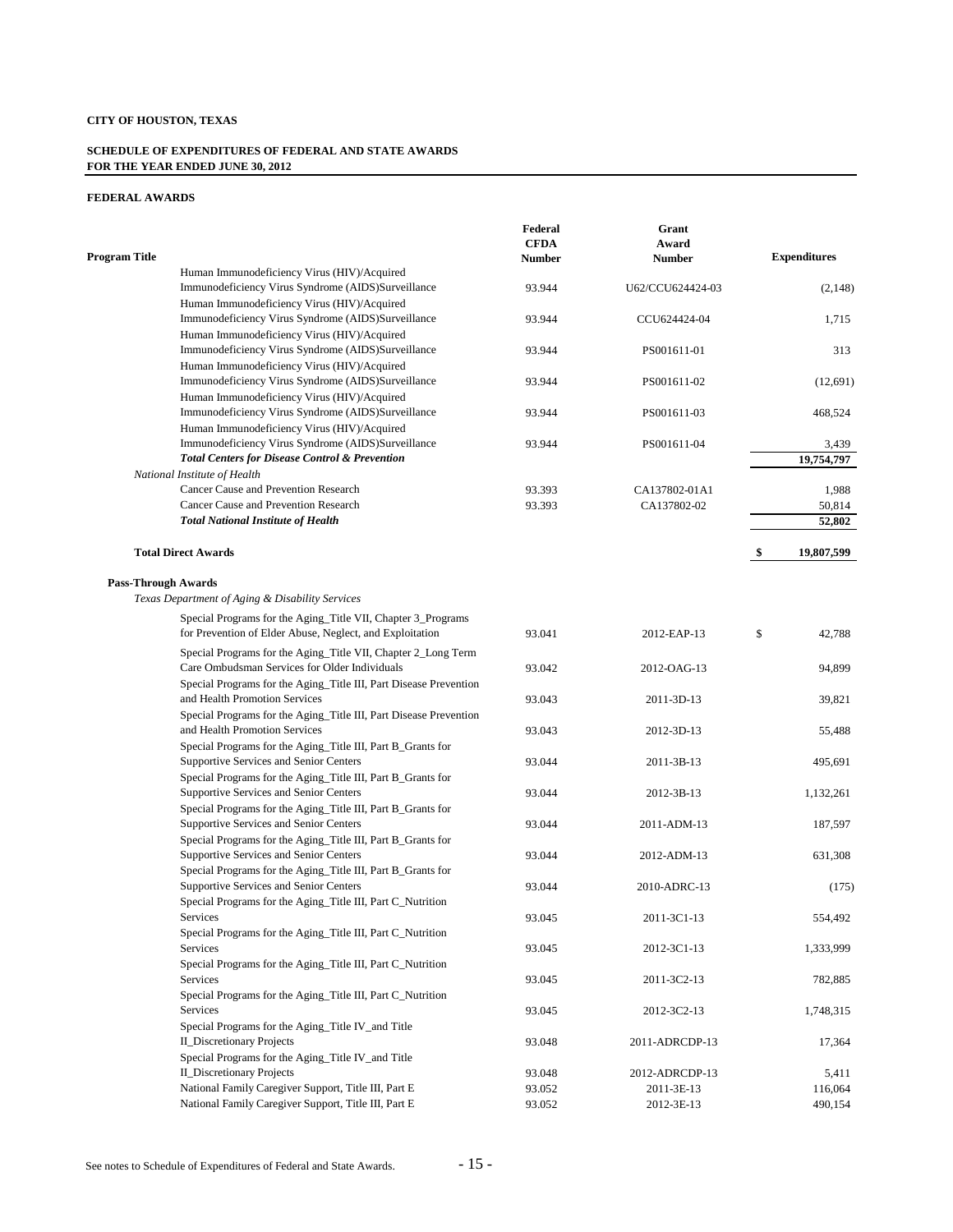#### **SCHEDULE OF EXPENDITURES OF FEDERAL AND STATE AWARDS FOR THE YEAR ENDED JUNE 30, 2012**

|                                                                  | Federal     | Grant              |                     |
|------------------------------------------------------------------|-------------|--------------------|---------------------|
|                                                                  | <b>CFDA</b> | Award              |                     |
| Program Title                                                    | Number      | <b>Number</b>      | <b>Expenditures</b> |
| Nutritional Services Incentive Program                           | 93.053      | 2011-NSIP-13       | 124,412             |
| Nutritional Services Incentive Program                           | 93.053      | 2012-NSIP-13       | 795,837             |
| Affordable Care Act - Medicare Improvements for Patients and     |             |                    |                     |
| Providers                                                        | 93.518      | 2010-ADRC-MIPPA #2 | 120,440             |
| Affordable Care Act - Medicare Improvements for Patients and     |             |                    |                     |
| Providers                                                        | 93.518      | 2011-AAA-MIPPA#2   | 70,646              |
| Centers for Medicare and Medicaid Services (CMS) Research,       |             |                    |                     |
| Demonstrations and Evaluations                                   | 93.779      | 2012-CMS-16        | 66,749              |
| Centers for Medicare and Medicaid Services (CMS) Research,       |             |                    |                     |
| Demonstrations and Evaluations                                   | 93.779      | 2013-CMS-16        | 12,736              |
| Centers for Medicare and Medicaid Services (CMS) Research,       |             |                    |                     |
| Demonstrations and Evaluations                                   | 93.779      | 2009-MIPPA-MIPPA   | 28                  |
| Centers for Medicare and Medicaid Services (CMS) Research,       |             |                    |                     |
| Demonstrations and Evaluations                                   | 93.779      | 2009-MIPPA-MSEA    | 1,172               |
| Centers for Medicare and Medicaid Services (CMS) Research,       |             |                    |                     |
| Demonstrations and Evaluations                                   | 93.779      | 2011-MIPPA-MIPPA#2 | 28,785              |
| Money Follows the Person Rebalancing Demonstration               | 93.791      | 2011-ADRC-13       | 25,726              |
| Money Follows the Person Rebalancing Demonstration               | 93.791      | 2012-ADRC-13       | 21,272              |
| <b>Total Texas Department of Aging &amp; Disability Services</b> |             |                    | 8,996,165           |
| Neighborhood Centers Inc.                                        |             |                    |                     |
| Special Programs for the Aging_Title IV_and Title                |             |                    |                     |
| <b>II_Discretionary Projects</b>                                 | 93.048      | <b>NCI2643</b>     | 35,844              |
| Texas Department of State Health Services                        |             |                    |                     |
| Public Health Emergency Preparedness                             | 93.069      | 2009-032263-001    | (8)                 |
| <b>Public Health Emergency Preparedness</b>                      | 93.069      | 2010-035851        | 60,060              |
| Public Health Emergency Preparedness                             | 93.069      | 2011-038940        | 1,156,178           |
| <b>Public Health Emergency Preparedness</b>                      | 93.069      | 2009-032288-001    | (5,658)             |
| Public Health Emergency Preparedness                             | 93.069      | 2010-035655        | 31,806              |
| Public Health Emergency Preparedness                             | 93.069      | 2011-038795        | 187,347             |
| Public Health Emergency Preparedness                             | 93.069      | 2010-033535-001    | 477,161             |
| Public Health Emergency Preparedness                             | 93.069      | 2012-040281        | 123,384             |
| <b>Public Health Emergency Preparedness</b>                      | 93.069      | 2010-035636        | 19,117              |
| Public Health Emergency Preparedness                             | 93.069      | 2011-038941        | 350,249             |
| Environmental Public Health and Emergency Response               | 93.070      | 2012-040142        | 78,346              |
| Project Grants and Cooperative Agreements for Tuberculosis       |             |                    |                     |
| Control Programs                                                 | 93.116      | 2011-037397-001A   | 9,959               |
| Childhood Lead Poisoning Prevention Projects_State and Local     |             |                    |                     |
| Childhood Lead Poisoning Prevention and Surveillance of Blood    |             |                    |                     |
| Lead Levels in Children                                          | 93.197      | 2010-035181        | 10,467              |
| Hansen's Disease National Ambulatory Care Program                | 93.2009     | 2009-030542-001    | 8                   |
| Hansen's Disease National Ambulatory Care Program                | 93.2010     | 2010-034525-001    | $\mathbf{1}$        |
| Hansen's Disease National Ambulatory Care Program                | 93.2011     | 2011-037574-001    | 47,339              |
| Hansen's Disease National Ambulatory Care Program                | 93.2012     | 2012-040643        | 57,721              |
| Family Planning_Services                                         | 93.217      | 2011-037104-001    | 28,722              |
| Family Planning_Services                                         | 93.217      | 2012-039916        | 108,967             |
| Family Planning_Services                                         | 93.217      | 2012-040723        | 30,566              |
| <b>Immunization Cooperative Grants</b>                           | 93.268      | 2008-023575-001    | (634)               |
| <b>Immunization Cooperative Grants</b>                           | 93.268      | 2011-035541        | 123,972             |
| <b>Immunization Cooperative Grants</b>                           | 93.268      | 2012-039053        | 1,029,842           |
| Centers for Disease Control and Prevention_Investigations and    |             |                    |                     |
| <b>Technical Assistance</b>                                      | 93.283      | 7460011640-06-10   | 188                 |
| Centers for Disease Control and Prevention_Investigations and    |             |                    |                     |
| <b>Technical Assistance</b>                                      | 93.283      | 2008-022930-001    | 6,596               |
|                                                                  |             |                    |                     |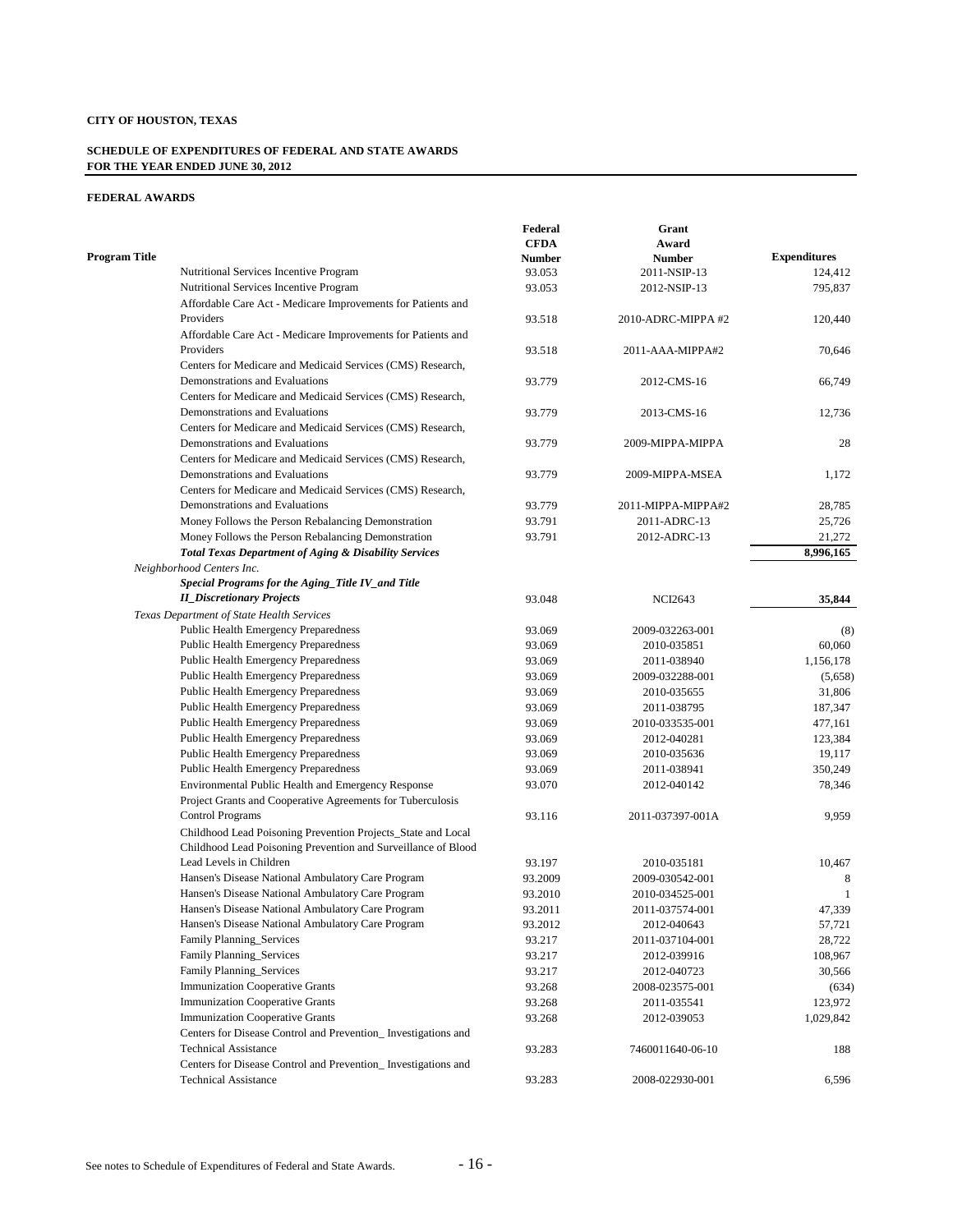#### **SCHEDULE OF EXPENDITURES OF FEDERAL AND STATE AWARDS FOR THE YEAR ENDED JUNE 30, 2012**

|                            |                                                               | Federal       | Grant           |     |                     |
|----------------------------|---------------------------------------------------------------|---------------|-----------------|-----|---------------------|
|                            |                                                               | <b>CFDA</b>   | Award           |     |                     |
| Program Title              |                                                               | <b>Number</b> | <b>Number</b>   |     | <b>Expenditures</b> |
|                            | Centers for Disease Control and Prevention_Investigations and |               |                 |     |                     |
|                            | <b>Technical Assistance</b>                                   | 93.283        | 2008-022965     |     | 94                  |
|                            | Centers for Disease Control and Prevention_Investigations and |               |                 |     |                     |
|                            | <b>Technical Assistance</b>                                   | 93.283        | 2010-035072-001 |     | 286,318             |
|                            | National Bioterrorism Hospital Preparedness Program           | 93.889        | 2010-035147-001 |     | 553                 |
|                            | National Bioterrorism Hospital Preparedness Program           | 93.889        | 2011-038400     |     | 22,636              |
|                            | Preventive Health Services_Sexually Transmitted Diseases      |               |                 |     |                     |
|                            | <b>Control Grants</b>                                         | 93.977        | 2009-030647-001 |     | 455                 |
|                            | Preventive Health Services_Sexually Transmitted Diseases      |               |                 |     |                     |
|                            | <b>Control Grants</b>                                         | 93.977        | 2010-034551     |     | 402                 |
|                            | Preventive Health Services Sexually Transmitted Diseases      |               |                 |     |                     |
|                            | <b>Control Grants</b>                                         | 93.977        | 2011-037547     |     | 920,154             |
|                            | Preventive Health Services_Sexually Transmitted Diseases      |               |                 |     |                     |
|                            | <b>Control Grants</b>                                         | 93.977        | 2012-040465     |     | 745,667             |
|                            | Preventive Health & Health Services Block Grant               | 93.991        | 2010-032807     |     | (19,911)            |
|                            | Preventive Health & Health Services Block Grant               | 93.991        | 2011-035590     |     | 115,655             |
|                            | Maternal and Child Health Services Block Grant to the States  | 93.994        | 2008-024094     |     | (43)                |
|                            | Maternal and Child Health Services Block Grant to the States  | 93.994        | 2011-037077     |     | 96,879              |
|                            | Maternal and Child Health Services Block Grant to the States  | 93.994        | 2011-035909     |     | 87,018              |
|                            | Maternal and Child Health Services Block Grant to the States  | 93.994        | 2012-039875     |     | 131,597             |
|                            | Maternal and Child Health Services Block Grant to the States  | 93.994        | 2011-036628     |     | 57,107              |
|                            | Maternal and Child Health Services Block Grant to the States  | 93.994        | 2012-039475     |     | 191,198             |
|                            | <b>Total Texas Department of State Health Services</b>        |               |                 |     | 6,567,475           |
|                            | Houston-Galveston Area Council                                |               |                 |     |                     |
|                            | Social Services Block Grant                                   | 93.667        | 755-10          |     | 64                  |
|                            | Social Services Block Grant                                   | 93.667        | 755.1-10        |     | 1,094,552           |
|                            | <b>Total Houston-Galveston Area Council</b>                   |               |                 |     | 1,094,616           |
|                            | Community HealthCare                                          |               |                 |     |                     |
|                            | Centers for Medicare and Medicaid Services (CMS) Research,    |               |                 |     |                     |
|                            | Demonstrations and Evaluations                                | 93.779        | 371100000000    |     | 14,682              |
|                            | Centers for Medicare and Medicaid Services (CMS) Research,    |               |                 |     |                     |
|                            | Demonstrations and Evaluations                                | 93.779        | 371100027001    |     | 15,031              |
|                            | <b>Total Community HealthCare</b>                             |               |                 |     | 29,713              |
|                            | Fred Hutchinson Cancer Research Center                        |               |                 |     |                     |
|                            | Allergy, Immunology and Transplantation Research              | 93.855        | 0000720871      |     | 1,336               |
|                            |                                                               |               |                 |     |                     |
|                            | Harris County Public Health Environment Services              |               |                 |     |                     |
|                            | <b>HIV Emergency Relief Project Grants</b>                    | 93.914        | 10GEN2790       |     | 142,286             |
|                            | <b>HIV Emergency Relief Project Grants</b>                    | 93.914        | 11GEN1987       |     | 64,930              |
|                            | <b>Total Harris County Public Health Environment Services</b> |               |                 |     | 207,216             |
|                            | Houston Independent School District                           |               |                 |     |                     |
|                            | <b>Cooperative Agreements to Support Comprehensive School</b> |               |                 |     |                     |
|                            | Health Programs to Prevent the Spread of HIV and Other        |               |                 |     |                     |
|                            | <b>Important Health Problems.</b>                             | 93.938        | HISD-AE-09      |     | 11,987              |
|                            |                                                               |               |                 |     |                     |
|                            | <b>Total Pass-Through Awards</b>                              |               |                 | \$  | 16,944,352          |
|                            |                                                               |               |                 |     |                     |
|                            | <b>Total U.S. Department of Health and Human Services</b>     |               |                 | \$, | 36,751,951          |
|                            | <b>U.S. Department of Homeland Security</b>                   |               |                 |     |                     |
| <b>Pass-Through Awards</b> |                                                               |               |                 |     |                     |
|                            | Texas Department of Public Safety                             |               |                 |     |                     |
|                            | Non-Profit Security Program                                   | 97.008        | 2003-TU-TX-0003 | \$  | (268)               |
|                            |                                                               |               |                 |     |                     |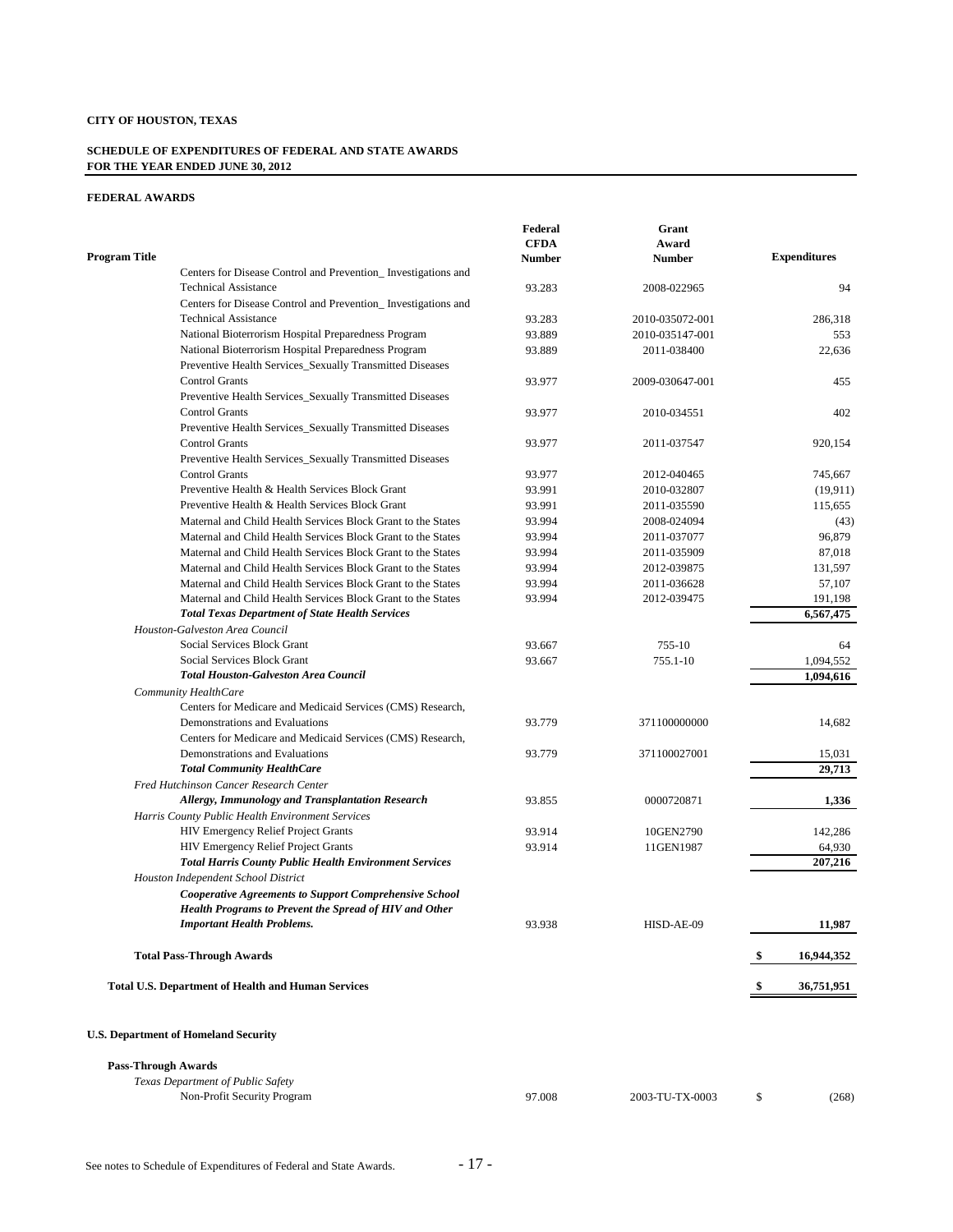#### **SCHEDULE OF EXPENDITURES OF FEDERAL AND STATE AWARDS FOR THE YEAR ENDED JUNE 30, 2012**

#### **FEDERAL AWARDS**

|                                                              | Federal       | Grant            |                     |
|--------------------------------------------------------------|---------------|------------------|---------------------|
|                                                              | <b>CFDA</b>   | Award            |                     |
| <b>Program Title</b>                                         | <b>Number</b> | <b>Number</b>    | <b>Expenditures</b> |
| Non-Profit Security Program                                  | 97.008        | 08-SR-35000-01   | 3,652,915           |
| Non-Profit Security Program                                  | 97.008        | 09-SR-35000-05   | 12,564,970          |
| Non-Profit Security Program                                  | 97.008        | 10-SR-35000-01   | 4,253,086           |
| <b>Hazard Mitigation Grant</b>                               | 97.039        | FEMA-1780-DR-TX  | 19,800              |
| <b>Emergency Management Performance Grants</b>               | 97.042        | 2011TX-EMPG-0357 | 172,624             |
| Homeland Security Grant Program                              | 97.067        | 11-SR 35000-02   | 426,625             |
| Metropolitan Medical Response System                         | 97.071        | 10-SR-35000-01   | 40,322              |
| <b>Buffer Zone Protection Program</b>                        | 97.078        | 10-SR-35000-02   | 1,520,166           |
| <b>Total Texas Department of Public Safety</b>               |               |                  | 22,650,240          |
| Governor's Division of Emergency Management                  |               |                  |                     |
| Disaster Grants - Public Assistance (Presidentially Declared |               |                  |                     |
| Disasters)                                                   | 97.036        | EM-3294-TX       | 1,555,497           |
| Metropolitan Medical Response System                         | 97.071        | 2009-SS-T9-0064  | 252,732             |
| <b>State Homeland Security Program</b>                       | 97.073        | 09-SR-35000-05   | 290,245             |
| <b>State Homeland Security Program</b>                       | 97.073        | 10-SR-35000-01   | 565,360             |
| Regional Catastrophic Preparedness Grant Program (RCPGP)     | 97.111        | 08-35000-01      | (10,769)            |
| Regional Catastrophic Preparedness Grant Program (RCPGP)     | 97.111        | 09-35000-01      | 1,396,182           |
| <b>Total Governor's Division of Emergency Management</b>     |               |                  | 4,049,247           |
| Texas Division of Emergency Management                       |               |                  |                     |
| <b>Buffer Zone Protection Program</b>                        | 97.078        | 09-SR-35000-07   | 767.513             |
| <b>Total Texas Commission on Environmental Quality</b>       |               |                  | 767,513             |
| Texas Commission on Environmental Quality                    |               |                  |                     |
| Homeland Security Biowatch Program                           | 97.091        | 582-7-72676      | (613)               |
| Homeland Security Biowatch Program                           | 97.091        | 582-10-86407     | 746,506             |
| <b>Total Texas Commission on Environmental Quality</b>       |               |                  | 745,893             |
| Harris County                                                |               |                  |                     |
| Port Security Grant Program                                  | 97.056        | 2007-GB-T7-K271  | 7,685,651           |
| Port Security Grant Program                                  | 97.056        | 2009-PU-T9-K011  | 6,857,449           |
| <b>Total Harris County</b>                                   |               |                  | 14,543,100          |
| <b>Houston Housing Authority</b>                             |               |                  |                     |
| <b>Disaster Housing Assistance Grant</b>                     | 97.109        | FOC-HHA-08       | (314)               |
| <b>Total Pass-Through Awards</b>                             |               |                  | 42,755,679<br>\$    |
|                                                              |               |                  |                     |
| <b>Total U.S. Department of Homeland Security</b>            |               |                  | 42,755,679          |
| TOTAL EXPENDITURES OF FEDERAL Non-ARRA AWARDS                |               |                  | 220,379,407         |
| <b>American Recovery and Reinvestment Act</b>                | ARRA          |                  |                     |
| <b>U.S. Department of Commerce</b>                           |               |                  |                     |
|                                                              |               |                  |                     |
| <b>Pass-Through Awards</b>                                   |               |                  |                     |
| Texas State Library and Archives Commission                  |               |                  |                     |
| <b>Broadband Technology Opportunities Program</b>            | 11.557        | 461-11018        | \$<br>1,365,586     |
| <b>Total U.S. Department of Commerce</b>                     |               |                  | 1,365,586<br>\$     |
|                                                              |               |                  |                     |

#### **U. S. Department of Housing & Urban Development**

**Direct Awards**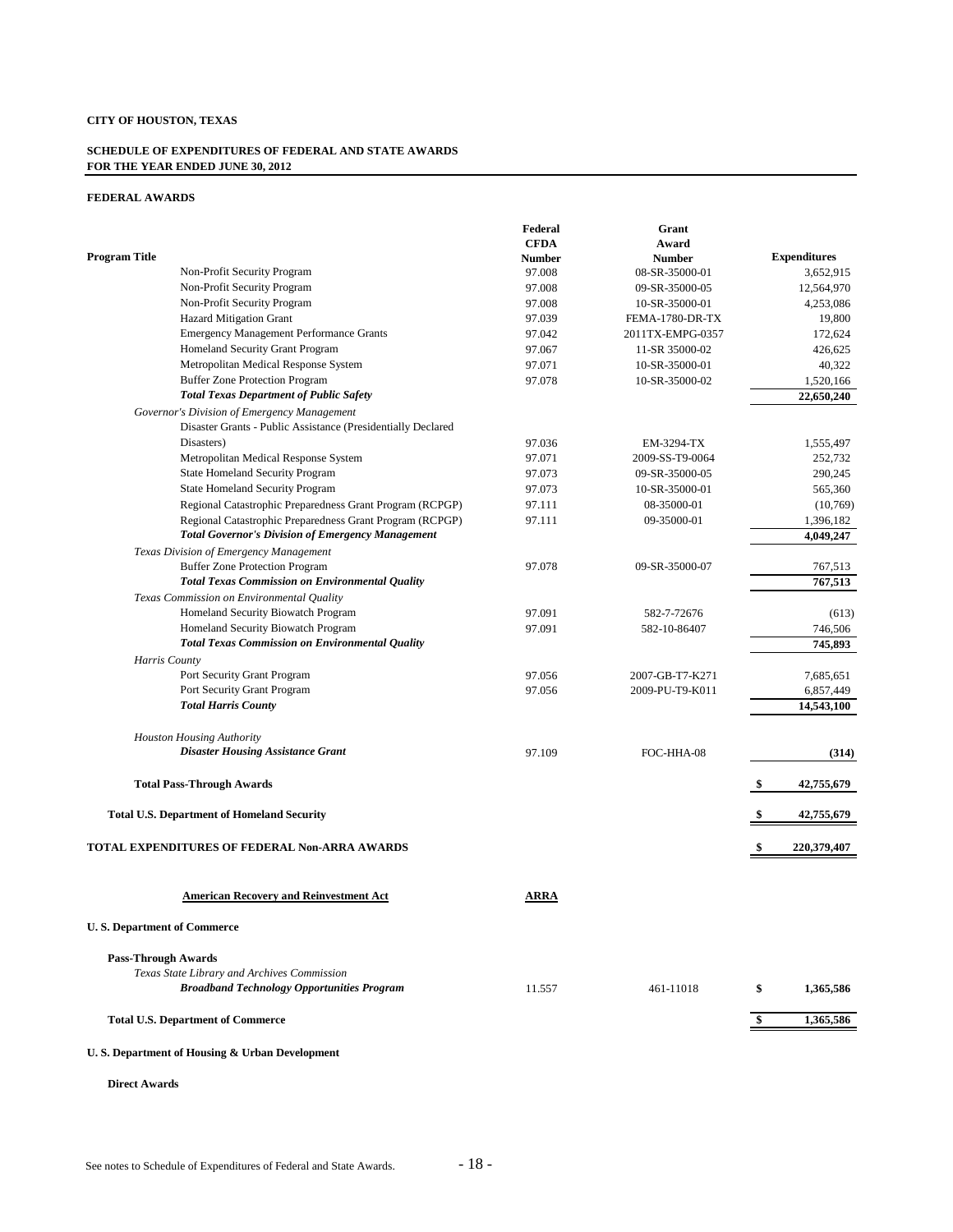#### **SCHEDULE OF EXPENDITURES OF FEDERAL AND STATE AWARDS FOR THE YEAR ENDED JUNE 30, 2012**

#### **FEDERAL AWARDS**

| Community Development Block Grant ARRA Entitlement Grants<br>(CDBG-R)(Recovery Act Funded)<br>14.253<br>B-09-MY-48-0018<br>\$<br>3,431,949<br>Homelessness Prevention and Rapid Re-Housing Program<br>(Recovery Act Funded)<br>14.257<br>S-09-MY-48-0002<br>4,458,740<br>7,890,689<br><b>Total Direct Awards</b><br>\$<br><b>Pass-Through Awards</b><br>Child Care Council of Greater Houston<br><b>Homelessness Prevention and Rapid Re-Housing Program</b><br>(Recovery Act Funded)<br>14.257<br>4600009462<br>516,065<br>\$<br><b>Total Pass-Through Awards</b><br>\$<br>516,065<br>Total U.S. Department of Housing & Urban Development<br>8,406,754<br><b>U.S. Department of Transportation</b><br><b>Pass-Through Awards</b><br>Texas Department of Transportation<br>Highway Planning and Construction<br>20.205<br>0912-70-022<br>\$<br>2,935,516<br>Highway Planning and Construction<br>20.205<br>0912-00-421<br>(4,965)<br>Highway Planning and Construction<br>2,295,678<br>20.205<br>0912-70-020<br>Highway Planning and Construction<br>20.205<br>0912-70-038<br>(84,966)<br><b>Total Texas Department of Transportation</b><br>5,141,263<br><b>Total Pass-Through Awards</b><br>5,141,263<br>\$<br><b>Total U.S. Department of Transportation</b><br>5,141,263<br>\$<br><b>U.S. Department of Energy</b><br><b>Direct Awards</b><br><b>Energy Efficiency and Conservation Block Grant Program</b><br>(EECBG)<br>81.128<br>DE-EE0000965<br>1,170,371<br>S,<br><b>Total Direct Awards</b><br>\$<br>1,170,371<br><b>Pass-Through Awards</b><br>Texas Comptroller of Public Accounts<br><b>State Energy Program</b><br>81.041<br><b>CS0087</b><br>\$<br>1,305,959<br><b>State Energy Program</b><br>81.041<br>CS1178<br>36,820<br><b>State Energy Program</b><br><b>CS0020</b><br>81.041<br>374,847<br><b>Total Texas Comptroller of Public Accounts</b><br>1,717,626<br>Texas Department of Housing & Community<br>Weatherization Assistance for Low-Income Persons<br>81.042<br>16090000689<br>11,266,797<br><b>Total Texas Department of Housing &amp; Community</b><br>11,266,797<br><b>Total Pass-Through Awards</b><br>12,984,423<br>\$,<br><b>Total U.S. Department of Energy</b><br>14,154,794<br>U.S. Department Of Health and Human Services | <b>Program Title</b> | Federal<br><b>CFDA</b><br><b>Number</b> | Grant<br>Award<br><b>Number</b> | <b>Expenditures</b> |
|-------------------------------------------------------------------------------------------------------------------------------------------------------------------------------------------------------------------------------------------------------------------------------------------------------------------------------------------------------------------------------------------------------------------------------------------------------------------------------------------------------------------------------------------------------------------------------------------------------------------------------------------------------------------------------------------------------------------------------------------------------------------------------------------------------------------------------------------------------------------------------------------------------------------------------------------------------------------------------------------------------------------------------------------------------------------------------------------------------------------------------------------------------------------------------------------------------------------------------------------------------------------------------------------------------------------------------------------------------------------------------------------------------------------------------------------------------------------------------------------------------------------------------------------------------------------------------------------------------------------------------------------------------------------------------------------------------------------------------------------------------------------------------------------------------------------------------------------------------------------------------------------------------------------------------------------------------------------------------------------------------------------------------------------------------------------------------------------------------------------------------------------------------------------------------------------------------------------------------------------------------------------|----------------------|-----------------------------------------|---------------------------------|---------------------|
|                                                                                                                                                                                                                                                                                                                                                                                                                                                                                                                                                                                                                                                                                                                                                                                                                                                                                                                                                                                                                                                                                                                                                                                                                                                                                                                                                                                                                                                                                                                                                                                                                                                                                                                                                                                                                                                                                                                                                                                                                                                                                                                                                                                                                                                                   |                      |                                         |                                 |                     |
|                                                                                                                                                                                                                                                                                                                                                                                                                                                                                                                                                                                                                                                                                                                                                                                                                                                                                                                                                                                                                                                                                                                                                                                                                                                                                                                                                                                                                                                                                                                                                                                                                                                                                                                                                                                                                                                                                                                                                                                                                                                                                                                                                                                                                                                                   |                      |                                         |                                 |                     |
|                                                                                                                                                                                                                                                                                                                                                                                                                                                                                                                                                                                                                                                                                                                                                                                                                                                                                                                                                                                                                                                                                                                                                                                                                                                                                                                                                                                                                                                                                                                                                                                                                                                                                                                                                                                                                                                                                                                                                                                                                                                                                                                                                                                                                                                                   |                      |                                         |                                 |                     |
|                                                                                                                                                                                                                                                                                                                                                                                                                                                                                                                                                                                                                                                                                                                                                                                                                                                                                                                                                                                                                                                                                                                                                                                                                                                                                                                                                                                                                                                                                                                                                                                                                                                                                                                                                                                                                                                                                                                                                                                                                                                                                                                                                                                                                                                                   |                      |                                         |                                 |                     |
|                                                                                                                                                                                                                                                                                                                                                                                                                                                                                                                                                                                                                                                                                                                                                                                                                                                                                                                                                                                                                                                                                                                                                                                                                                                                                                                                                                                                                                                                                                                                                                                                                                                                                                                                                                                                                                                                                                                                                                                                                                                                                                                                                                                                                                                                   |                      |                                         |                                 |                     |
|                                                                                                                                                                                                                                                                                                                                                                                                                                                                                                                                                                                                                                                                                                                                                                                                                                                                                                                                                                                                                                                                                                                                                                                                                                                                                                                                                                                                                                                                                                                                                                                                                                                                                                                                                                                                                                                                                                                                                                                                                                                                                                                                                                                                                                                                   |                      |                                         |                                 |                     |
|                                                                                                                                                                                                                                                                                                                                                                                                                                                                                                                                                                                                                                                                                                                                                                                                                                                                                                                                                                                                                                                                                                                                                                                                                                                                                                                                                                                                                                                                                                                                                                                                                                                                                                                                                                                                                                                                                                                                                                                                                                                                                                                                                                                                                                                                   |                      |                                         |                                 |                     |
|                                                                                                                                                                                                                                                                                                                                                                                                                                                                                                                                                                                                                                                                                                                                                                                                                                                                                                                                                                                                                                                                                                                                                                                                                                                                                                                                                                                                                                                                                                                                                                                                                                                                                                                                                                                                                                                                                                                                                                                                                                                                                                                                                                                                                                                                   |                      |                                         |                                 |                     |
|                                                                                                                                                                                                                                                                                                                                                                                                                                                                                                                                                                                                                                                                                                                                                                                                                                                                                                                                                                                                                                                                                                                                                                                                                                                                                                                                                                                                                                                                                                                                                                                                                                                                                                                                                                                                                                                                                                                                                                                                                                                                                                                                                                                                                                                                   |                      |                                         |                                 |                     |
|                                                                                                                                                                                                                                                                                                                                                                                                                                                                                                                                                                                                                                                                                                                                                                                                                                                                                                                                                                                                                                                                                                                                                                                                                                                                                                                                                                                                                                                                                                                                                                                                                                                                                                                                                                                                                                                                                                                                                                                                                                                                                                                                                                                                                                                                   |                      |                                         |                                 |                     |
|                                                                                                                                                                                                                                                                                                                                                                                                                                                                                                                                                                                                                                                                                                                                                                                                                                                                                                                                                                                                                                                                                                                                                                                                                                                                                                                                                                                                                                                                                                                                                                                                                                                                                                                                                                                                                                                                                                                                                                                                                                                                                                                                                                                                                                                                   |                      |                                         |                                 |                     |
|                                                                                                                                                                                                                                                                                                                                                                                                                                                                                                                                                                                                                                                                                                                                                                                                                                                                                                                                                                                                                                                                                                                                                                                                                                                                                                                                                                                                                                                                                                                                                                                                                                                                                                                                                                                                                                                                                                                                                                                                                                                                                                                                                                                                                                                                   |                      |                                         |                                 |                     |
|                                                                                                                                                                                                                                                                                                                                                                                                                                                                                                                                                                                                                                                                                                                                                                                                                                                                                                                                                                                                                                                                                                                                                                                                                                                                                                                                                                                                                                                                                                                                                                                                                                                                                                                                                                                                                                                                                                                                                                                                                                                                                                                                                                                                                                                                   |                      |                                         |                                 |                     |
|                                                                                                                                                                                                                                                                                                                                                                                                                                                                                                                                                                                                                                                                                                                                                                                                                                                                                                                                                                                                                                                                                                                                                                                                                                                                                                                                                                                                                                                                                                                                                                                                                                                                                                                                                                                                                                                                                                                                                                                                                                                                                                                                                                                                                                                                   |                      |                                         |                                 |                     |
|                                                                                                                                                                                                                                                                                                                                                                                                                                                                                                                                                                                                                                                                                                                                                                                                                                                                                                                                                                                                                                                                                                                                                                                                                                                                                                                                                                                                                                                                                                                                                                                                                                                                                                                                                                                                                                                                                                                                                                                                                                                                                                                                                                                                                                                                   |                      |                                         |                                 |                     |
|                                                                                                                                                                                                                                                                                                                                                                                                                                                                                                                                                                                                                                                                                                                                                                                                                                                                                                                                                                                                                                                                                                                                                                                                                                                                                                                                                                                                                                                                                                                                                                                                                                                                                                                                                                                                                                                                                                                                                                                                                                                                                                                                                                                                                                                                   |                      |                                         |                                 |                     |
|                                                                                                                                                                                                                                                                                                                                                                                                                                                                                                                                                                                                                                                                                                                                                                                                                                                                                                                                                                                                                                                                                                                                                                                                                                                                                                                                                                                                                                                                                                                                                                                                                                                                                                                                                                                                                                                                                                                                                                                                                                                                                                                                                                                                                                                                   |                      |                                         |                                 |                     |
|                                                                                                                                                                                                                                                                                                                                                                                                                                                                                                                                                                                                                                                                                                                                                                                                                                                                                                                                                                                                                                                                                                                                                                                                                                                                                                                                                                                                                                                                                                                                                                                                                                                                                                                                                                                                                                                                                                                                                                                                                                                                                                                                                                                                                                                                   |                      |                                         |                                 |                     |
|                                                                                                                                                                                                                                                                                                                                                                                                                                                                                                                                                                                                                                                                                                                                                                                                                                                                                                                                                                                                                                                                                                                                                                                                                                                                                                                                                                                                                                                                                                                                                                                                                                                                                                                                                                                                                                                                                                                                                                                                                                                                                                                                                                                                                                                                   |                      |                                         |                                 |                     |
|                                                                                                                                                                                                                                                                                                                                                                                                                                                                                                                                                                                                                                                                                                                                                                                                                                                                                                                                                                                                                                                                                                                                                                                                                                                                                                                                                                                                                                                                                                                                                                                                                                                                                                                                                                                                                                                                                                                                                                                                                                                                                                                                                                                                                                                                   |                      |                                         |                                 |                     |
|                                                                                                                                                                                                                                                                                                                                                                                                                                                                                                                                                                                                                                                                                                                                                                                                                                                                                                                                                                                                                                                                                                                                                                                                                                                                                                                                                                                                                                                                                                                                                                                                                                                                                                                                                                                                                                                                                                                                                                                                                                                                                                                                                                                                                                                                   |                      |                                         |                                 |                     |
|                                                                                                                                                                                                                                                                                                                                                                                                                                                                                                                                                                                                                                                                                                                                                                                                                                                                                                                                                                                                                                                                                                                                                                                                                                                                                                                                                                                                                                                                                                                                                                                                                                                                                                                                                                                                                                                                                                                                                                                                                                                                                                                                                                                                                                                                   |                      |                                         |                                 |                     |
|                                                                                                                                                                                                                                                                                                                                                                                                                                                                                                                                                                                                                                                                                                                                                                                                                                                                                                                                                                                                                                                                                                                                                                                                                                                                                                                                                                                                                                                                                                                                                                                                                                                                                                                                                                                                                                                                                                                                                                                                                                                                                                                                                                                                                                                                   |                      |                                         |                                 |                     |
|                                                                                                                                                                                                                                                                                                                                                                                                                                                                                                                                                                                                                                                                                                                                                                                                                                                                                                                                                                                                                                                                                                                                                                                                                                                                                                                                                                                                                                                                                                                                                                                                                                                                                                                                                                                                                                                                                                                                                                                                                                                                                                                                                                                                                                                                   |                      |                                         |                                 |                     |
|                                                                                                                                                                                                                                                                                                                                                                                                                                                                                                                                                                                                                                                                                                                                                                                                                                                                                                                                                                                                                                                                                                                                                                                                                                                                                                                                                                                                                                                                                                                                                                                                                                                                                                                                                                                                                                                                                                                                                                                                                                                                                                                                                                                                                                                                   |                      |                                         |                                 |                     |
|                                                                                                                                                                                                                                                                                                                                                                                                                                                                                                                                                                                                                                                                                                                                                                                                                                                                                                                                                                                                                                                                                                                                                                                                                                                                                                                                                                                                                                                                                                                                                                                                                                                                                                                                                                                                                                                                                                                                                                                                                                                                                                                                                                                                                                                                   |                      |                                         |                                 |                     |
|                                                                                                                                                                                                                                                                                                                                                                                                                                                                                                                                                                                                                                                                                                                                                                                                                                                                                                                                                                                                                                                                                                                                                                                                                                                                                                                                                                                                                                                                                                                                                                                                                                                                                                                                                                                                                                                                                                                                                                                                                                                                                                                                                                                                                                                                   |                      |                                         |                                 |                     |
|                                                                                                                                                                                                                                                                                                                                                                                                                                                                                                                                                                                                                                                                                                                                                                                                                                                                                                                                                                                                                                                                                                                                                                                                                                                                                                                                                                                                                                                                                                                                                                                                                                                                                                                                                                                                                                                                                                                                                                                                                                                                                                                                                                                                                                                                   |                      |                                         |                                 |                     |
|                                                                                                                                                                                                                                                                                                                                                                                                                                                                                                                                                                                                                                                                                                                                                                                                                                                                                                                                                                                                                                                                                                                                                                                                                                                                                                                                                                                                                                                                                                                                                                                                                                                                                                                                                                                                                                                                                                                                                                                                                                                                                                                                                                                                                                                                   |                      |                                         |                                 |                     |
|                                                                                                                                                                                                                                                                                                                                                                                                                                                                                                                                                                                                                                                                                                                                                                                                                                                                                                                                                                                                                                                                                                                                                                                                                                                                                                                                                                                                                                                                                                                                                                                                                                                                                                                                                                                                                                                                                                                                                                                                                                                                                                                                                                                                                                                                   |                      |                                         |                                 |                     |
|                                                                                                                                                                                                                                                                                                                                                                                                                                                                                                                                                                                                                                                                                                                                                                                                                                                                                                                                                                                                                                                                                                                                                                                                                                                                                                                                                                                                                                                                                                                                                                                                                                                                                                                                                                                                                                                                                                                                                                                                                                                                                                                                                                                                                                                                   |                      |                                         |                                 |                     |
|                                                                                                                                                                                                                                                                                                                                                                                                                                                                                                                                                                                                                                                                                                                                                                                                                                                                                                                                                                                                                                                                                                                                                                                                                                                                                                                                                                                                                                                                                                                                                                                                                                                                                                                                                                                                                                                                                                                                                                                                                                                                                                                                                                                                                                                                   |                      |                                         |                                 |                     |
|                                                                                                                                                                                                                                                                                                                                                                                                                                                                                                                                                                                                                                                                                                                                                                                                                                                                                                                                                                                                                                                                                                                                                                                                                                                                                                                                                                                                                                                                                                                                                                                                                                                                                                                                                                                                                                                                                                                                                                                                                                                                                                                                                                                                                                                                   |                      |                                         |                                 |                     |
|                                                                                                                                                                                                                                                                                                                                                                                                                                                                                                                                                                                                                                                                                                                                                                                                                                                                                                                                                                                                                                                                                                                                                                                                                                                                                                                                                                                                                                                                                                                                                                                                                                                                                                                                                                                                                                                                                                                                                                                                                                                                                                                                                                                                                                                                   |                      |                                         |                                 |                     |
|                                                                                                                                                                                                                                                                                                                                                                                                                                                                                                                                                                                                                                                                                                                                                                                                                                                                                                                                                                                                                                                                                                                                                                                                                                                                                                                                                                                                                                                                                                                                                                                                                                                                                                                                                                                                                                                                                                                                                                                                                                                                                                                                                                                                                                                                   |                      |                                         |                                 |                     |
|                                                                                                                                                                                                                                                                                                                                                                                                                                                                                                                                                                                                                                                                                                                                                                                                                                                                                                                                                                                                                                                                                                                                                                                                                                                                                                                                                                                                                                                                                                                                                                                                                                                                                                                                                                                                                                                                                                                                                                                                                                                                                                                                                                                                                                                                   |                      |                                         |                                 |                     |
|                                                                                                                                                                                                                                                                                                                                                                                                                                                                                                                                                                                                                                                                                                                                                                                                                                                                                                                                                                                                                                                                                                                                                                                                                                                                                                                                                                                                                                                                                                                                                                                                                                                                                                                                                                                                                                                                                                                                                                                                                                                                                                                                                                                                                                                                   |                      |                                         |                                 |                     |
|                                                                                                                                                                                                                                                                                                                                                                                                                                                                                                                                                                                                                                                                                                                                                                                                                                                                                                                                                                                                                                                                                                                                                                                                                                                                                                                                                                                                                                                                                                                                                                                                                                                                                                                                                                                                                                                                                                                                                                                                                                                                                                                                                                                                                                                                   |                      |                                         |                                 |                     |
|                                                                                                                                                                                                                                                                                                                                                                                                                                                                                                                                                                                                                                                                                                                                                                                                                                                                                                                                                                                                                                                                                                                                                                                                                                                                                                                                                                                                                                                                                                                                                                                                                                                                                                                                                                                                                                                                                                                                                                                                                                                                                                                                                                                                                                                                   |                      |                                         |                                 |                     |

**Direct Awards**

*Centers for Disease Control & Prevention*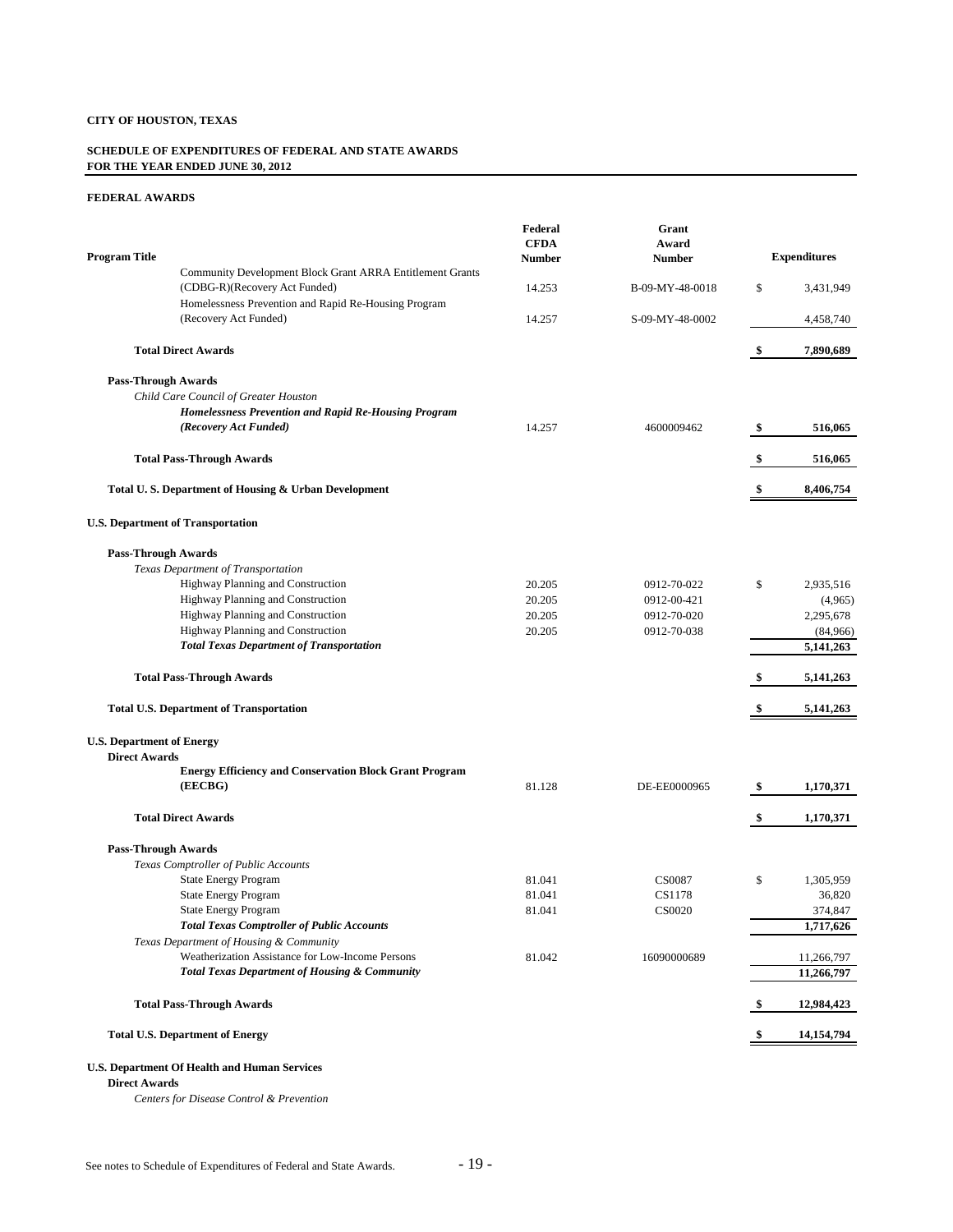#### **SCHEDULE OF EXPENDITURES OF FEDERAL AND STATE AWARDS FOR THE YEAR ENDED JUNE 30, 2012**

|                            |                                                                | Federal<br><b>CFDA</b> | Grant<br>Award     |                     |
|----------------------------|----------------------------------------------------------------|------------------------|--------------------|---------------------|
| <b>Program Title</b>       |                                                                | <b>Number</b>          | <b>Number</b>      | <b>Expenditures</b> |
|                            | <b>ARRA</b> - Immunization                                     | 93.712                 | 3U50CI623672-05S1  | \$<br>42,509        |
|                            | <b>ARRA</b> - Immunization                                     | 93.712                 | 3H23IP622532-07S1  | 43.773              |
|                            | ARRA-Health Information Technology and Public Health           | 93.729                 | C1000810-01        | 234,481             |
|                            | <b>Total Centers for Disease Control &amp; Prevention</b>      |                        |                    | 320,763             |
|                            | <b>Total Direct Awards</b>                                     |                        |                    | 320,763             |
| <b>Pass-Through Awards</b> |                                                                |                        |                    |                     |
|                            | <b>UTMD</b> Anderson Cancer Center                             |                        |                    |                     |
|                            | <b>Trans-NIH Recovery Act Research Support</b>                 | 93.701                 | 32695/98113847     | \$<br>95,027        |
|                            | Texas Department of Aging & Disability Services                |                        |                    |                     |
|                            | <b>Communities Putting Prevention to Work: Chronic Disease</b> | 93.725                 | <b>DSMT-93.725</b> | 3,165               |
|                            | <b>Total Pass-Through Awards</b>                               |                        |                    | 98,192              |
|                            | <b>Total U.S. Department Of Health and Human Services</b>      |                        |                    | 418,955             |
|                            | TOTAL EXPENDITURES OF FEDERAL ARRA AWARDS                      |                        |                    | 29,487,352          |
|                            | <b>TOTAL EXPENDITURES OF FEDERAL AWARDS</b>                    |                        |                    | 249,866,759         |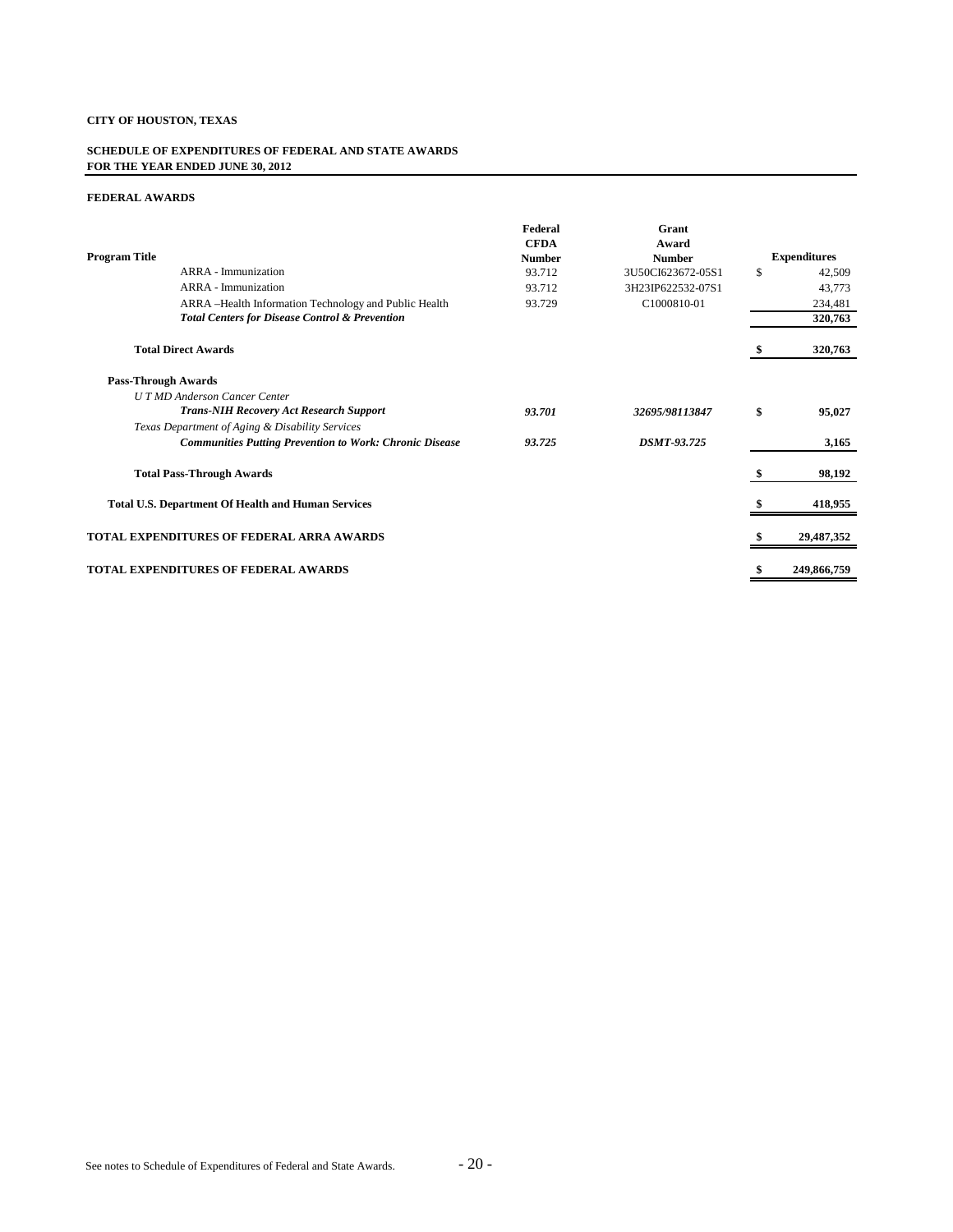#### **SCHEDULE OF EXPENDITURES OF FEDERAL AND STATE AWARDS FOR THE YEAR ENDED JUNE 30, 2012**

#### **STATE AWARDS**

| Program Title                                                    | <b>Grant Award Number</b> | <b>Expenditures</b> |
|------------------------------------------------------------------|---------------------------|---------------------|
| <b>Direct Awards</b>                                             |                           |                     |
| Texas Governor's Office Criminal Justice Division                |                           |                     |
| After School Achievement Program                                 | SF-11-J20-21566-02        | \$<br>19,985        |
| After School Achievement Program                                 | SF-11-J20-21566-03        | \$<br>35,431        |
| <b>Asset Forfeiture</b>                                          | <b>NA</b>                 | 3,330,729           |
| <b>Gang Reduction</b>                                            | SF-12-J20-24646-01        | 34,765              |
| Gang Disruption Initiative                                       | CO-11-A10-24292-01        | 77,258              |
| <b>Total Texas Governor's Office Criminal Justice Division</b>   |                           | 3,498,168           |
| Texas Automobile Theft Prevention Authority                      |                           |                     |
| HACTF/19                                                         | SA-T04-10054-11           | 184,577             |
| HACTF/20                                                         | SA-T04-10054-12           | 846,021             |
| <b>Total Texas Automobile Theft Prevention Authority</b>         |                           | 1,030,598           |
| Texas Comptroller of Public Accounts                             |                           |                     |
| Tobacco Compliance /14                                           | <b>NA</b>                 | 26,474              |
| Tobacco Compliance /15                                           | <b>NA</b>                 | 116,415             |
| <b>Total Texas Comptroller of Public Accounts</b>                |                           | 142,889             |
| Texas Department of State Health Services                        |                           |                     |
| Milk & Dairy Product Testing                                     | 2011-035204               | 8,197               |
| Tuberculosis Elimination Prevention                              | 7460011640C-07-01         | 419                 |
| Tuberculosis Elimination Prevention                              | 40318                     | (17)                |
| Tuberculosis Elimination Prevention                              | 2009-028744-001           | (1,086)             |
| Tuberculosis Elimination Prevention                              | 2010-032847-001           |                     |
| Tuberculosis Elimination Prevention                              | 2011-036067               | 241,427             |
| Tuberculosis Elimination Prevention                              | 2012-039418               | 922,287             |
| Community Health Services - Title V Family Planning              | 2012-039831               | 44,469              |
| <b>Immunization State</b>                                        | 7460011640A-07-02         | (199)               |
| Milk & Dairy Lab Analysis                                        | 2012-038791               | 37,675              |
| <b>Community Based Obesity Prevention</b>                        | 2010-034868               | 52,726              |
| <b>HIV Rapid Testing</b>                                         | 2010-034649               | (1,081)             |
| <b>HIV Rapid Testing</b>                                         | 2011-035183               | 432,041             |
| <b>HIV Rapid Testing</b>                                         | 2012-039146               | 470,143             |
| Enhanced Influenza Surveillance and Response                     | 2011-036052               | 15,748              |
| Infectious Disease Control Unit / Flue Lab                       | 2011-036180-001           | 4,834               |
| Community Health Services - Title V Family Planning              | 2011-037014               | 140,163             |
| RLSS - Local Public Health System                                | 2012-039507               | 201,697             |
| <b>Total Texas Department of State Health Services</b>           |                           | 2,569,452           |
| Texas Department of Aging & Disability Services                  |                           |                     |
| <b>State General Revenue</b>                                     | 2012-SGR-13               | 436,672             |
| <b>State Highway Transportation Demand Response</b>              | 2012-SHF-13               | 36,209              |
| Lifespan Respite Care                                            | 539-12-0000065728-M1      | 19,165              |
| <b>Total Texas Department of Aging &amp; Disability Services</b> |                           | 492,046             |
| Texas Department of Housing & Community Affair                   |                           |                     |
| Homeless Housing & Services Program                              | 63100000891               | 929,827             |
| Homeless Housing & Services Program                              | 66120001333               | 59,901              |
| Homeless Housing & Services Program                              | 65120001385               | 14,112              |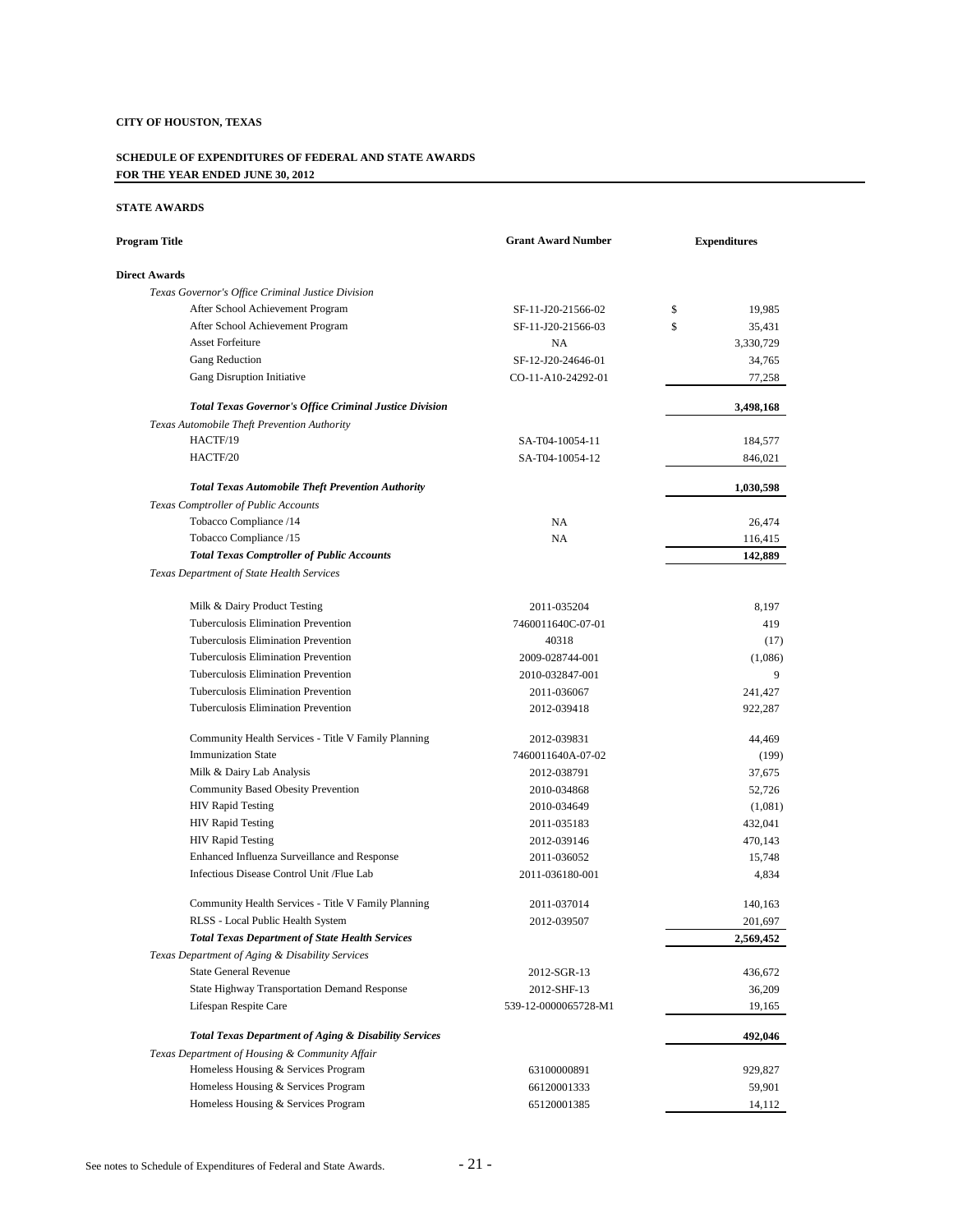#### **SCHEDULE OF EXPENDITURES OF FEDERAL AND STATE AWARDS FOR THE YEAR ENDED JUNE 30, 2012**

#### **STATE AWARDS**

| Program Title                                                             | <b>Grant Award Number</b> | <b>Expenditures</b> |
|---------------------------------------------------------------------------|---------------------------|---------------------|
| <b>Total Texas Department of Housing &amp; Community</b><br><b>Affair</b> |                           | 1,003,840           |
| Texas Health & Human Services Commission                                  |                           |                     |
| Nurse Family Partnership Program                                          | HHSC 529-08-0110-00012A   | 79,306              |
| Nurse Family Partnership Program                                          | HHSC 529-08-0110-00012A   | 408,193             |
| <b>Total Texas Health &amp; Human Services Commission</b>                 |                           | 487,499             |
| Texas Parks & Wildlife Department                                         |                           |                     |
| <b>Houston Park Adventure</b>                                             | 52000528                  | 5,461               |
| Houston Sagemont Community Center                                         | 50-000001                 | 238,387             |
| Houston Emancipation Park                                                 | 55-000019                 | 4,700               |
| Total Texas Parks & Wildlife Department                                   |                           | 248,548             |
| Texas State Library and Archives Commission                               |                           |                     |
| Loans Star Library 2011                                                   | 442-11541                 | 130,983             |
| <b>Total Texas State Library and Archives Commission</b>                  |                           | 130,983             |
| Texas Department of Public Safety                                         |                           |                     |
| <b>Operation Loanstar</b>                                                 | BSOC-OP-LS-023            | (434)               |
| <b>Total Texas Department of Public Safety</b>                            |                           | (434)               |
| State Energy Conversation Office                                          |                           |                     |
| Alternative Fuel and Hybrid                                               | CM1128                    | 47,800              |
| <b>Total State Energy Conversation Office</b>                             |                           | 47,800              |
| Texas State University                                                    |                           |                     |
| <b>Tobacco Sting</b>                                                      | C74636                    | 59,287              |
| <b>Total Texas State University</b>                                       |                           | 59,287              |
| <b>Total Direct Awards</b>                                                |                           | \$<br>9,710,676     |
| <b>Pass-Through Awards</b>                                                |                           |                     |
| Harris County Protective Services                                         |                           |                     |
| CYD Youth Leadership                                                      | C73996-NCA                | \$<br>41,301        |
| CYD Youth Leadership                                                      | C73996-NCA                | 18,641              |
| <b>CYD United Minds</b>                                                   | C73996-NCA                | 3,267               |
| <b>Total Harris County Protective Services</b>                            |                           | 63,209              |
| Houston - Galveston Area Council                                          |                           |                     |
| <b>HGAC-Clean Rivers</b>                                                  | CR 73605                  | 43,589              |
| <b>HGAC-Clean Rivers</b>                                                  | $C-74366$                 | 30,163              |
| <b>Total Houston - Galveston Area Council</b>                             |                           | 73,752              |
| <b>Total Pass-Through Awards</b>                                          |                           | \$<br>136,961       |
| TOTAL EXPENDITURES OF STATE AWARDS                                        |                           | \$<br>9,847,637     |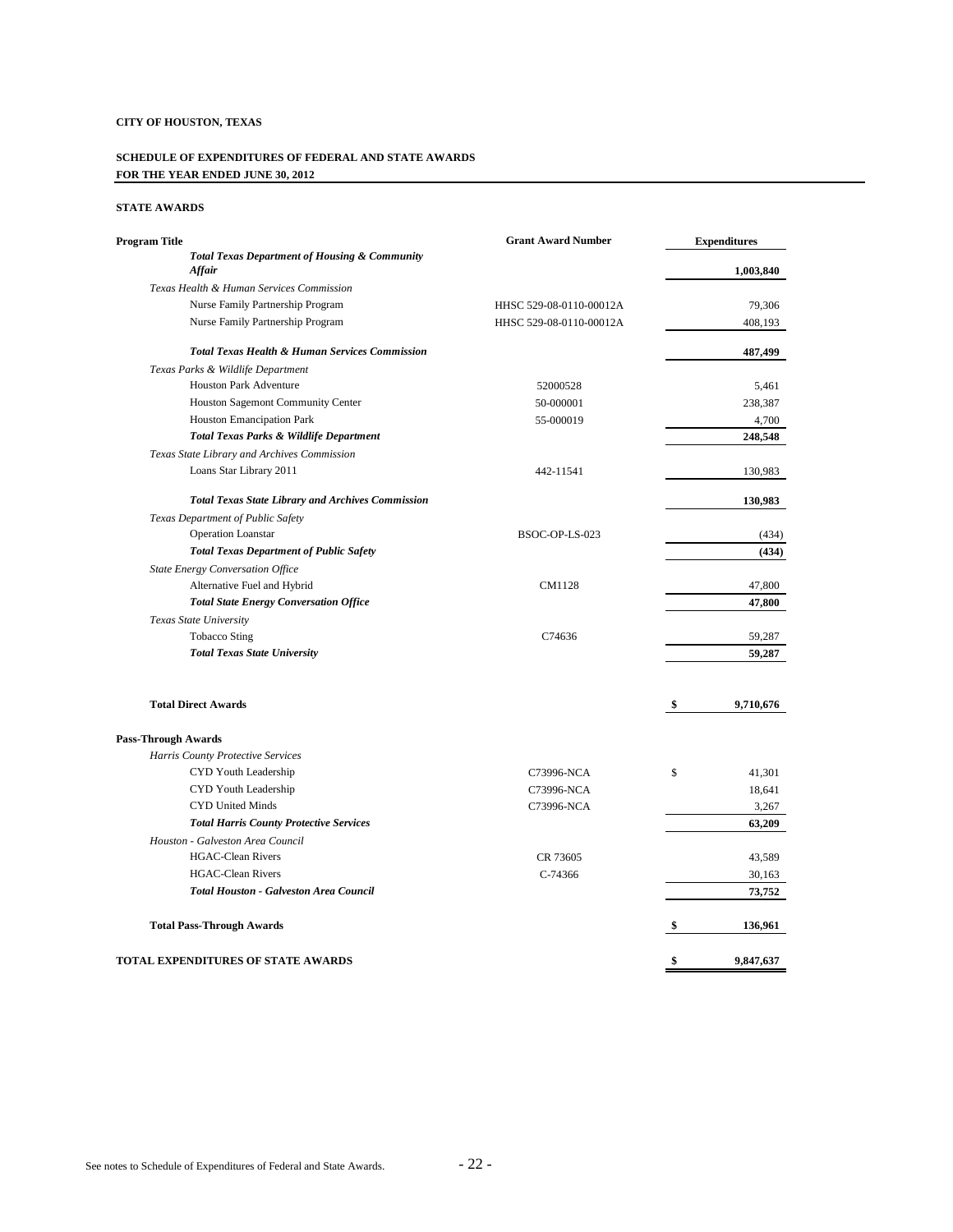## **NOTES TO THE SCHEDULE OF EXPENDITURES OF FEDERAL AND STATE AWARDS AS OF AND FOR THE YEAR ENDED JUNE 30, 2012**

1. The accompanying schedule of expenditures of federal and state awards (SEFA) includes the federal grant activity and state grant activity of the City of Houston, Texas (the City) and is presented on the modified accrual basis of accounting for the governmental funds and the accrual basis of accounting for the enterprise funds, which is described in Note 1 to the City's financial statement. The information in this schedule is presented in accordance with the requirements of U.S. Office of Management and Budget Circular A-133, *Audits of States, Local Governments, and Non-Profit Organizations* (OMB A-133) and the State of Texas *Uniform Grant Management Standards* (UGMS). Therefore, some amounts presented in this schedule may differ from amounts presented in, or used in, the preparation of the basic financial statements.

Federal and state awards provided to subrecipients are treated as an expenditure when the City is notified by the subrecipient of the expenditure.

2. Federal and state awards are reported in the City's Comprehensive Annual Financial Report (CAFR) as follows (in thousands):

|                                                |   | Federal |    | <b>State</b> |
|------------------------------------------------|---|---------|----|--------------|
| Grant Funds                                    | S | 208,441 | -S | 6.517        |
| FEMA Assistant Grant - Hurricane IKE           |   | 1,556   |    |              |
| Capital Projects Funds                         |   | 8,727   |    |              |
| Nonmajor Governmental Funds                    |   | 2,597   |    | 3.331        |
| Enterprise Fund - Combined Utility System Fund |   | 9,218   |    |              |
| Enterprise Fund - Airport System Fund          |   | 19,328  |    |              |
| Total                                          |   | 249,867 |    | 9,848        |

- 3. Amounts reported in the schedule of expenditures of federal and state awards may not agree with the amounts reported in the related financial reports filed with grantor agencies because of accruals, which would be included in the next report filed with the agencies.
- 4. **Contingencies** The City receives various grants to cover costs of specified programs. Final determination of eligibility of costs will be made by the grantors. Should any costs be found ineligible, the City will be responsible for reimbursing the grantors for these amounts.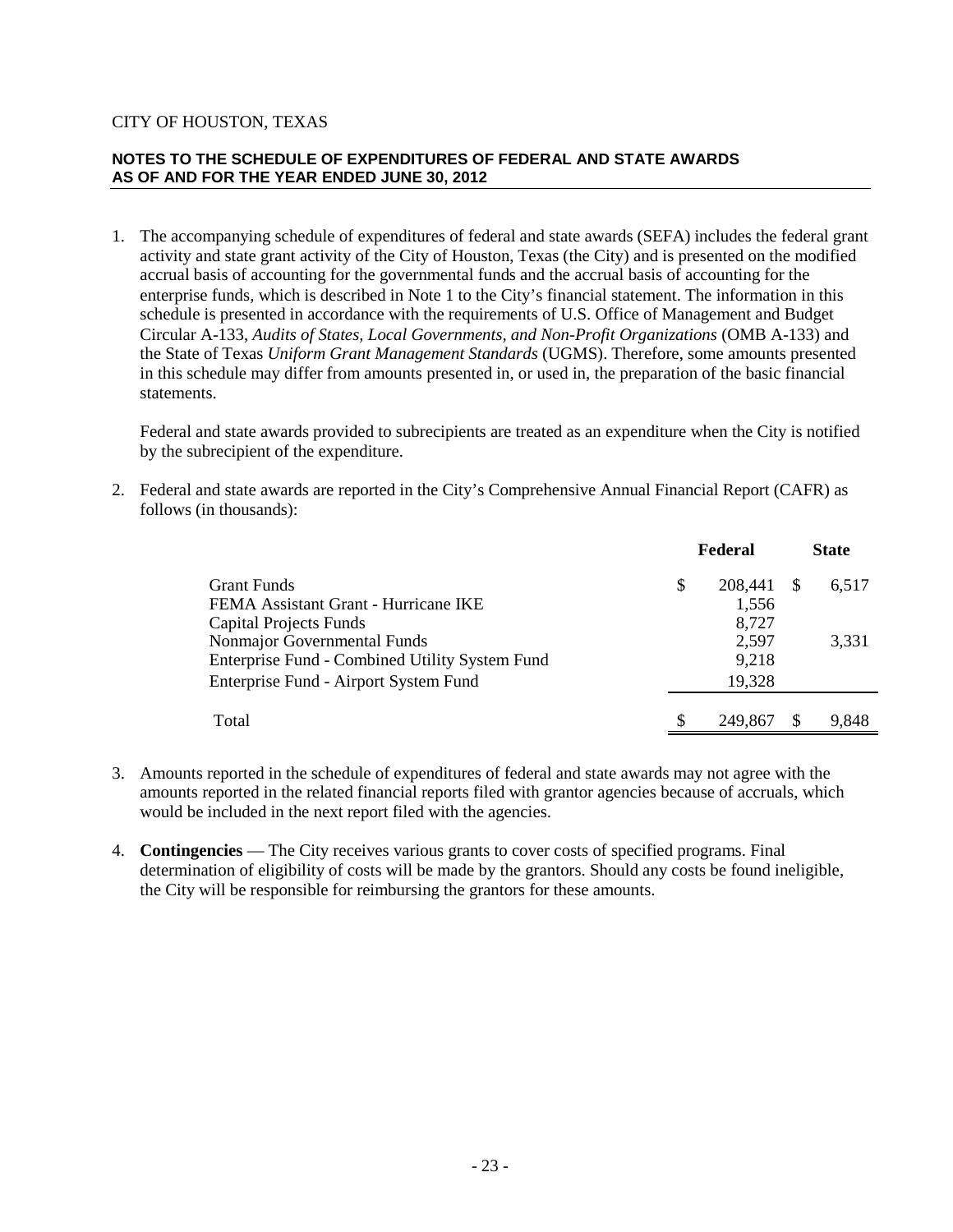5. **Noncash Awards** — Certain federal financial award programs do not involve cash awards to the City. These programs include donated vaccines for the year ended June 30, 2012 as follows:

|                                               | <b>CFDA</b><br>Number | Amount      |
|-----------------------------------------------|-----------------------|-------------|
| U.S. Department of Health and Human Services: |                       |             |
| Value of vaccines issued                      | 93.268                | \$2.109.871 |
| Value of vaccines on hand                     | 93.268                | \$394,600   |

6. **Loans Outstanding** — The City had the following loan balances outstanding at June 30, 2012. Loans made during the year are included in the federal expenditures presented in the schedule.

| <b>Program Title</b>                        | <b>CFDA</b><br><b>Number</b> | Amount<br>Outstanding |
|---------------------------------------------|------------------------------|-----------------------|
| <b>Community Development Block Grant</b>    | 14.218                       | \$24,491,049          |
| <b>HOME</b> Investment Partnerships Program | 14.239                       | \$13,334,836          |
| Section 108 Guaranteed Loan Program         | 14.248                       | \$2,084,404           |
| <b>Texas Water Development Board</b>        | 66.458                       | \$111,100,903         |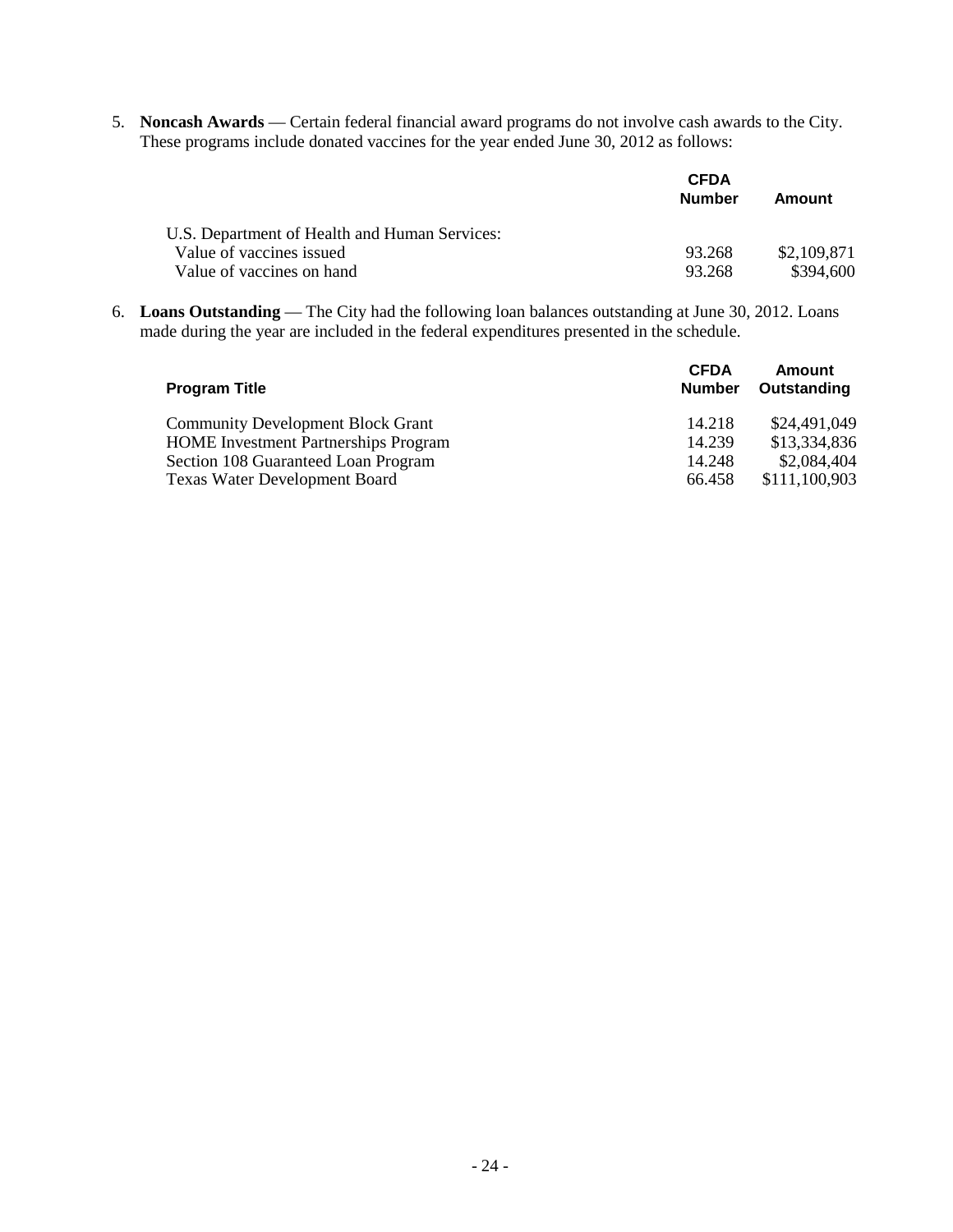7. The following is the federal subrecipient cash disbursements for the year ended June 30, 2012:

| <b>Program Title</b>                                                                                                      | Federal<br><b>CFDA</b><br>Number | <b>Amount</b><br><b>Provided to</b><br><b>Subrecipients</b> |
|---------------------------------------------------------------------------------------------------------------------------|----------------------------------|-------------------------------------------------------------|
| <b>Community Development Block Grants/Entitlement Grants</b>                                                              | 14.218                           | $\mathbb{S}$<br>5,654,155                                   |
| <b>Emergency Solutions Grant Program</b>                                                                                  | 14.231                           | 1,453,627                                                   |
| Housing Opportunities for Persons with AIDS                                                                               | 14.241                           | 8,471,139                                                   |
| Energy Efficiency and Renewable Energy Information Dissemination, Outreach,<br>Training and Technical Analysis/Assistance | 81.117                           | 28,768                                                      |
| Special Programs for the Aging Title VII, Chapter 3_Programs for Prevention of<br>Elder Abuse, Neglect, and Exploitation  | 93.041                           | 42,788                                                      |
| Special Programs for the Aging Title VII, Chapter 2_Long Term Care<br><b>Ombudsman Services for Older Individuals</b>     | 93.042                           | 94,899                                                      |
| Special Programs for the Aging Title III, Part D_Disease Prevention and Health<br><b>Promotion Services</b>               | 93.043                           | 62,835                                                      |
| Special Programs for the Aging Title III, Part B_Grants for Supportive Services<br>and Senior Centers                     | 93.044                           | 318,426                                                     |
| Special Programs for the Aging Title III, Part C_Nutrition Services                                                       | 93.045                           | 4,642,069                                                   |
| National Family Caregiver Support, Title III, Part E                                                                      | 93.052                           | 302,006                                                     |
| Nutrition Services Incentive Program                                                                                      | 93.053                           | 617,841                                                     |
| PPHF 2012 National Public Health Improvement Initiative                                                                   | 93.507                           | 5,000                                                       |
| The Affordable Care Act: Human Immunodeficiency Virus (HIV) Prevention<br>and Public Health Fund Activities               | 93.523                           | 114,994                                                     |
| <b>Social Services Block Grant</b>                                                                                        | 93.667                           | 229,722                                                     |
| HIV Prevention Activities-Health Department Based                                                                         | 93.940                           | 2,091,659                                                   |
| Epidemiologic Research Studies of Acquired Immunodeficiency Syndrome                                                      |                                  |                                                             |
| (AIDS) and Human Immunodeficiency Virus (HIV) Infection in Selected<br><b>Population Groups</b>                           | 93.943                           | 572,909                                                     |
| Maternal and Child Health Services Block Grant to the States                                                              | 93.994                           | 6,000                                                       |
| Total                                                                                                                     |                                  | 24,708,837<br>\$                                            |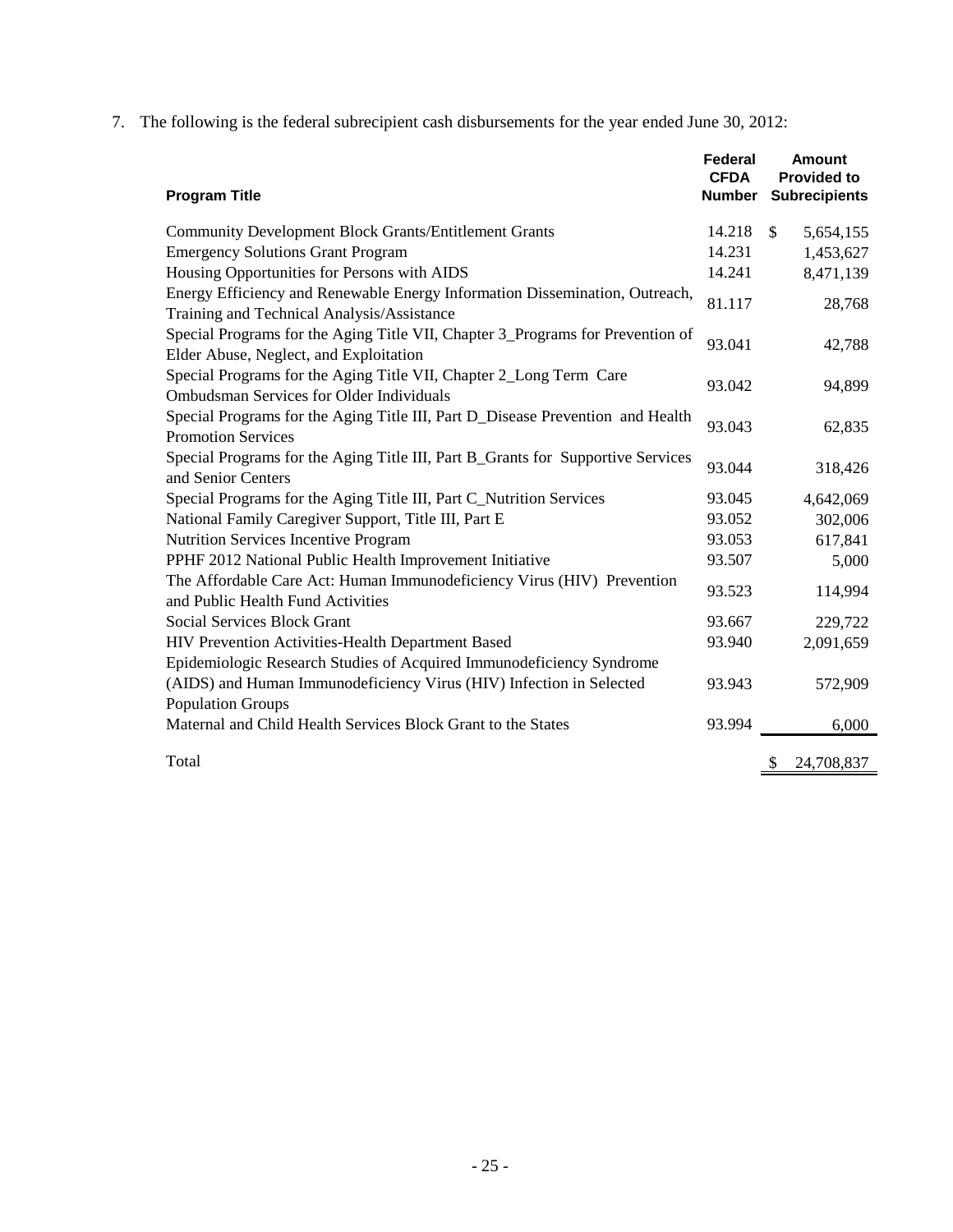8. The following is the federal American Recovery and Reinvestment Act subrecipient cash disbursements for the year ended June 30, 2012:

| <b>Program Title</b>                                                                                                                                  | Federal<br><b>CFDA</b><br><b>Number</b> | Amount<br><b>Provided to</b><br><b>Subrecipients</b> |
|-------------------------------------------------------------------------------------------------------------------------------------------------------|-----------------------------------------|------------------------------------------------------|
| Homelessness Prevention and Rapid Re-Housing Program<br><b>State Energy Program</b><br>Energy Efficiency and Conservation Block Grant Program (EECBG) | 14.257<br>81.041<br>81.128              | 4,484,025<br>S.<br>34,799<br>506,876                 |
| Total                                                                                                                                                 |                                         | 5,025,700                                            |

9. The following is the state subrecipient cash disbursements for the year ended June 30, 2012:

| <b>Program Title</b>                    | Grant<br>Award<br><b>Number</b> | <b>Amount</b><br><b>Provided to</b><br><b>Subrecipients</b> |  |
|-----------------------------------------|---------------------------------|-------------------------------------------------------------|--|
| ASAP-CJD                                | SF-11-J20-21566-02              | \$<br>5,053                                                 |  |
| HACTF/19                                | SA-T04-10054-11                 | 16,831                                                      |  |
| HACTF/20                                | SA-T04-10054-12                 | 32,897                                                      |  |
| <b>Nurse Family Partnership Program</b> | HHSC 529-08-0110-00012A         | 19,246                                                      |  |
| <b>State General Revenue</b>            | 2012-SGR-13                     | 436,672                                                     |  |
| State Hi-Way Transportation             | 2012-SHF-13                     | 36,209                                                      |  |
| Lifespan Respite Care                   | 539-12-0000065728-M1            | 16,134                                                      |  |
| <b>HIV Rapid Testing</b>                | 2011-035183                     | 359,057                                                     |  |
| <b>HIV Rapid Testing</b>                | 2012-039146                     | 321,515                                                     |  |
| Total                                   |                                 | \$1,243,614                                                 |  |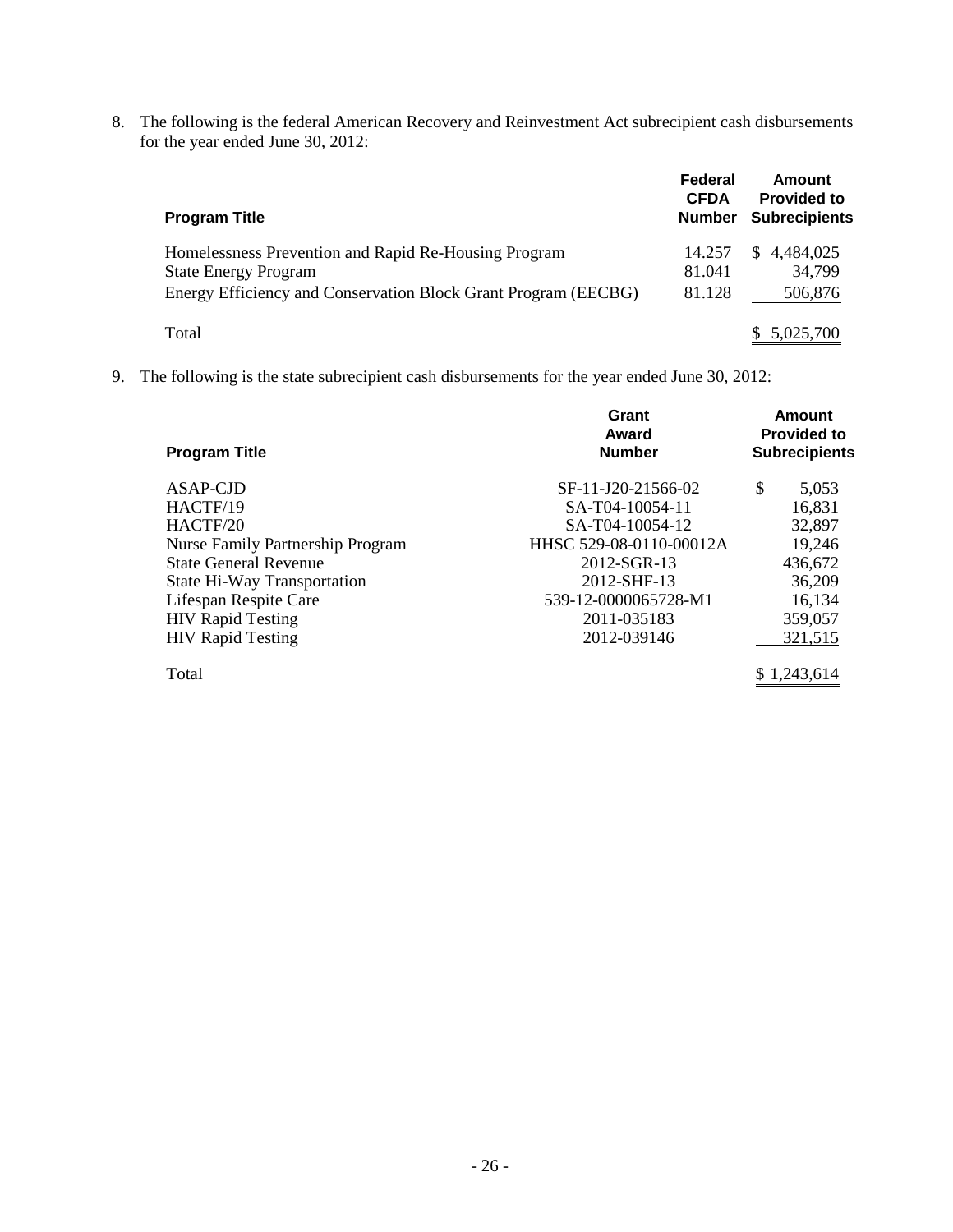10. The following is the schedule of expenditure of federal awards for the year ended June 30, 2012 by cluster:

|                                                                                     | Federal     |                            |
|-------------------------------------------------------------------------------------|-------------|----------------------------|
| <b>Cluster Title</b><br><b>CHILD NUTRITION CLUSTER</b>                              | <b>CFDA</b> | <b>Expenditures</b>        |
| Summer Food Service Program for Children                                            | 10.559      |                            |
| <b>Total Child Nutrition Cluster</b>                                                |             | \$2,599,345<br>\$2,599,345 |
|                                                                                     |             |                            |
| <b>CDBG-ENTITLEMENT GRANT CLUSTER</b>                                               |             |                            |
| <b>Community Development Block Grants/Entitlement Grants</b>                        | 14.218      | \$30,003,217               |
| Community Development Block Grant ARRA Entitlement Grants (CDBG-                    |             |                            |
| R)(Recovery Act Funded)                                                             | 14.253      | \$3,431,949                |
| <b>Total CDBG-Entitlement Grant Cluster</b>                                         |             | \$33,435,166               |
| CDBG- STATE-ADMINISTERED CDBG CLUSTER                                               |             |                            |
| Community Development Block Grants/State Programs and Non-Entitlement Grants        |             |                            |
| in Hawaii (State-Administered Small Cities Program)                                 | 14.228      | \$29,738,715               |
| <b>Total CDBG-State-Administered CDBG Cluster</b>                                   |             | \$29,738,715               |
| <b>Highway Planning and Construction Cluster</b>                                    |             |                            |
| Highway Planning and Construction                                                   | 20.205      | \$3,221,138                |
| Highway Planning and Construction - ARRA                                            | 20.205      | \$5,141,263                |
| <b>Total Highway Planning and Construction Cluster</b>                              |             | \$8,362,401                |
| <b>JAG Program Cluster</b>                                                          |             |                            |
| Edward Byrne Memorial Justice Assistance Grant Program (JAG)                        | 16.738      | \$893,556                  |
| <b>Total JAG Program Cluster</b>                                                    |             | \$893,556                  |
| <b>Highway Safety Cluster</b>                                                       |             |                            |
| State and Community Highway Safety                                                  | 20.600      | \$1,285,094                |
| Alcohol Traffic Safety and Drunk Driving Prevention Incentive Grants                | 20.601      | \$193,973                  |
| <b>Occupant Protection</b>                                                          | 20.602      | \$52,760                   |
| <b>Total Highway Safety Cluster</b>                                                 |             | \$1,531,827                |
| <b>Aging Cluster</b>                                                                |             |                            |
| Special Programs for the Aging_Title III, Part B_Grants for Supportive Services and |             |                            |
| Senior Centers                                                                      | 93.044      | \$2,446,682                |
| Special Programs for the Aging_Title III, Part C_Nutrition Services                 | 93.045      | \$4,419,691                |
| Nutritional Services Incentive Program                                              | 93.053      | \$920,249                  |
| <b>Total Aging Cluster</b>                                                          |             | \$7,786,622                |
| <b>Immunization Cluster</b>                                                         |             |                            |
| Immunization                                                                        | 93.268      | \$6,261,076                |
| <b>ARRA</b> - Immunization                                                          | 93.712      | \$86,282                   |
| <b>Total Immunization Cluster</b>                                                   |             | \$6,347,358                |
|                                                                                     |             |                            |
| <b>Grand Total of Cluster Federal Awards</b>                                        |             | \$<br>90,694,990           |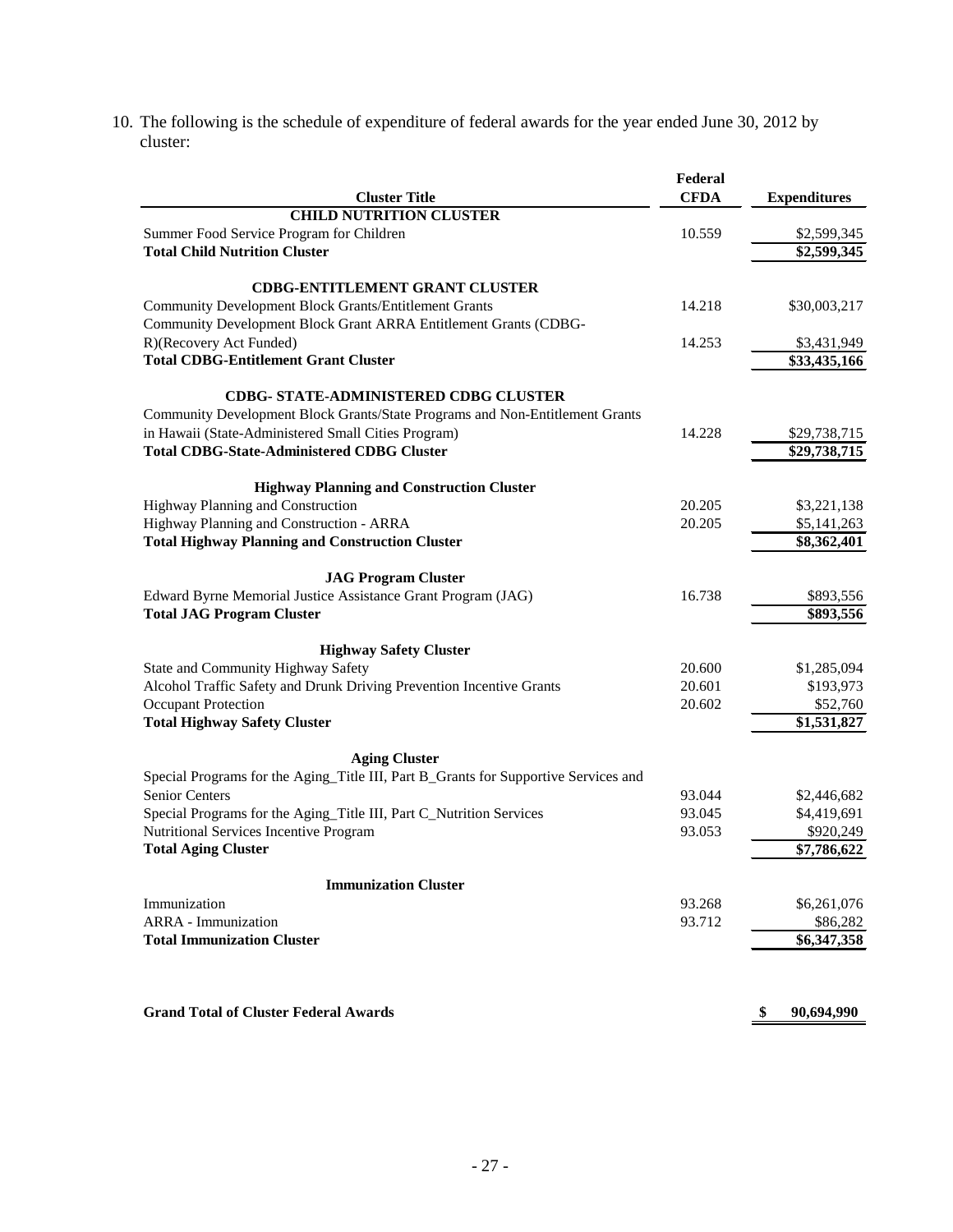### **SCHEDULE OF FINDINGS AND QUESTIONED COSTS AS OF AND FOR THE YEAR ENDED JUNE 30, 2012**

# **I. SUMMARY OF AUDITORS' RESULTS**

- 1. The independent auditors' report on the basic financial statements expressed an unqualified opinion.
- 2. A significant deficiency in internal control over financial reporting was identified, but was not considered to be a material weakness.
- 3. No instances of noncompliance considered material to the basic financial statements were disclosed in the audit.
- 4. Significant deficiencies in internal control over compliance with requirements applicable to federal and state award programs were identified, none of which were considered to be a material weakness.
- 5. The independent auditors' report on compliance with requirements applicable to major federal and state award programs expressed an unqualified opinion for all major programs.
- 6. The audit disclosed findings required to be reported by OMB Circular A-133.
- 7. The City's major programs were:

| <b>Name of Major Federal/State Program</b>                                                 | <b>CFDA Number</b> |
|--------------------------------------------------------------------------------------------|--------------------|
| Community Development Block Grant (a)                                                      | 14.218             |
| Port Security                                                                              | 97.056             |
| Broadband Technology Opportunities Program - ARRA                                          | ARRA11.557         |
| Community Development Block Grant — ARRA (a)                                               | ARRA14.253         |
| Homelessness Prevention and Rapid Rehousing Program — ARRA                                 | ARRA14.257         |
| State Energy Program - ARRA                                                                | ARRA81.041         |
| Weatherization Assistance for Low-Income Persons — ARRA                                    | ARRA81.042         |
| <b>Airport Improvement Program</b>                                                         | 20.106             |
| Highway Planning and Construction (b)                                                      | 20.205             |
| Highway Planning and Construction — ARRA (b)                                               | ARRA20.205         |
| Energy Efficiency and Conservation Block Grant — ARRA                                      | ARRA81.128         |
| Capitalization Grants for Clean Water State Revolving Funds                                | 66.458             |
| Community Development Block Grants/State Programs and Non-<br>Entitlement Grants in Hawaii | 14.228             |
| <b>Tuberculosis Elimination</b>                                                            | <b>State</b>       |
| <b>Asset Forfeiture</b>                                                                    | <b>State</b>       |
| Homeless Housing & Services Program (HHSP)                                                 | State              |
|                                                                                            |                    |

- (a) Treated as a cluster of programs
- (b) Treated as a cluster of programs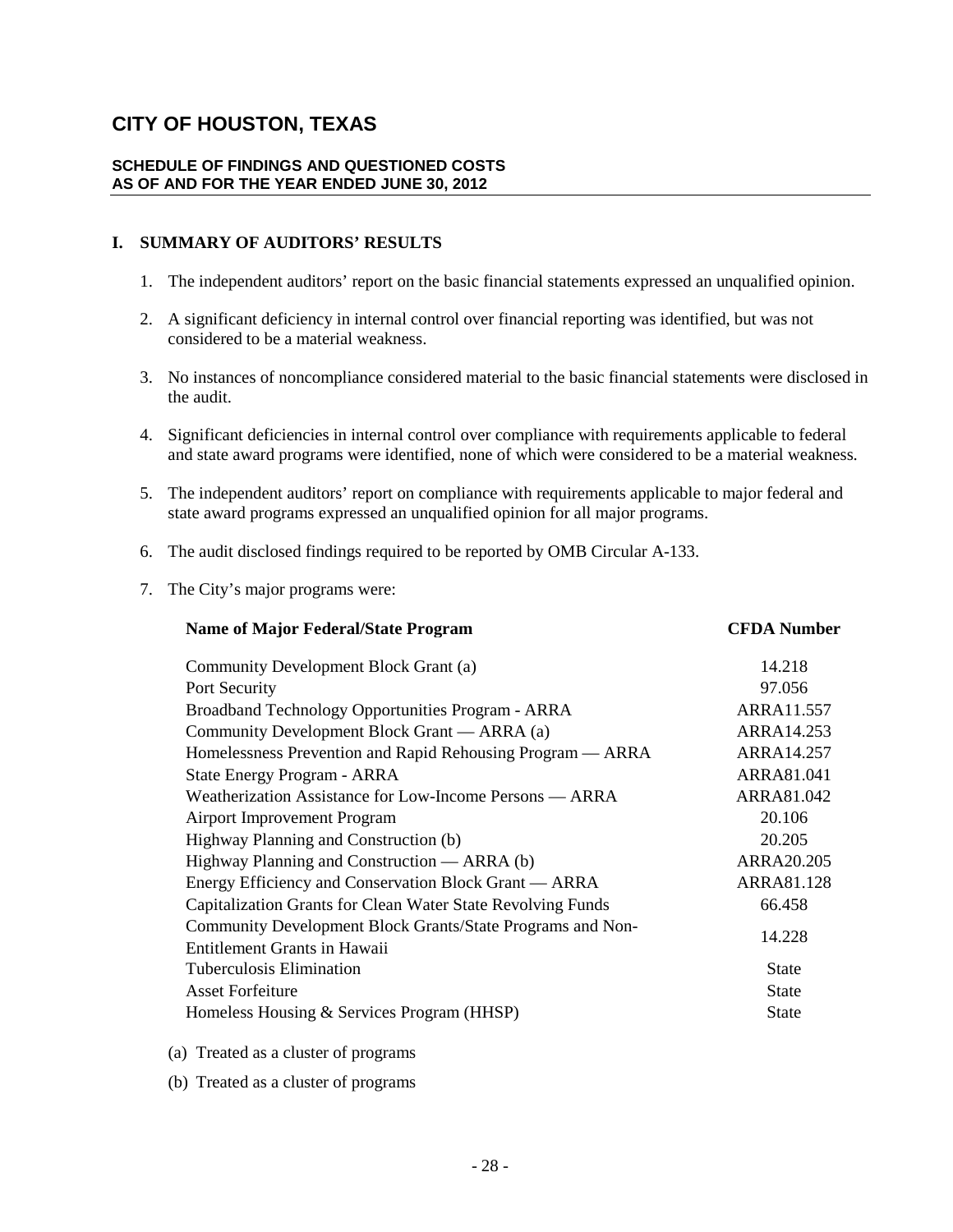- 8. For federal awards and state awards, a dollar threshold of \$3,000,000 and \$300,000, respectively, was used to distinguish between Type A and Type B programs, as defined in OMB Circular A-133 and UGMS.
- 9. The City did not qualify as a low-risk auditee, as defined in OMB Circular A-133, or as defined by the Texas UGMS, for the Federal and State Single Audit, respectively.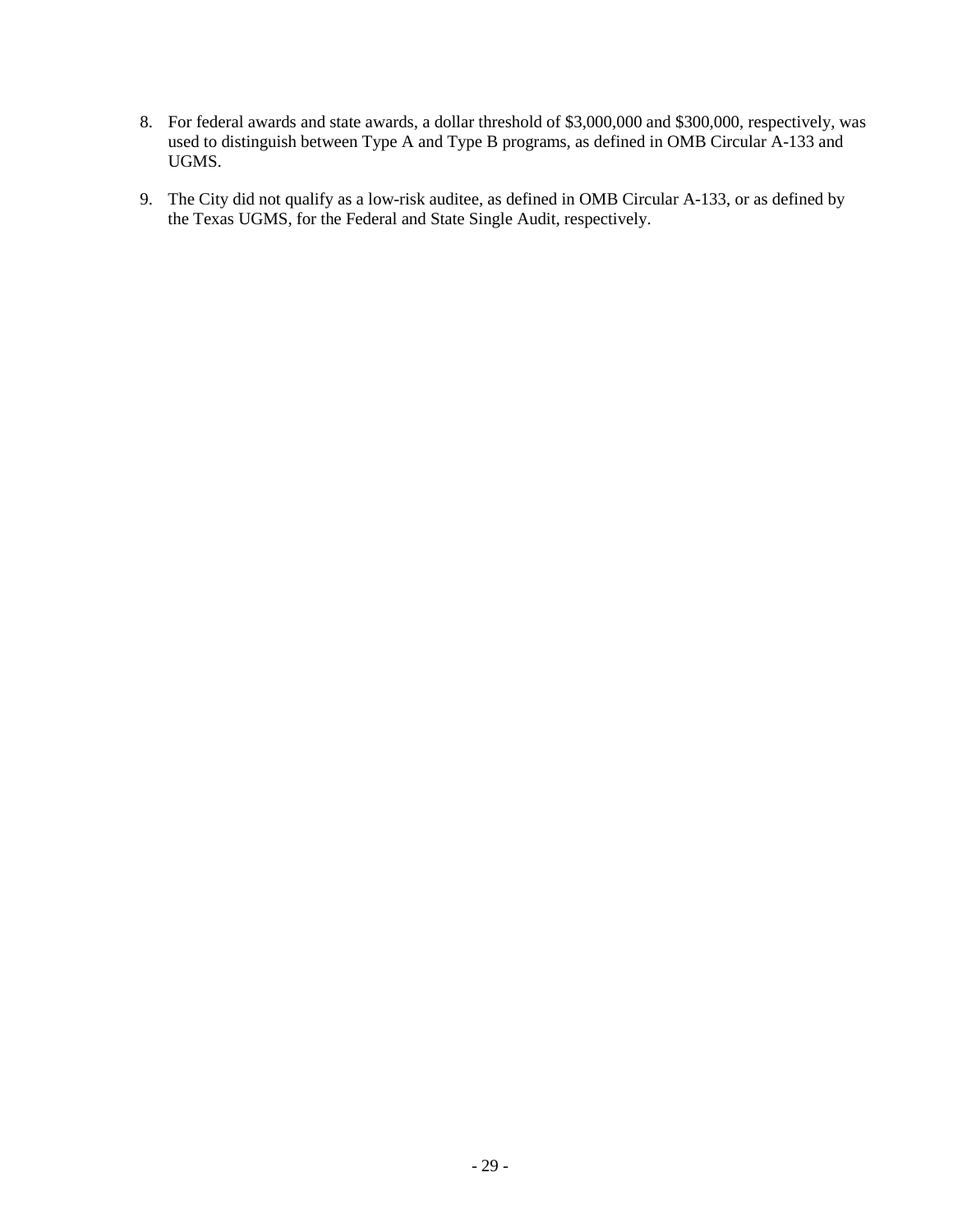# **II. FINANCIAL STATEMENT FINDINGS SECTION**

| Program                    | <b>Finding/Noncompliance</b>                                                                                                                                                                                                                                                                                                                                                                                                                                                                     | Questioned<br>Cost |
|----------------------------|--------------------------------------------------------------------------------------------------------------------------------------------------------------------------------------------------------------------------------------------------------------------------------------------------------------------------------------------------------------------------------------------------------------------------------------------------------------------------------------------------|--------------------|
| <b>Financial Reporting</b> | <b>Significant Deficiency in Internal Control — Finding 2012-1.</b>                                                                                                                                                                                                                                                                                                                                                                                                                              |                    |
|                            | <b>Condition/Criteria</b> — While there was significant improvement in<br>the City's financial reporting process in the current year, the City<br>should enhance this process by requiring responsible financial<br>reporting personnel, at the department level, to perform analytical<br>reviews of financial results on a periodic basis, and also review and<br>approve material journal entries that affect their respective<br>departmental financial results.                             |                    |
|                            | <b>Cause/Context</b> — Nonperformance of analytical reviews of<br>financial information and the processing of material journal entries<br>without appropriate high level management approval, increases the<br>risk that the City's financial statements could contain material<br>misstatements.                                                                                                                                                                                                |                    |
|                            | <b>Effect</b> — Performing periodic analytical reviews of financial<br>results as well as reviewing and approving material journal entries<br>at a department level, should enhance the City's ability to identify<br>and correct potential misstatements in the City's financial<br>statements.                                                                                                                                                                                                 |                    |
|                            | <b>Recommendation</b> — Due to the City's diverse operations, there is<br>a need to perform high-level analytical reviews at a department<br>level, where the departmental management has a clearer picture of<br>the financial results of the respective department. In addition, the<br>review and approval of material journal entries at a high level of<br>management within a department should mitigate the risk that a<br>material misstatement to the financial statements could occur. |                    |
|                            | Views of Responsible Officials — Management does not disagree<br>with this finding.                                                                                                                                                                                                                                                                                                                                                                                                              |                    |
|                            | Corrective Action Plan of Management - Establish a policy and<br>procedure to determine a financial threshold to trigger an automatic<br>review by respective Departments which will also be monitored by<br>Finance Department. In addition, any unusual transactions will be<br>reviewed by Finance and Controller's Office as they occur.                                                                                                                                                     |                    |
|                            | <b>Estimated Completion Date</b> — Policy to be completed by March<br>15, 2013                                                                                                                                                                                                                                                                                                                                                                                                                   |                    |

**City Contact Person** — Arif Rasheed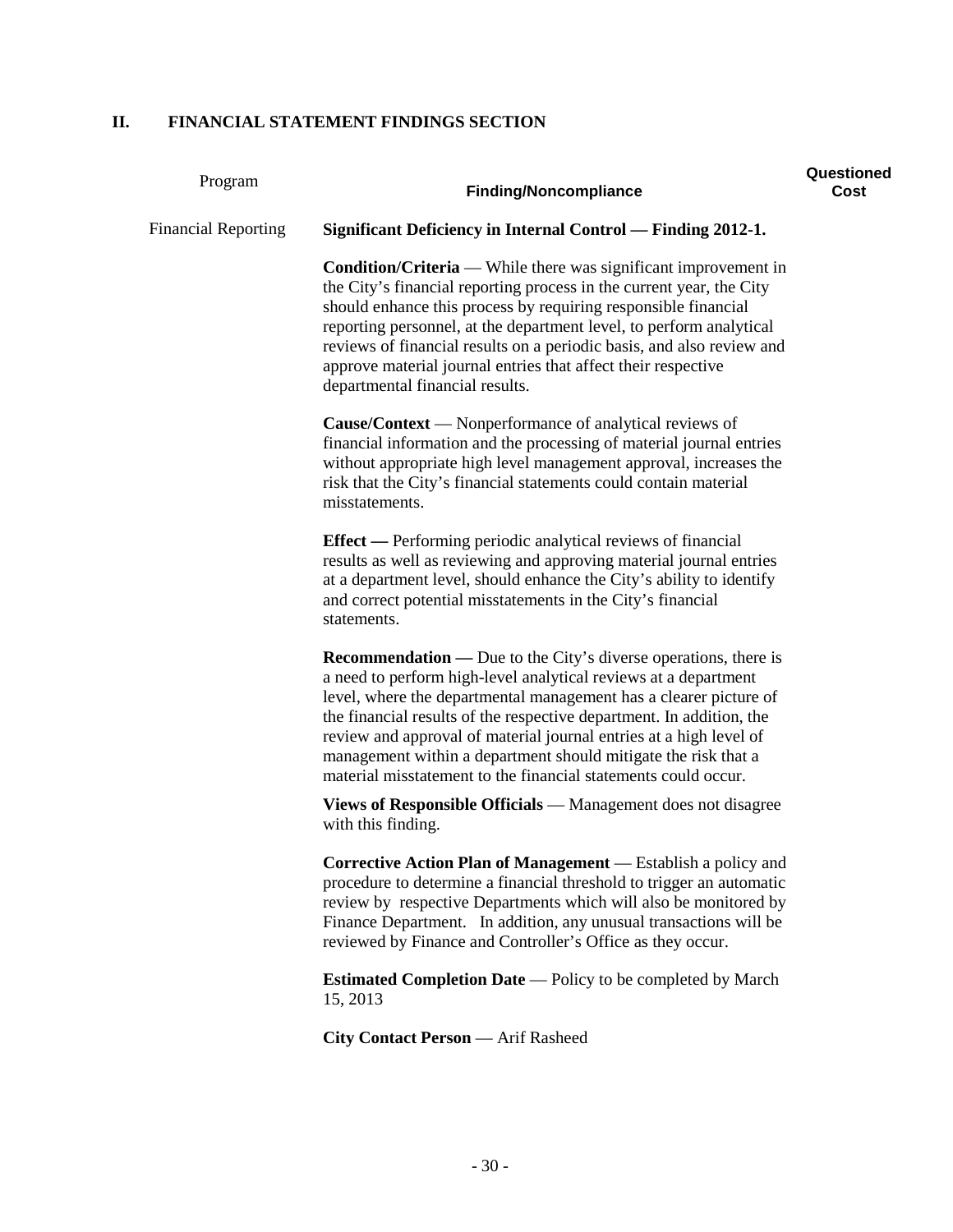# **III. FEDERAL AND STATE AWARDS FINDINGS AND QUESTIONED COSTS SECTION**

| Program                                                                                                                                                                     | <b>Finding/Noncompliance</b>                                                                                                                                                                                                                                                                                                                                                                                                                                                                                                                                                                                                                                                                                                                                                                                                                                                                                                                                                                                                                                                                                                                                                            | Questioned<br>Cost                           |
|-----------------------------------------------------------------------------------------------------------------------------------------------------------------------------|-----------------------------------------------------------------------------------------------------------------------------------------------------------------------------------------------------------------------------------------------------------------------------------------------------------------------------------------------------------------------------------------------------------------------------------------------------------------------------------------------------------------------------------------------------------------------------------------------------------------------------------------------------------------------------------------------------------------------------------------------------------------------------------------------------------------------------------------------------------------------------------------------------------------------------------------------------------------------------------------------------------------------------------------------------------------------------------------------------------------------------------------------------------------------------------------|----------------------------------------------|
|                                                                                                                                                                             | <b>Compliance and Significant Deficiency Control</b><br><b>Finding</b>                                                                                                                                                                                                                                                                                                                                                                                                                                                                                                                                                                                                                                                                                                                                                                                                                                                                                                                                                                                                                                                                                                                  |                                              |
|                                                                                                                                                                             | 2012-2: Allowable Costs/Cost Principles                                                                                                                                                                                                                                                                                                                                                                                                                                                                                                                                                                                                                                                                                                                                                                                                                                                                                                                                                                                                                                                                                                                                                 |                                              |
| Community<br>Development Block<br>Grant $(CDBG)$ —<br>CFDA #14.218,<br>ARRA #14.253<br><b>Housing Opportunities</b><br>for Persons With<br>$AIDS$ (HOPWA) —<br>CFDA #14.241 | <b>Condition</b><br>CDBG: During 2008, the City expended the entire<br>budget of the grant. Expenditures were charged to the<br>grant through 2012, until the City secured non-grant<br>funding for the projects. The City did not seek<br>reimbursement for any of the overspent expenditures,<br>but they were included in the Statement of Expenditures<br>of Federal Awards (SEFA) when incurred.<br>HOPWA: In testing grant fund expenditures, two items<br>in the sample selected for testing related to the<br>reimbursement of subrecipient expenditures for the<br>HOPWA grant. Expenditures were incurred in fiscal<br>year 2011, but not processed by financial services until<br>fiscal year 2012 where they were then charged to the<br>SEFA. This indicates the fiscal year 2012 SEFA is<br>overstated for this grant but has subsequently been<br>adjusted.<br>Criteria — In accordance with OMB Circular A-133,<br>Audits of States, Local Governments, and Non-Profit<br>Organizations (OMB A-133), all costs must be<br>appropriately identified and allocated to the proper<br>grants in the proper periods to ensure accurate<br>expenditure reporting on the SEFA. | \$1,827,123<br>(CDBG)<br>\$39,033<br>(HOPWA) |
|                                                                                                                                                                             | <b>Cause/Context</b> — Lack of controls in place to ensure<br>funding is received ahead of budget overruns.                                                                                                                                                                                                                                                                                                                                                                                                                                                                                                                                                                                                                                                                                                                                                                                                                                                                                                                                                                                                                                                                             |                                              |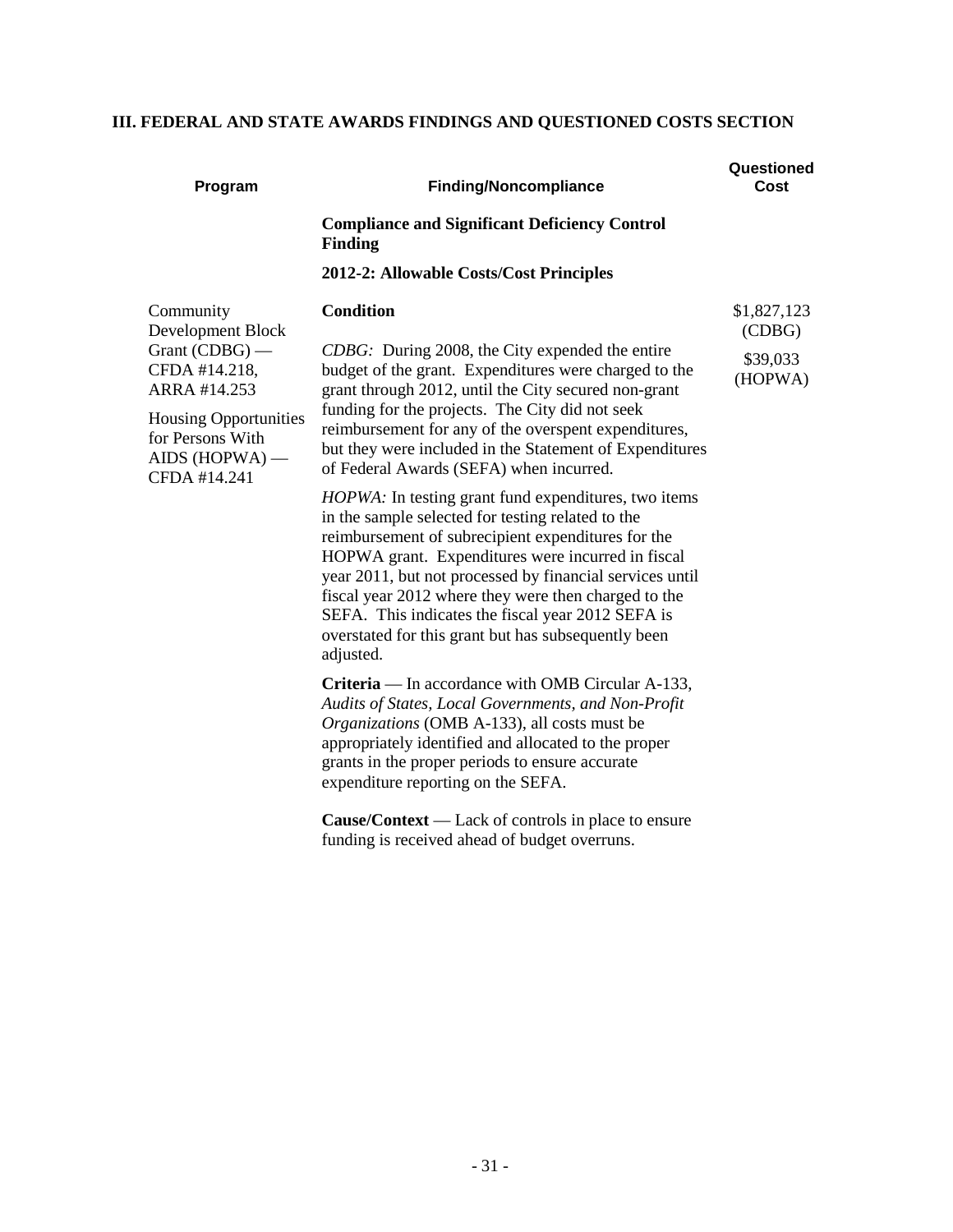**Effect** — The prior year SEFA schedules were overstated and the fiscal year 2012 SEFA is understated by the \$1,827,123 (CDBG) and \$39,033 (HOPWA) of questioned costs that were charged in prior years.

**Recommendation —** The City should review current policies and OMB A-133 guidance. The housing and community development department should thoroughly track budgeted versus actual expenditures, and secure additional funding ahead of time, if required, to prevent any future overspending of grant funds.

## **Views of Responsible Officials** —

CDBG – Management does not disagree with this finding.

HOPWA – This issue has been addressed and Department has assigned additional staff to process expenditures/payments.

#### **Corrective Action Plan of Management** —

CDBG – The Housing and Community Development Department (HCDD)is seeking approval from City Council to use local funds to cover any shortages in budget for the current fiscal year.

HOPWA – The HCDD is rewriting the Public Services Policies and Procedures to ensure that expenditures are recorded in the proper period. Additional staff will be made available to assist.

# **Estimated Completion Date** —

CDBG – February 15, 2013

HOPWA – March 31, 2013

**City Contact Person** —

CDBG – Steven Rawlinson

HOPWA – Melody Barr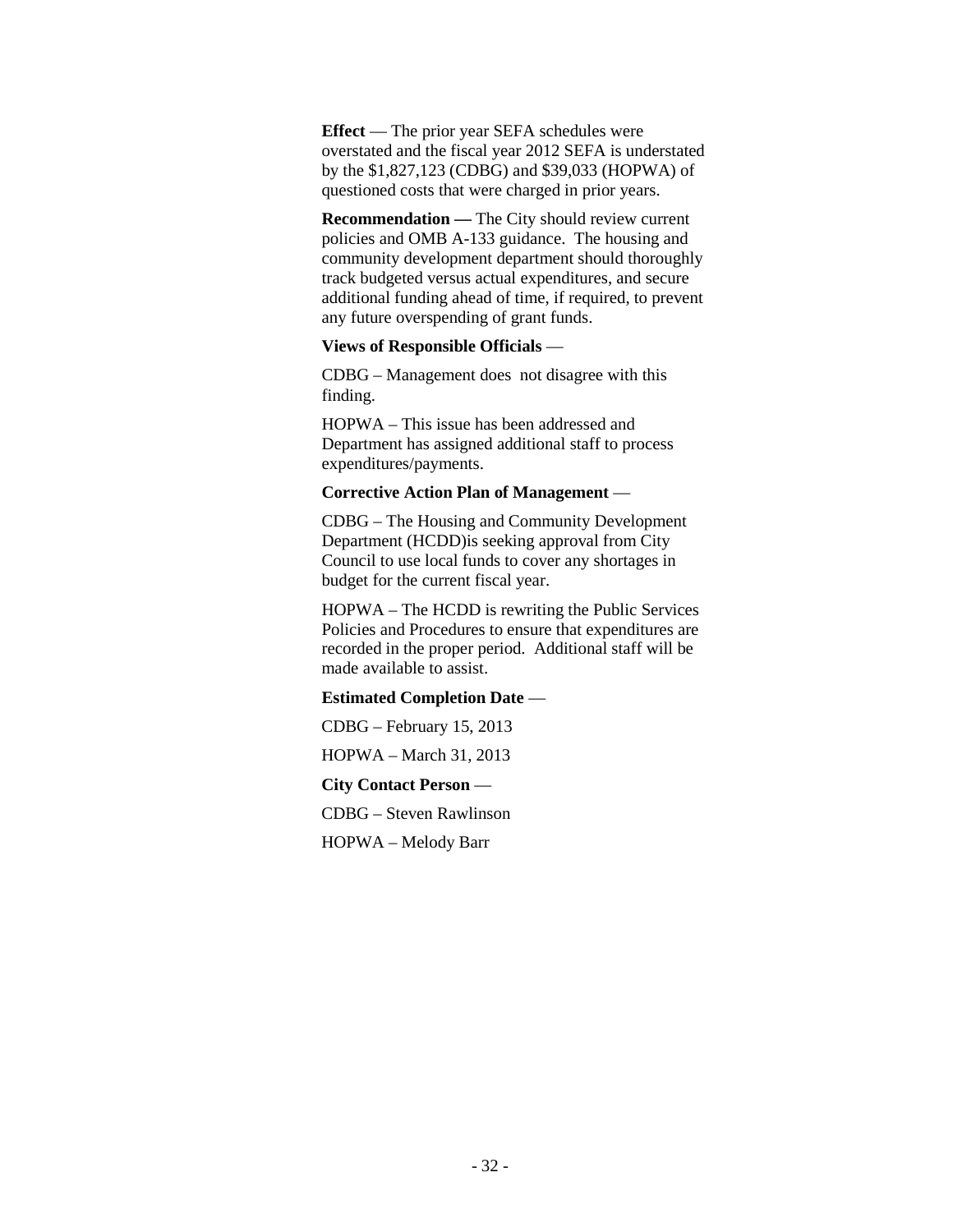#### **Program Finding/Noncompliance**

**Questioned Cost**

N/A

# **Compliance and Significant Deficiency Control Finding**

#### **2012-3: Reporting**

Community Development Block Grant (CDBG) — CFDA #14.218, ARRA #14.253

**Condition** — The City did not meet the Transparency Act reporting requirement for one federal award selected for testing. Information for the grant had not yet been entered into the Federal Funding Accountability and Transparency Act Subaward Reporting System (FSRS). Prime recipients are required to report subawards by the end of the month following the month the subaward is obligated.

**Criteria** — OMB A-133 requires that direct recipients of grants who make first-tier subawards and contractors that award first-tier subcontracts report grant activity be reported in the FSRS.

**Cause** — Lack of controls in place to ensure reports are filed timely, supported by adequate accounting records, and are properly reviewed and approved prior to submission.

**Effect** — The City may not be in compliance with the requirements set forth in grant agreements or OMB A-133.

**Recommendation** — The City should re-evaluate its reporting procedures and implement new controls to ensure all reports are filed in accordance with the grant requirements and OMB A-133.

**Views of Responsible Officials** — Management does not disagree with this finding.

**Corrective Action Plan of Management** — The HCDD will develop a checklist for all grants to ensure all reports including the Federal Funding Accountability and Transparency Act are filed and updated in accordance with the grant requirments and OMB A-133.

**Estimated Completion Date** — February 15, 2013

**City Contact Person** — Steven Rawlinson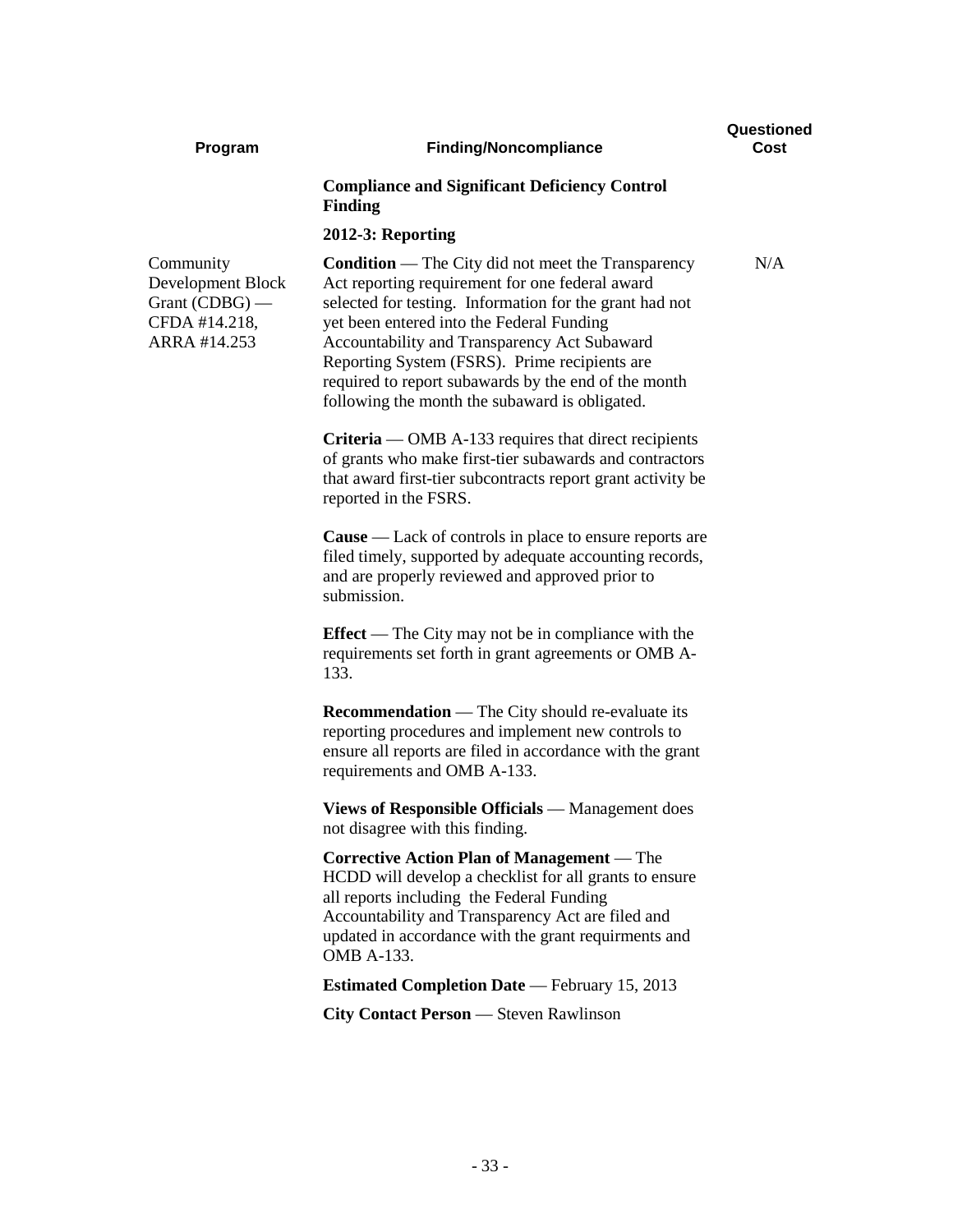| <b>Finding/Noncompliance</b>                                                                                                                                                                                                                                                                                                                                                                                                                                                                                                                                                                                                                                  | Cost |
|---------------------------------------------------------------------------------------------------------------------------------------------------------------------------------------------------------------------------------------------------------------------------------------------------------------------------------------------------------------------------------------------------------------------------------------------------------------------------------------------------------------------------------------------------------------------------------------------------------------------------------------------------------------|------|
| <b>Compliance and Significant Deficiency Control</b><br><b>Finding</b>                                                                                                                                                                                                                                                                                                                                                                                                                                                                                                                                                                                        |      |
| 2012-4: Equipment & Real Property Management                                                                                                                                                                                                                                                                                                                                                                                                                                                                                                                                                                                                                  |      |
| <b>Condition</b> — In testing the Equipment $\&$ Real Property<br>Management compliance requirement of the State<br>Energy Program, it was determined that one Purchase<br>Orders ("PO") selected for testing was not capitalized<br>appropriately. The PO, dated 9/15/2011 was originally<br>entered as a service order. As a result, no capitalization<br>of the equipment (solar generators) received was<br>possible at the time. The misclassification was not<br>identified until the equipment was selected for audit<br>testing. The City has since corrected this error, and has<br>appropriately capitalized the generators as of June 30,<br>2012. | N/A  |
| <b>Criteria</b> — In accordance with OMB A-133, the City is<br>required to follow appropriate capitalization policies and<br>properly record and track equipment upon acquisition of<br>equipment purchased with grant funding.                                                                                                                                                                                                                                                                                                                                                                                                                               |      |
| <b>Cause/Context</b> — Lack of controls in place to ensure<br>appropriate entry of Purchase Orders and capitalization<br>of equipment.                                                                                                                                                                                                                                                                                                                                                                                                                                                                                                                        |      |
| <b>Effect</b> — The City may not be in compliance with the<br>requirements set forth in the grant agreement or OMB<br>A-133.                                                                                                                                                                                                                                                                                                                                                                                                                                                                                                                                  |      |
| <b>Recommendation</b> - The City should re-evaluate its<br>procedures regarding identifying and entering purchase<br>orders and capitalizing equipment. Equipment<br>purchased using grant funds should be tracked<br>appropriately.                                                                                                                                                                                                                                                                                                                                                                                                                          |      |
| <b>Views of Responsible Officials</b> — Management does<br>not disagree with the finding, however, General Services<br>Department (GSD) believed that the generator should be<br>capitalized once the project is completed and the<br>sponsor releases its ownership claims.                                                                                                                                                                                                                                                                                                                                                                                  |      |
|                                                                                                                                                                                                                                                                                                                                                                                                                                                                                                                                                                                                                                                               |      |

**Questioned**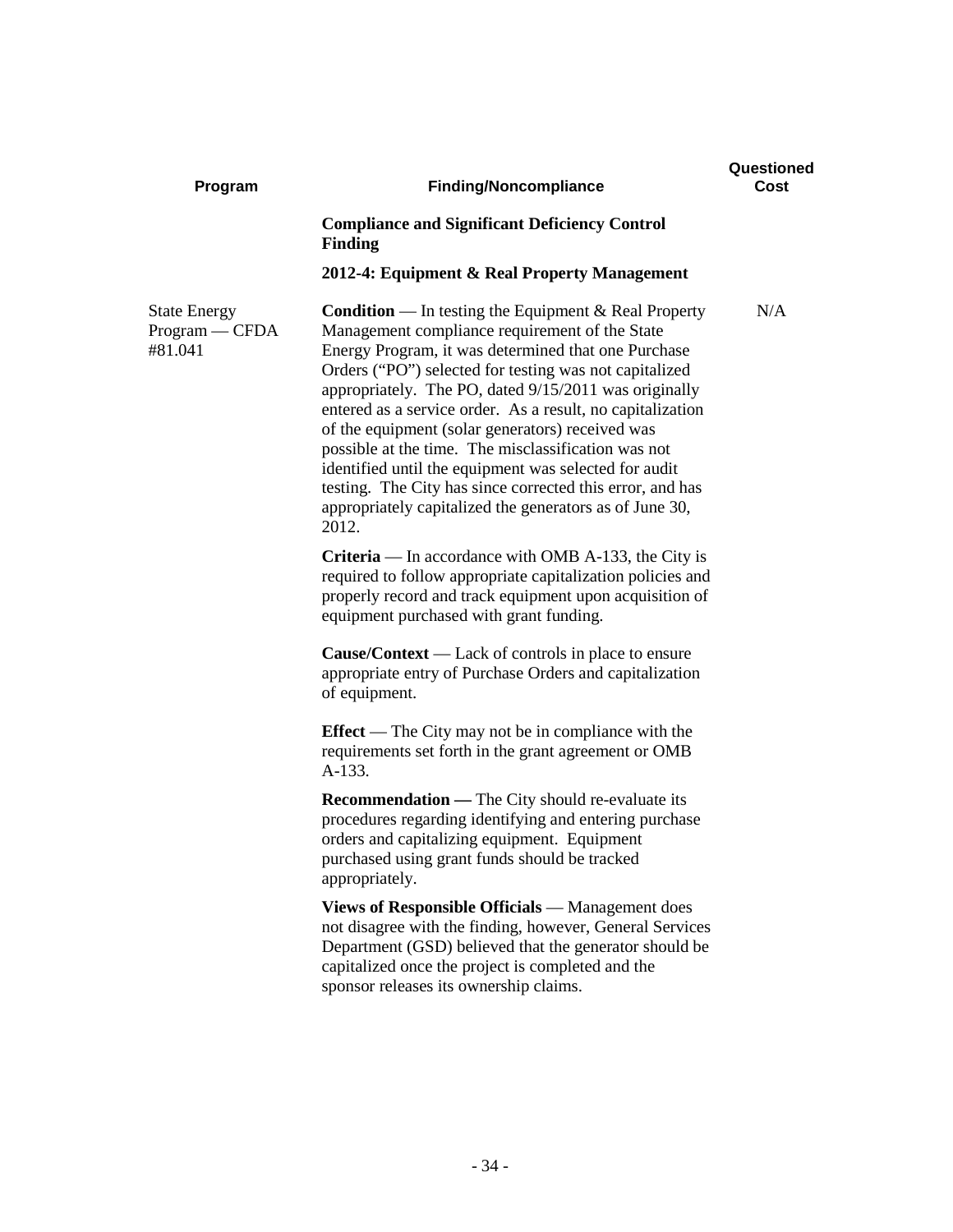**Corrective Action Plan of Management** — Policies and Procedures are being developed to provide guidelines on purchases for similar types of equipment to ensure assets are capitalized properly.

# **Estimated Completion Date** — March 2013

**City Contact Person** — Ja'nice Sparks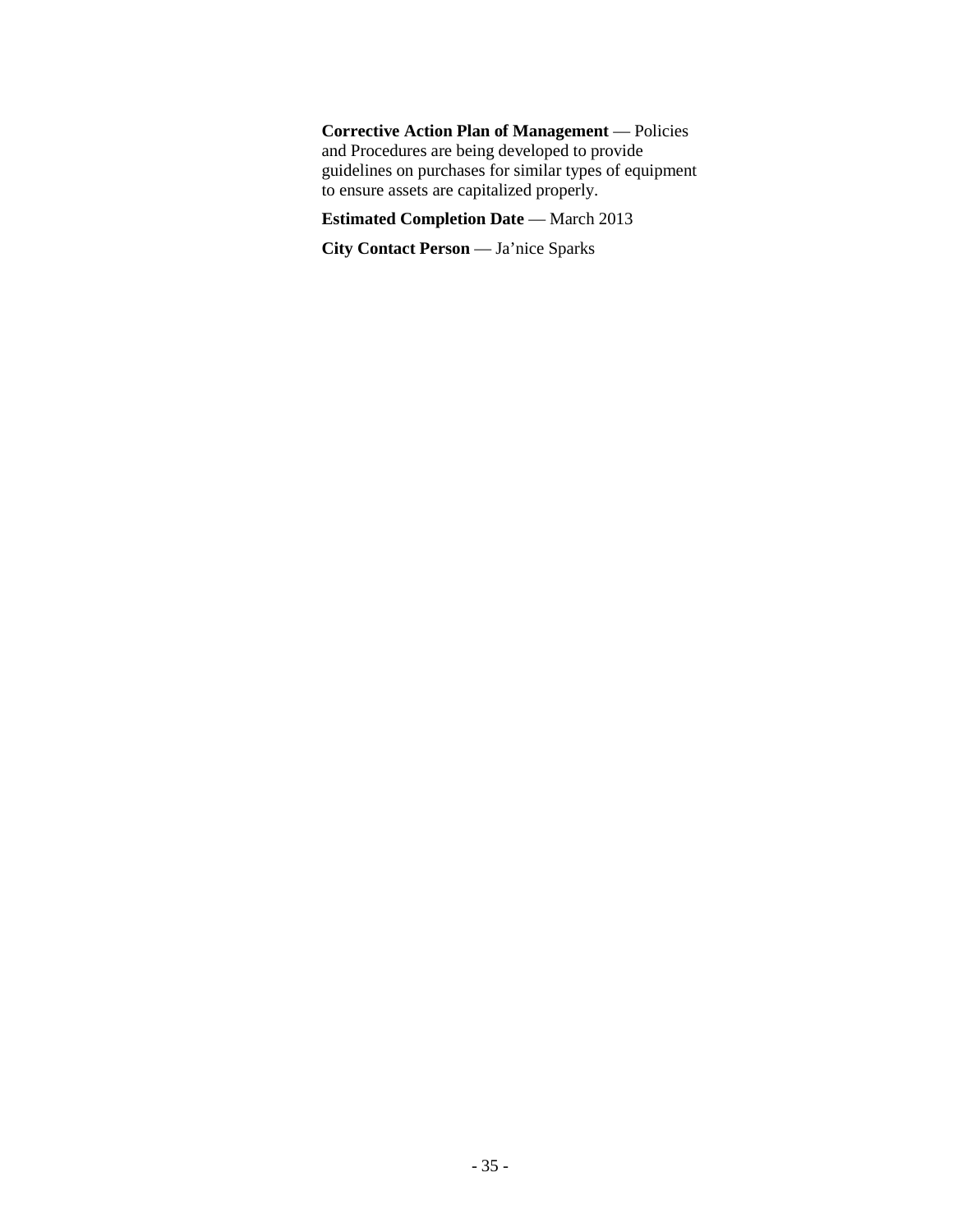| Program                                                                                 | <b>Finding/Noncompliance</b>                                                                                                                                                                                                                                                                                                                                                                                                                                | Questioned<br>Cost |
|-----------------------------------------------------------------------------------------|-------------------------------------------------------------------------------------------------------------------------------------------------------------------------------------------------------------------------------------------------------------------------------------------------------------------------------------------------------------------------------------------------------------------------------------------------------------|--------------------|
|                                                                                         | <b>Compliance and Significant Deficiency Control</b><br><b>Finding</b>                                                                                                                                                                                                                                                                                                                                                                                      |                    |
|                                                                                         | 2012-5: Subrecipient Monitoring                                                                                                                                                                                                                                                                                                                                                                                                                             |                    |
| Energy Efficiency and<br><b>Conservation Block</b><br>Grant (EECBG) $-$<br>CFDA #81.128 | <b>Condition</b> — In testing the internal controls related to<br>this program, we noted an overall weak control<br>environment and understanding of the OMB A-133<br>requirements. Two of the four contracts reviewed<br>between the City and entities designated as subrecipients<br>receiving federal awards did not have sufficient<br>language to ensure the City was fulfilling all<br>responsibilities as a pass-through entity under OMB A-<br>133. | N/A                |
|                                                                                         | <b>Criteria</b> — In accordance with OMB A-133, the City is<br>responsible for identifying subrecipients related to the<br>grant, in order to properly monitor the activities of said<br>subrecipients. This includes holding subrecipients to the<br>same standards and federal requirements set forth by the<br>federal awarding agency and OMB A-133, as indicated<br>in subrecipient agreements.                                                        |                    |
|                                                                                         | <b>Cause/Context</b> — Lack of controls in place to ensure<br>contract language supports subrecipient designation and<br>compliance with OMB A-133.                                                                                                                                                                                                                                                                                                         |                    |
|                                                                                         | <b>Effect</b> — Subrecipients could be unaware of federal<br>agency and OMB A-133 requirements. In addition, the<br>City may not be fulfilling all responsibilities of a pass-<br>through entity under OMB A-133.                                                                                                                                                                                                                                           |                    |
|                                                                                         | <b>Recommendation</b> — The City should review current<br>policies and OMB A-133 guidance. The department<br>should be aware of the requirements for subrecipients<br>that receive federal or state awards, the distinction<br>between subrecipients and vendors, and the knowledge<br>to structure contracts that support the designation of a<br>subrecipient.                                                                                            |                    |
|                                                                                         | <b>Views of Responsible Officials</b> — Management does<br>not disagree with this finding.                                                                                                                                                                                                                                                                                                                                                                  |                    |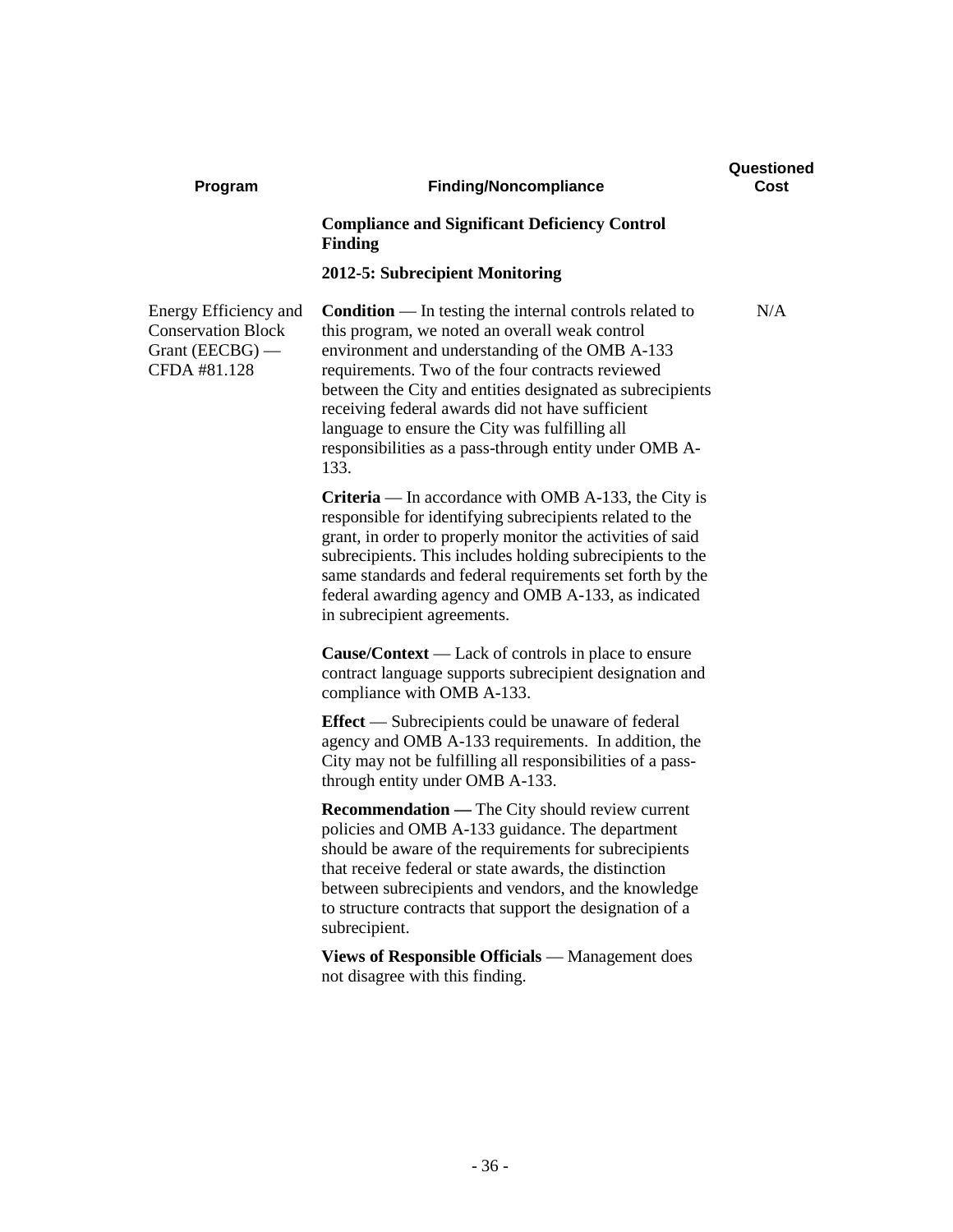**Corrective Action Plan of Management** — GSD will review the current contracts issued for the program and any other federal or federal pass-through grants and execute retroactive amendments to the subrecipients which includes a statement stipulating the entity is a subrecipient to a federally funded project and as such is subject to all applicable OMB A-133 requirements. Going forward, GSD will ensure that future subrecipient agreements will be identified as such and OMB A-133 requirements will be included.

**Estimated Completion Date** — Ongoing.

**City Contact Person** — Ja'nice Sparks/Calvin Curtis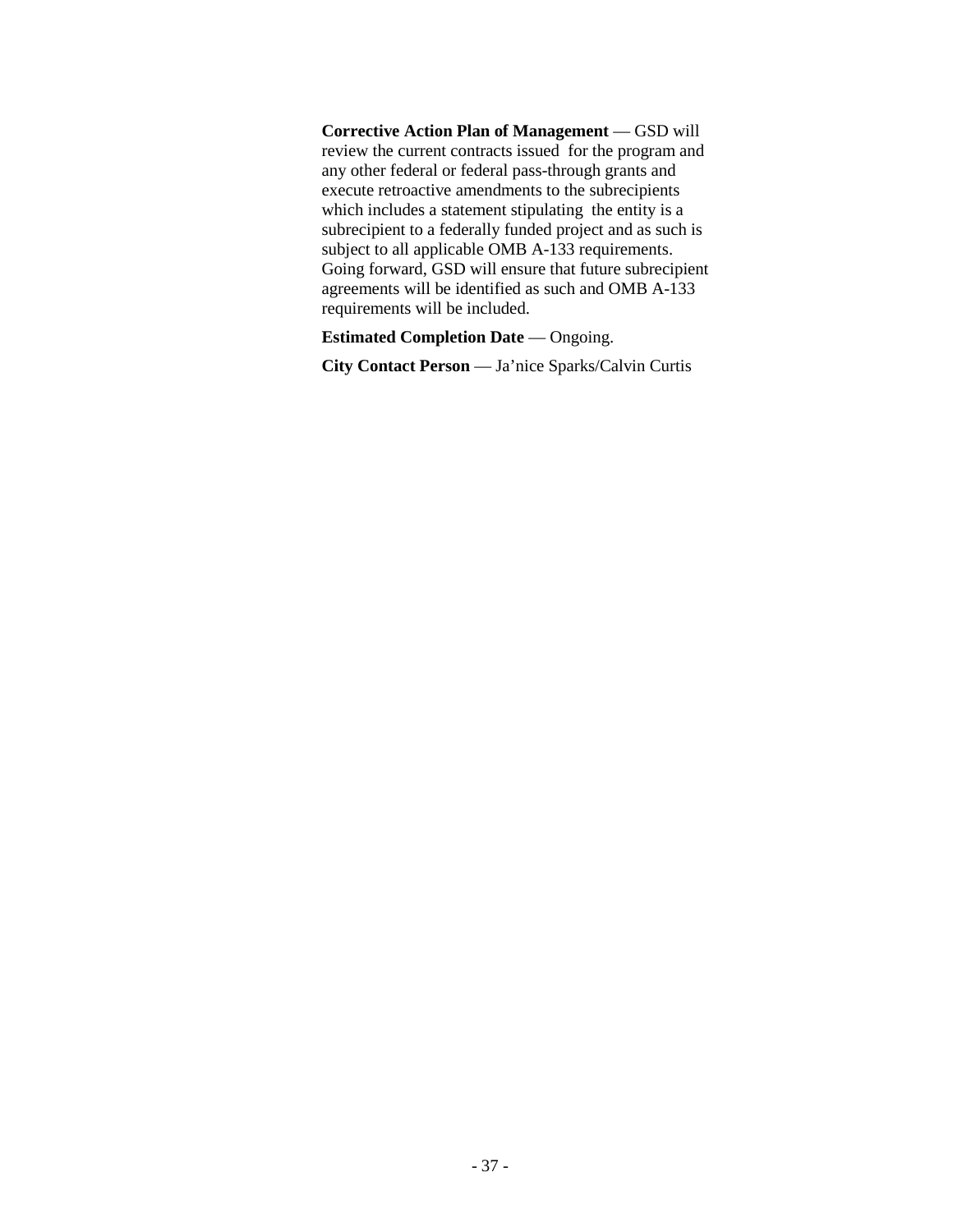# **IV. STATUS OF PRIOR-YEAR FINANCIAL STATEMENT FINDINGS AND QUESTIONED COSTS**

### **Questioned Cost**

#### **Program Finding/Noncompliance**

**Financial Reporting Finding 2011-1.** 

**Finding** — While there was significant improvement in the City's financial reporting process in the current year, the City should enhance this process by requiring responsible financial reporting personnel, at the department level, to perform analytical reviews of financial results on a periodic basis, and also review and approve material journal entries that affect their respective departmental financial results.

**Recommendation** — Due to the City's diverse operations, there is a need to perform high-level analytical reviews at a department level, where the departmental management has a clearer picture of the financial results of the respective department. In addition, the review and approval of material journal entries at a high level of management within a department should mitigate the risk that a material misstatement to the financial statements could occur.

**Status** — Due to changes in personnel at management level, the corrective action plan was not completed and new procedures are being formulated, see finding 2012-1.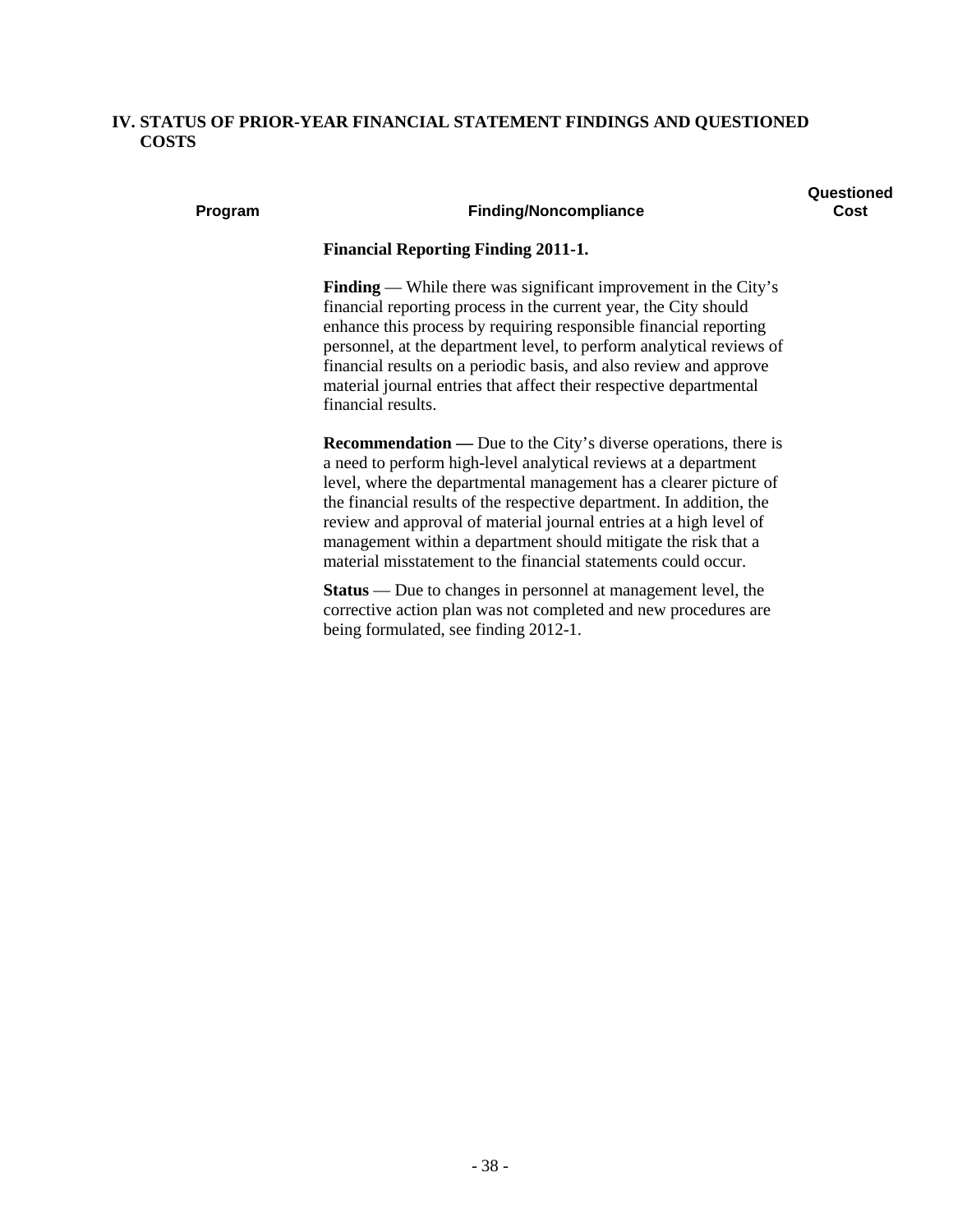| Program                                                                                                                                  | <b>Finding/Noncompliance</b>                                                                                                                                                                                                                                                                                                                                                                              | Questioned<br>Cost |
|------------------------------------------------------------------------------------------------------------------------------------------|-----------------------------------------------------------------------------------------------------------------------------------------------------------------------------------------------------------------------------------------------------------------------------------------------------------------------------------------------------------------------------------------------------------|--------------------|
|                                                                                                                                          | <b>Compliance and Significant Deficiency Control Finding</b>                                                                                                                                                                                                                                                                                                                                              |                    |
|                                                                                                                                          | 2011-2: Reporting                                                                                                                                                                                                                                                                                                                                                                                         |                    |
| Community<br>Development Block<br>Grant $(CDBG)$ —<br>CFDA #14.218,<br>ARRA #14.253<br>Housing<br>Opportunities for<br>Persons With AIDS | <b>Finding</b> — For the programs noted below, the City did not comply<br>with reporting requirements required by the grants.<br><i>Inaccurate Filings</i><br>The HUD60002 report filed for CDBG erroneously included the<br>data related to the HOPWA grant. The City did not file a<br>separate HUD60002 report for HOPWA, as the information was<br>erroneously included in the report filed for CDBG. | N/A                |
| $(HOPWA)$ - CFDA<br>#14.241                                                                                                              | <b>Recommendation</b> — The City should re-evaluate its reporting<br>procedures and implement new controls to ensure all reports are<br>filed in accordance with the grant requirements.                                                                                                                                                                                                                  |                    |
|                                                                                                                                          | <b>Status</b> — The City provided the necessary documentation, HUD<br>Forms 60002 to grantor and received communication that this<br>finding was closed.                                                                                                                                                                                                                                                  |                    |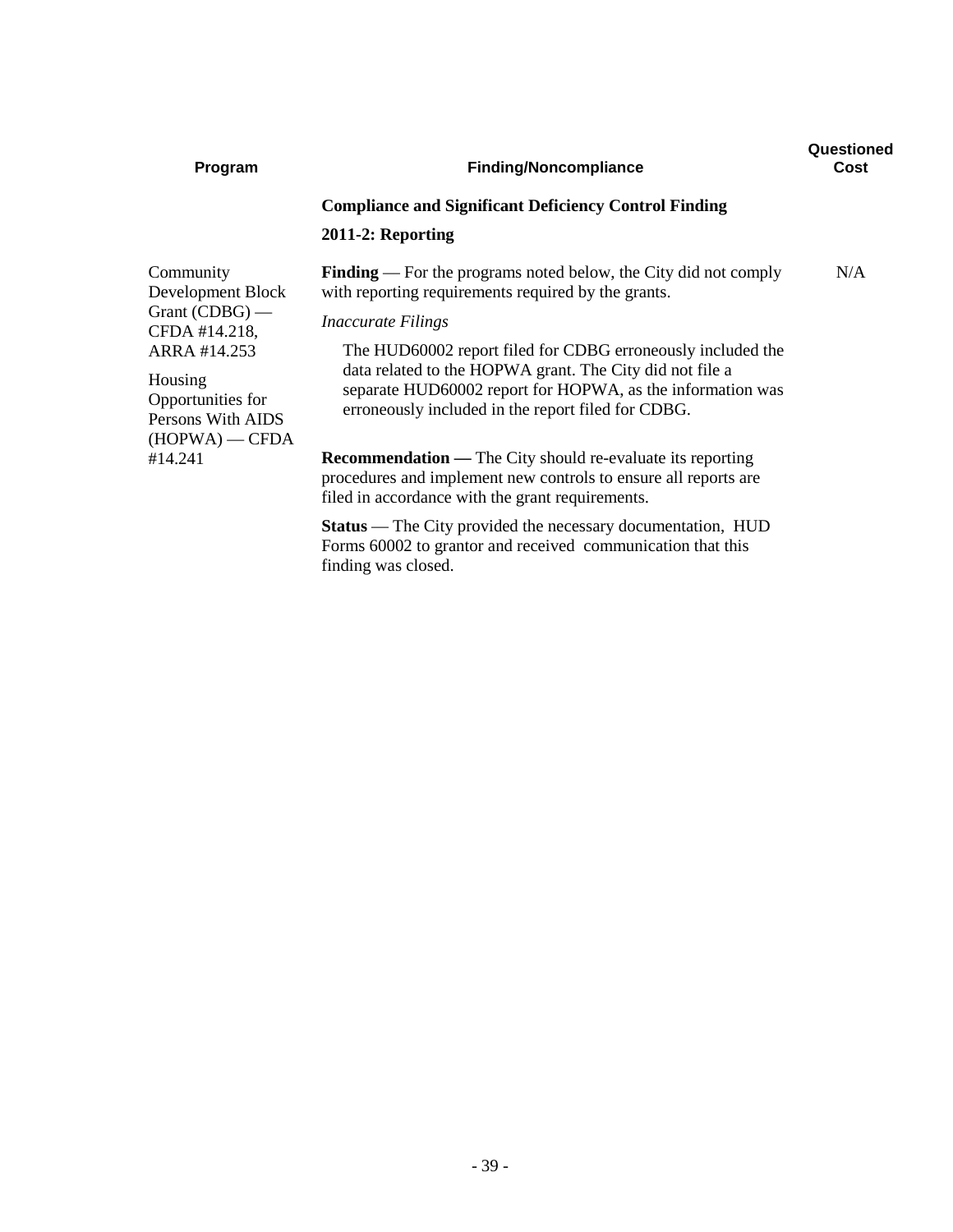| Program                                                                                 | <b>Finding/Noncompliance</b>                                                                                                                                                                                                                                                                                                                                                                                                   | Questioned<br>Cost |
|-----------------------------------------------------------------------------------------|--------------------------------------------------------------------------------------------------------------------------------------------------------------------------------------------------------------------------------------------------------------------------------------------------------------------------------------------------------------------------------------------------------------------------------|--------------------|
|                                                                                         | <b>Significant Deficiency Control Finding</b><br>2011-3: Subrecipient Monitoring                                                                                                                                                                                                                                                                                                                                               |                    |
| Energy Efficiency and<br><b>Conservation Block</b><br>Grant (EECBG) $-$<br>CFDA #81.128 | <b>Finding</b> — In testing the internal controls related to the EECBG<br>program, we noted an overall weak control environment and<br>understanding of the OMB A-133 requirements. The City appeared<br>to have difficulty in differentiating between subrecipients and<br>vendors and inconsistency in reporting.                                                                                                            | N/A                |
|                                                                                         | <b>Recommendation</b> — The City should review current policies and<br>OMB A-133 guidance. Each department should be aware of the<br>requirements for subrecipients that receive federal or state awards,<br>and the distinction between subrecipients and vendors. In addition,<br>the City should ensure that each department is knowledgeable<br>about grant agreements and the type of work performed by<br>subrecipients. |                    |
|                                                                                         | <b>Status</b> — The City provided a list of all subrecipients receiving<br>HUD funds for 2011 and a copy of the Certifications used by the<br>financial department when all grants are awarded. Further, the<br>City's Legal Department developed written agreements for<br>subrecipients which were validated that correct written agreements<br>were in place.                                                               |                    |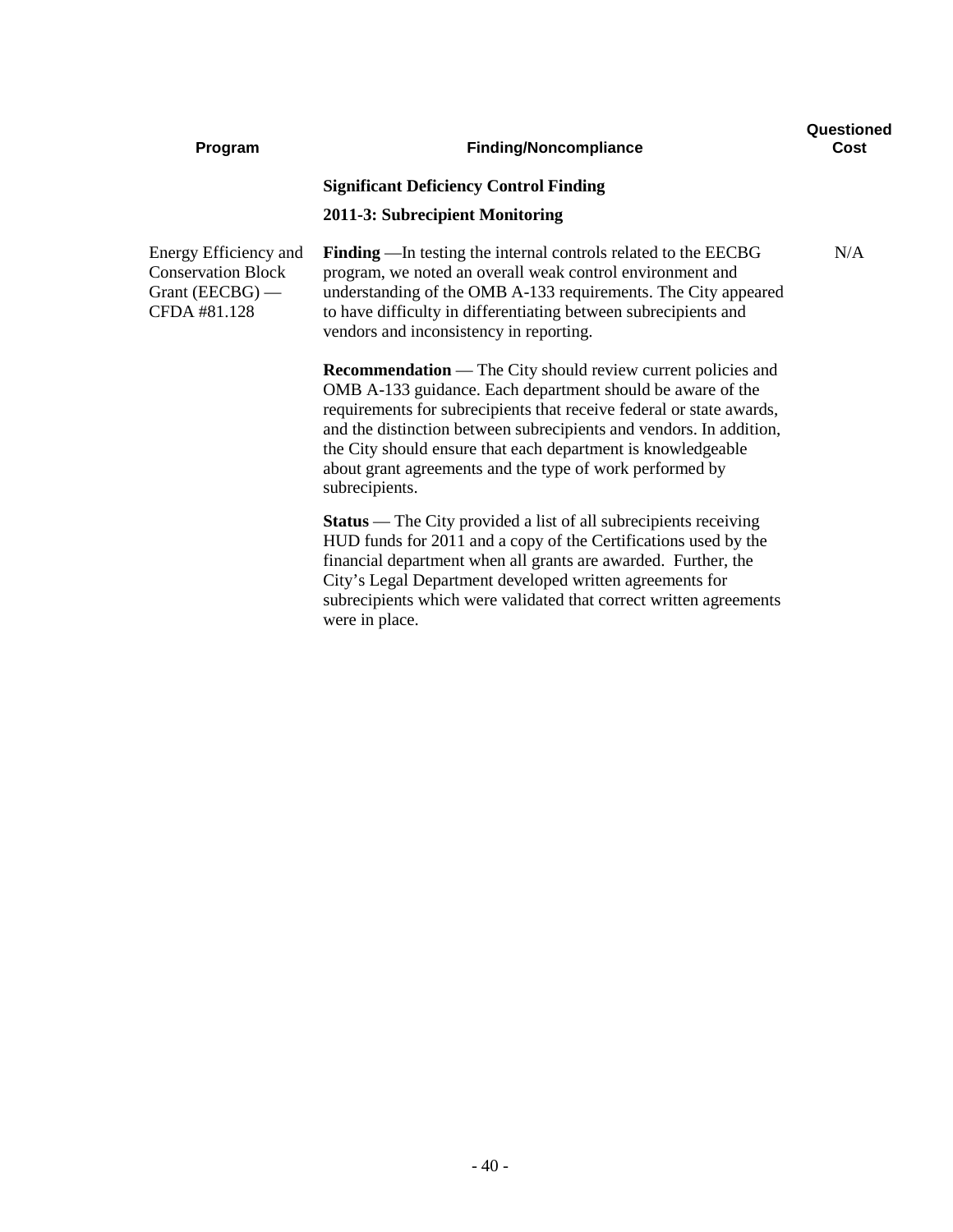| Program                                                   | <b>Finding/Noncompliance</b>                                                                                                                                                                                                                                                                                                                                                                                                                  | Questioned<br>Cost |
|-----------------------------------------------------------|-----------------------------------------------------------------------------------------------------------------------------------------------------------------------------------------------------------------------------------------------------------------------------------------------------------------------------------------------------------------------------------------------------------------------------------------------|--------------------|
|                                                           | <b>Compliance and Significant Deficiency Control Finding</b>                                                                                                                                                                                                                                                                                                                                                                                  |                    |
|                                                           | 2011-4: Subrecipient Monitoring                                                                                                                                                                                                                                                                                                                                                                                                               |                    |
| Social Services Block<br>Grant $(SSBG)$ —<br>CFDA #93.667 | <b>Finding</b> — The City has not established, nor did the subrecipient<br>contracts contain language regarding, a monitoring process for any<br>subrecipient receiving SSBG funds.                                                                                                                                                                                                                                                           | N/A                |
|                                                           | <b>Recommendation</b> — The City should review current policies and<br>subrecipient monitoring processes. Each department should be<br>aware of the requirements for subrecipients that receive federal or<br>state awards, and the distinction between subrecipients and<br>vendors. In addition, the City should ensure that each department is<br>knowledgeable about grant agreements and the type of work<br>performed by subrecipients. |                    |
|                                                           | $Status - A process has been put in place to review all$<br>CDBG/SSBG grant contracts for language regarding the sub-<br>recipient monitoring process.                                                                                                                                                                                                                                                                                        |                    |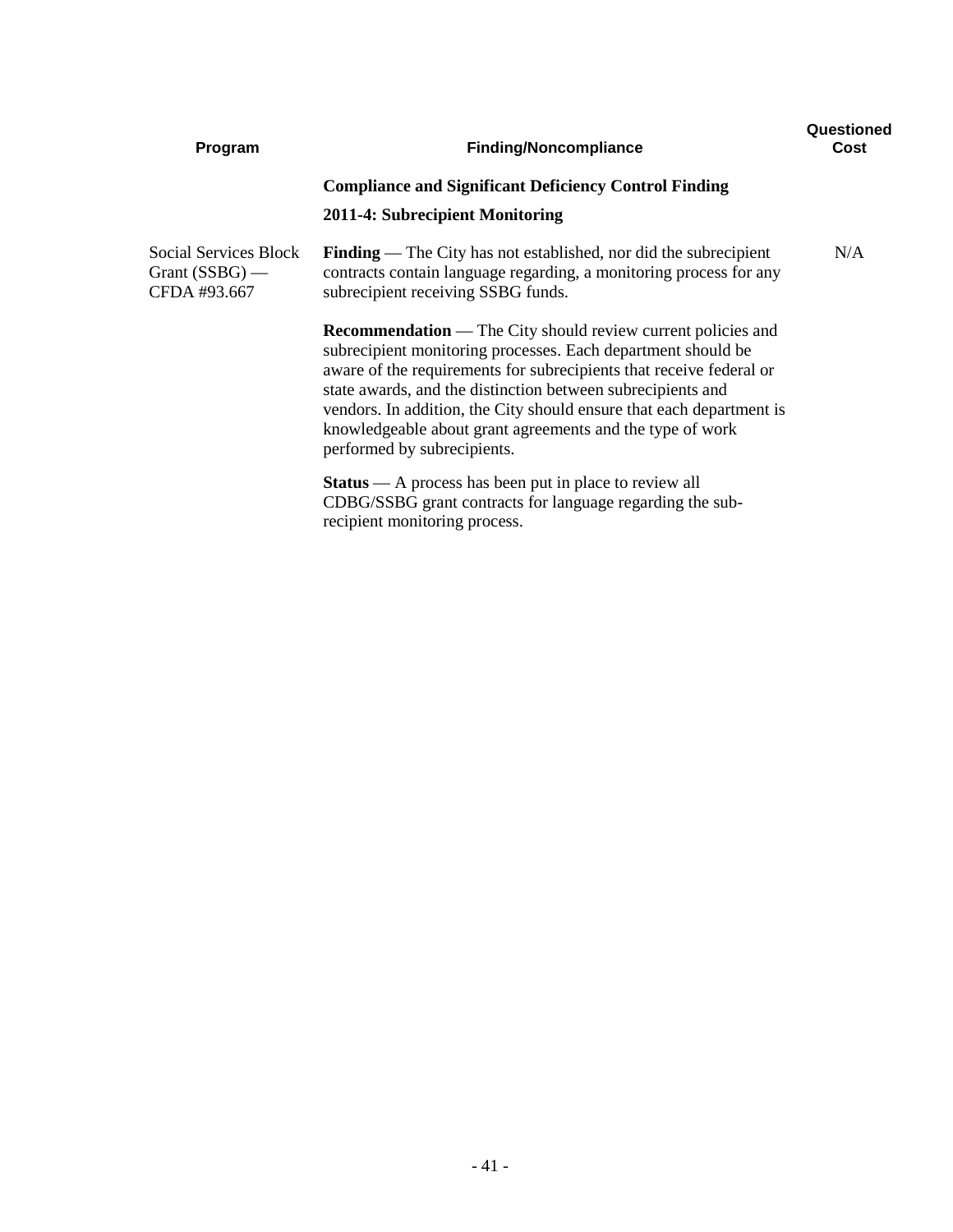| Program                      | <b>Finding/Noncompliance</b>                                                                                                                                                                                                                                                                                                                                                                                                                                                                                                                                                                                                                                                                                                                                                                                | Questioned<br>Cost |
|------------------------------|-------------------------------------------------------------------------------------------------------------------------------------------------------------------------------------------------------------------------------------------------------------------------------------------------------------------------------------------------------------------------------------------------------------------------------------------------------------------------------------------------------------------------------------------------------------------------------------------------------------------------------------------------------------------------------------------------------------------------------------------------------------------------------------------------------------|--------------------|
|                              | <b>Material Noncompliance and Material Weakness Control</b><br><b>Finding</b>                                                                                                                                                                                                                                                                                                                                                                                                                                                                                                                                                                                                                                                                                                                               |                    |
|                              | $2011-5$ : Matching                                                                                                                                                                                                                                                                                                                                                                                                                                                                                                                                                                                                                                                                                                                                                                                         |                    |
| Herman Brown<br>Park — State | <b>Finding</b> — The City did not properly track nor manage the<br>matching requirements for the Herman Brown Park grant in<br>accounting for grant expenditures. As a result, the City erroneously<br>recorded \$69,221 of City-matched expenditures on the SEFA as<br>State expenditures, causing the SEFA to be overstated. The amount<br>is now properly shown in the fiscal year 2011 SEFA.                                                                                                                                                                                                                                                                                                                                                                                                            | \$69,211           |
|                              | <b>Recommendation</b> — The City should review current policies and<br>procedures in identifying matching requirements for each grant<br>agreement. Each department should be aware of the matching<br>requirements, how the matching requirements will be met, and how<br>to properly account for local matching of funds.                                                                                                                                                                                                                                                                                                                                                                                                                                                                                 |                    |
|                              | <b>Status</b> — The Parks and Recreation Department (PARD) meets<br>quarterly with General Services Department to review Capital<br>Projects status. Invoices are submitted to PARD to request<br>reimbursement. Each invoice is posted to a budget summary sheet<br>before billing. This review assures the match is properly recorded.<br>Further, accountability by PARD staff occurs through its opening<br>review for each new program grant. This review includes the<br>Program Manager, the grant writer and financial team. Staff is<br>made aware of the contract requirements regarding expenditures,<br>match/in-kind contributions, reporting and the timeline.<br>Responsibilities are established and qualified by the team. The<br>City received communication that the finding was closed. |                    |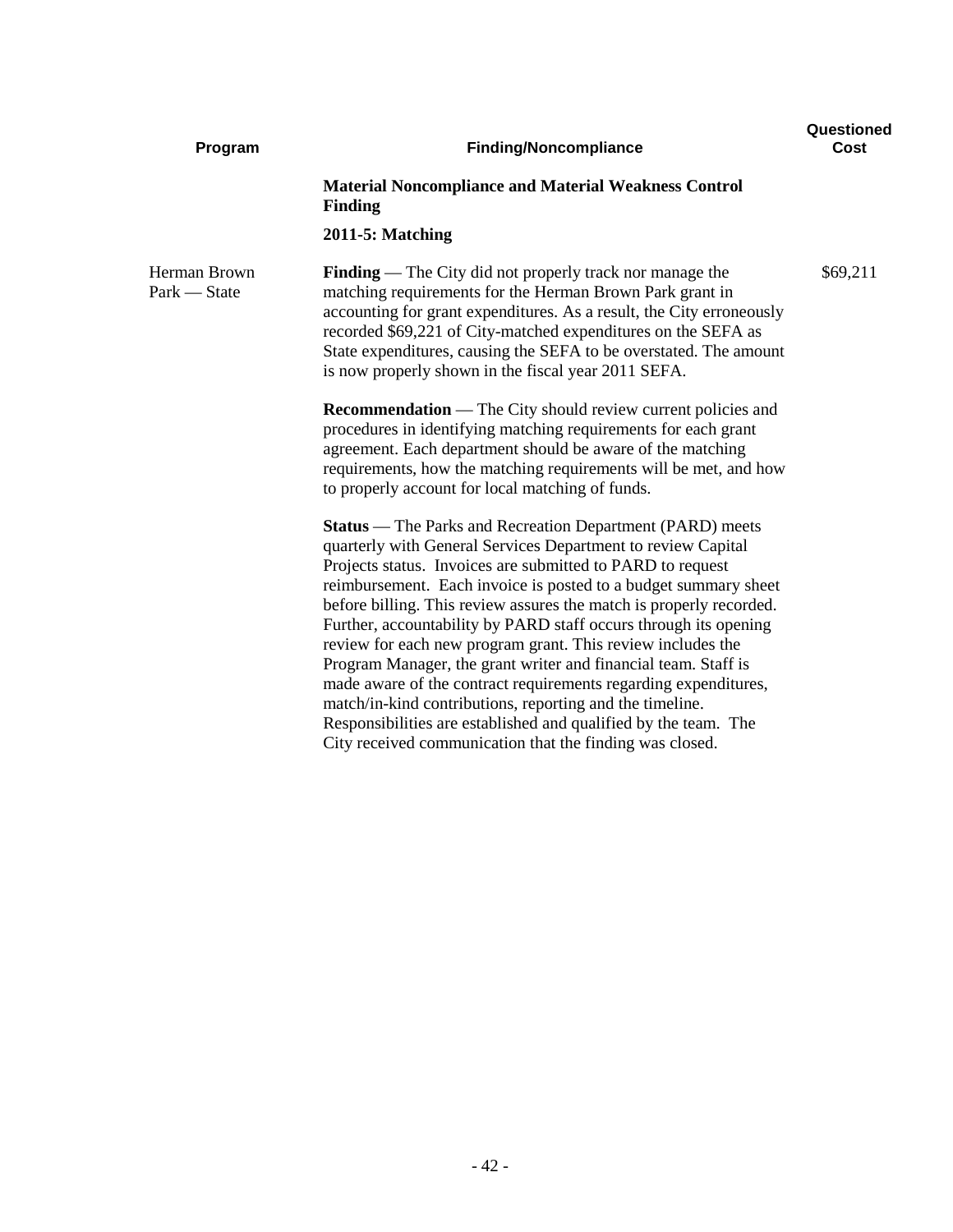| Program                                                                           | <b>Finding/Noncompliance</b>                                                                                                                                                                                                                                                                                                                               | Questioned<br>Cost |
|-----------------------------------------------------------------------------------|------------------------------------------------------------------------------------------------------------------------------------------------------------------------------------------------------------------------------------------------------------------------------------------------------------------------------------------------------------|--------------------|
|                                                                                   | <b>Compliance and Significant Deficiency Control Finding</b>                                                                                                                                                                                                                                                                                               |                    |
|                                                                                   | 2011-6: Special Tests & Provisions                                                                                                                                                                                                                                                                                                                         |                    |
| Community<br>Development Block<br>Grant (CDBG) —<br>CFDA #14.218,<br>ARRA #14.253 | <b>Finding</b> — In testing the special provisions for CDBG, 6 of the $14$<br>items selected for testing had missing or incomplete<br>documentation. The City was unable to furnish adequate<br>documentation to prove they are in compliance with the<br>Environmental Review and Rehabilitation Inspection special<br>provisions of the grant agreement. | N/A                |
|                                                                                   | <b>Recommendation</b> — The City should re-evaluate its procedures<br>regarding maintaining adequate records when material special<br>provisions in grant agreements are identified and documented.                                                                                                                                                        |                    |
|                                                                                   | <b>Status</b> — The City provided the Certification Forms to be<br>maintained in the individual files and certified to U.S. Department<br>of Housing and Urban Development (HUD) that the required<br>actions have been accomplished. The City received<br>communication from HUD that the finding was closed.                                             |                    |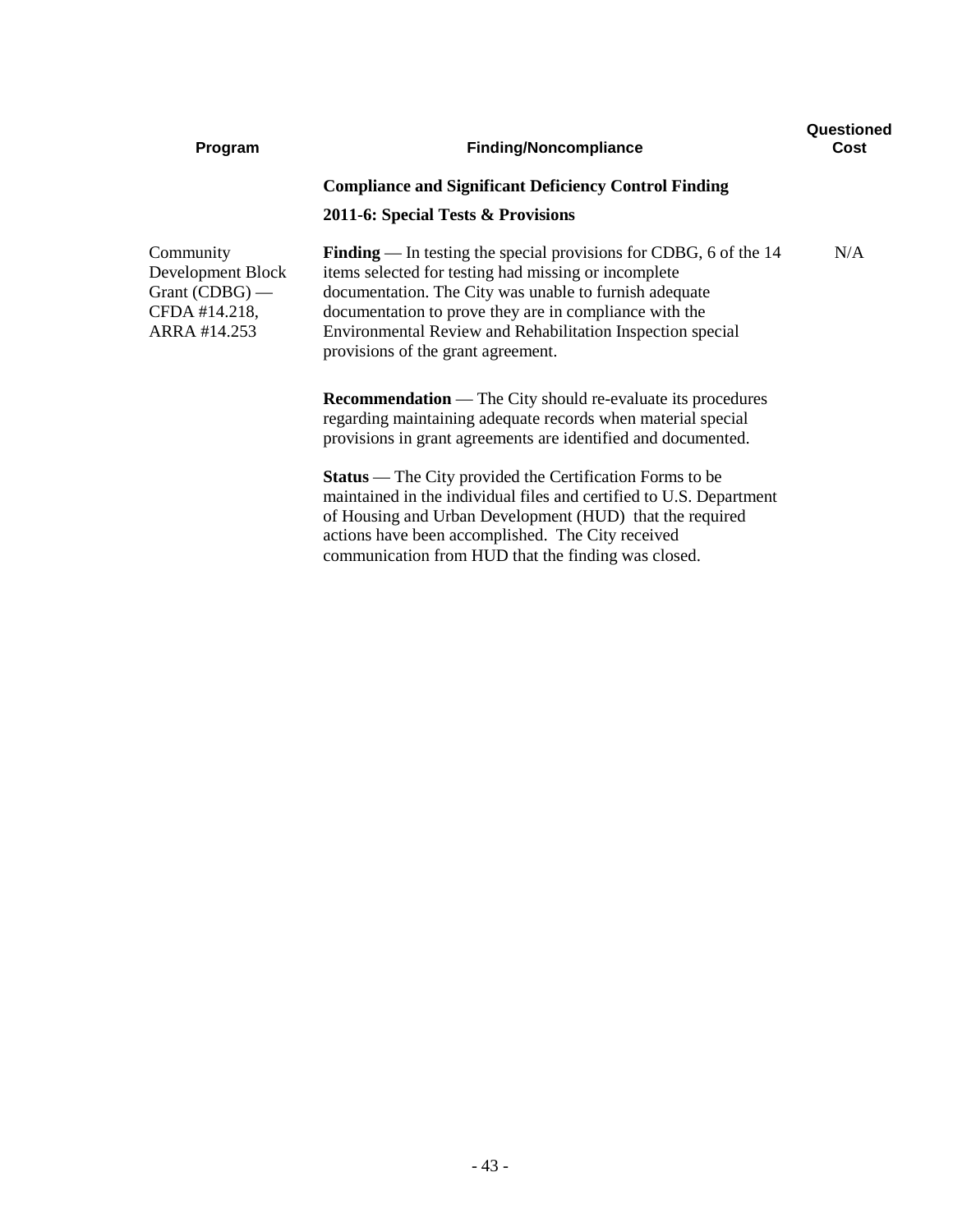#### **Program Finding/Noncompliance**

**Questioned Cost**

\$31,477

#### **Compliance and Significant Deficiency Control Finding**

#### **2011-7: Allowable Costs**

Community Development Block Grant (CDBG) — CFDA #14.218 & ARRA #14.253

Special Supplemental Nutrition Program for Women, Infants, and Children (WIC) – CFDA #10.557

Home Investment Partnerships Program (HOME) – CFDA #14.239

Disaster Grants - Public Assistance (Disaster Recovery) – CFDA # 97.036

Dolly and IKE Disaster Relief (DIDR) and HERA Neighborhood Stabilization (HERA NSP) Programs – CFDA # 14.228

**Finding** — Certain timesheets and related payroll expenditures were not appropriately accounted for in the correct fiscal periods nor coded to the correct grants, therefore causing the SEFA to be inaccurate. Several payroll expenditures were recorded under an original program that related to entire payroll periods for multiple personnel whom contributed time to both the original program and other programs. In addition, each entry of this type that is recorded to a program includes expenditures related to other programs, which are not allowable costs under the grant agreements and should not be charged to original program. Subsequent reversals and expenditure entries were recorded to reallocate the payroll expenses to the appropriate grant ID. However, the below reallocations did not occur until a subsequent fiscal year, at which point the expenses were recorded in the incorrect fiscal period for the grant, causing the SEFA to be inaccurate.

Of the 20 payroll selections tested for CDBG single audit purposes, 1 expenditure represented an allocation of a payroll period from fiscal year 2010 in the amount of \$6,387 to Disaster Recovery.

Of the 20 payroll selections tested for financial statement purposes, 3 expenditures represented allocations of a payroll period from fiscal year 2010.

- \$22,260 was charged to CDBG in fiscal year 2010 (pay period May 21, 2010) that was re-allocated in fiscal year 2011 to HOME and DIDR (CFDA 14.228)
- \$305 was charged to CDBG in fiscal year 2010 that was re-allocated in fiscal year 2011 to HERA NSP (CFDA 14.228)
- \$2,525 was charged to WIC for payroll from 6/12/2010 to 7/31/2011 and was re-allocated in fiscal year 2011 to the general fund (non-grant).

**Recommendation** — The City should re-evaluate its procedures regarding timesheet allocation and recording. An effort should be made to ensure that all time is accurately recorded based on time spent on various grant activities, and is recorded in the proper period.